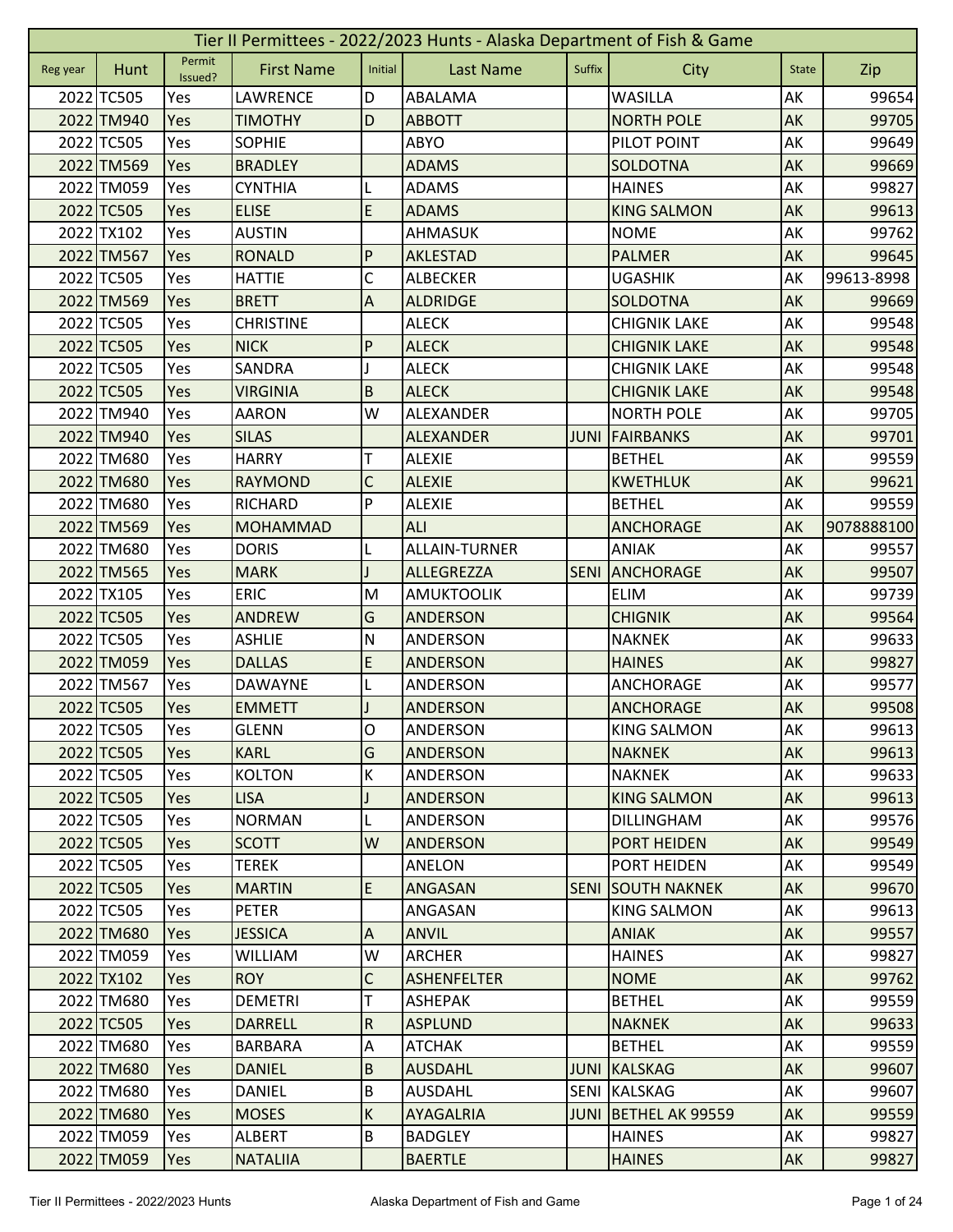| Tier II Permittees - 2022/2023 Hunts - Alaska Department of Fish & Game |            |                   |                           |                           |                   |             |                     |              |       |  |  |
|-------------------------------------------------------------------------|------------|-------------------|---------------------------|---------------------------|-------------------|-------------|---------------------|--------------|-------|--|--|
| Reg year                                                                | Hunt       | Permit<br>Issued? | <b>First Name</b>         | Initial                   | <b>Last Name</b>  | Suffix      | City                | <b>State</b> | Zip   |  |  |
|                                                                         | 2022 TM567 | Yes               | LARRY                     | S                         | <b>BAGLEY</b>     |             | <b>WASILLA</b>      | AK           | 99654 |  |  |
|                                                                         | 2022 TC505 | Yes               | <b>DONALD</b>             |                           | <b>BAKK</b>       |             | <b>NIKISKI</b>      | AK           | 99635 |  |  |
|                                                                         | 2022 TC505 | Yes               | <b>JARED</b>              | D                         | <b>BAKK</b>       |             | <b>NIKISKI</b>      | AK           | 99635 |  |  |
|                                                                         | 2022 TC505 | Yes               | <b>ASHLEY MARIE BALES</b> |                           | <b>BALES</b>      |             | <b>NAKNEK</b>       | AK           | 99633 |  |  |
|                                                                         | 2022 TM059 | Yes               | <b>LEONARD</b>            | V                         | <b>BANASZAK</b>   |             | <b>HAINES</b>       | AK           | 99827 |  |  |
|                                                                         | 2022 TM059 | Yes               | <b>REED</b>               |                           | <b>BARBER</b>     |             | <b>HAINES</b>       | AK           | 99827 |  |  |
|                                                                         | 2022 TM569 | Yes               | <b>KEVIN</b>              |                           | <b>BARKSDALE</b>  |             | <b>WASILLA</b>      | AK           | 99687 |  |  |
|                                                                         | 2022 TM567 | Yes               | <b>MARILYN</b>            | T                         | <b>BARKSDALE</b>  |             | <b>WASILLA</b>      | AK           | 99685 |  |  |
|                                                                         | 2022 TM940 | Yes               | <b>ALLEN</b>              |                           | <b>BARRETTE</b>   |             | <b>FAIRBANKS</b>    | AK           | 99709 |  |  |
|                                                                         | 2022 TC505 | Yes               | <b>WILLIAM</b>            | $\boldsymbol{\mathsf{A}}$ | <b>BARRICKMAN</b> |             | <b>ANCHORAGE</b>    | AK           | 99502 |  |  |
|                                                                         | 2022 TC505 | Yes               | <b>AARON</b>              |                           | BARSAMIAN         |             | <b>STERLING</b>     | AK           | 99672 |  |  |
|                                                                         | 2022 TC505 | Yes               | <b>PHILLIP</b>            | A                         | <b>BASSIGNANI</b> |             | <b>ANCHORAGE</b>    | AK           | 99501 |  |  |
|                                                                         | 2022 TM059 | Yes               | <b>MARK</b>               | E                         | <b>BATTAION</b>   |             | <b>HAINES</b>       | АK           | 99827 |  |  |
|                                                                         | 2022 TM059 | Yes               | <b>LAURENCE</b>           |                           | <b>BECK</b>       |             | <b>HAINES</b>       | AK           | 99827 |  |  |
|                                                                         | 2022 TM680 | Yes               | <b>TIMOTHY</b>            | P                         | <b>BEE</b>        |             | <b>BETHEL</b>       | AK           | 99559 |  |  |
|                                                                         | 2022 TM569 | Yes               | <b>MARK</b>               | W                         | <b>BELL</b>       |             | SOLDOTNA            | AK           | 99669 |  |  |
|                                                                         | 2022 TM059 | Yes               | <b>PATRICK</b>            |                           | <b>BELL</b>       |             | <b>HAINES</b>       | AK           | 99827 |  |  |
|                                                                         | 2022 TM059 | Yes               | <b>ROBERT</b>             | L                         | <b>BELL</b>       |             | <b>HAINES</b>       | AK           | 99827 |  |  |
|                                                                         | 2022 TM059 | Yes               | <b>SHAWN</b>              | A                         | <b>BELL</b>       |             | <b>HAINES</b>       | AK           | 99827 |  |  |
|                                                                         | 2022 TM567 | Yes               | <b>GARY</b>               |                           | <b>BERENS</b>     |             | <b>WASILLA</b>      | AK           | 99687 |  |  |
|                                                                         | 2022 TM059 | Yes               | <b>ROGER</b>              |                           | <b>BERGSTRAND</b> |             | <b>HAINES</b>       | AK           | 99827 |  |  |
|                                                                         | 2022 TM569 | Yes               | <b>DOUGLAS</b>            |                           | <b>BETZOLD</b>    |             | <b>BELUGA</b>       | AK           | 99695 |  |  |
|                                                                         | 2022 TM940 | Yes               | <b>BRYAN</b>              |                           | <b>BEUS</b>       |             | <b>FAIRBANKS</b>    | AK           | 99701 |  |  |
|                                                                         | 2022 TM565 | Yes               | <b>LARRY</b>              |                           | <b>BEYER</b>      |             | <b>SKWENTNA</b>     | AK           | 99667 |  |  |
|                                                                         | 2022 TM059 | Yes               | <b>HAROLD</b>             | D                         | <b>BIELESKI</b>   |             | <b>HAINES</b>       | АK           | 99827 |  |  |
|                                                                         | 2022 TM565 | Yes               | <b>THOMAS</b>             |                           | <b>BLADA</b>      |             | <b>SKWENTNA</b>     | AK           | 99667 |  |  |
|                                                                         | 2022 TC505 | Yes               | SARAH                     |                           | <b>BLANNING</b>   |             | <b>WASILLA</b>      | AK           | 99623 |  |  |
|                                                                         | 2022 TC505 | Yes               | <b>STEPHANNIE</b>         | ${\sf R}$                 | <b>BLATCHFORD</b> |             | <b>KING SALMON</b>  | AK           | 99613 |  |  |
|                                                                         | 2022 TC505 | Yes               | <b>URIAH</b>              | H                         | <b>BLATCHFORD</b> |             | <b>KING SALMON</b>  | AK           | 99613 |  |  |
|                                                                         | 2022 TM059 | <b>Yes</b>        | <b>JAMES</b>              | M                         | <b>BLILIE</b>     |             | <b>HAINES</b>       | AK           | 99827 |  |  |
|                                                                         | 2022 TM684 | Yes               | <b>DAVID</b>              | $\sf B$                   | <b>BOBBY</b>      |             | <b>STONY RIVER</b>  | AK           | 99557 |  |  |
|                                                                         | 2022 TM565 | Yes               | <b>BRET</b>               | $\sf B$                   | <b>BOHN</b>       |             | <b>WASILLA</b>      | AK           | 99687 |  |  |
|                                                                         | 2022 TM565 | Yes               | <b>GLENN</b>              |                           | <b>BOHN</b>       |             | <b>WASILLA</b>      | AK           | 99687 |  |  |
|                                                                         | 2022 TM680 | Yes               | <b>STEVEN</b>             | C                         | <b>BONEY</b>      |             | <b>BETHEL</b>       | AK           | 99559 |  |  |
|                                                                         | 2022 TC505 | Yes               | <b>FRED</b>               | E                         | <b>BONIN</b>      |             | <b>NAKNEK</b>       | AK           | 99633 |  |  |
|                                                                         | 2022 TC505 | <b>Yes</b>        | <b>SHELBY</b>             | $\overline{R}$            | <b>BOOTHE</b>     |             | <b>KING SALMON</b>  | <b>AK</b>    | 99613 |  |  |
|                                                                         | 2022 TM059 | Yes               | <b>MICHAEL</b>            | A                         | <b>BORCIK</b>     |             | <b>HAINES</b>       | AK           | 99827 |  |  |
|                                                                         | 2022 TM565 | Yes               | <b>KENNETH</b>            | $\overline{R}$            | <b>BORNER</b>     |             | <b>SKWENTNA</b>     | AK           | 99667 |  |  |
|                                                                         | 2022 TM680 | Yes               | <b>JOHN</b>               | $\sf B$                   | <b>BOROWSKI</b>   | <b>SENI</b> | <b>CHUATHBALUK</b>  | AK           | 99557 |  |  |
|                                                                         | 2022 TC505 | Yes               | <b>CLINTON</b>            | G                         | <b>BOSKOFSKY</b>  |             | <b>CHIGNIK LAKE</b> | AK           | 99548 |  |  |
|                                                                         | 2022 TM940 | Yes               | <b>CHARLES</b>            | E                         | <b>BOWMAN</b>     |             | <b>NORTH POLE</b>   | AK           | 99705 |  |  |
|                                                                         | 2022 TM940 | Yes               | <b>RICHARD</b>            | $\boldsymbol{\mathsf{A}}$ | <b>BOWMAN</b>     |             | <b>NENANA</b>       | AK           | 99760 |  |  |
|                                                                         | 2022 TM059 | Yes               | <b>KAREN</b>              |                           | <b>BOYCE</b>      |             | SKAGWAY             | AK           | 99840 |  |  |
|                                                                         | 2022 TM059 | Yes               | <b>LUCINDA</b>            |                           | <b>BOYCE</b>      |             | <b>HAINES</b>       | AK           | 99827 |  |  |
|                                                                         | 2022 TM059 | Yes               | <b>DONALD</b>             | L                         | <b>BOYD</b>       |             | <b>HAINES</b>       | AK           | 99827 |  |  |
|                                                                         | 2022 TM059 | Yes               | <b>CASEY</b>              |                           | <b>BRADFORD</b>   |             | <b>HAINES</b>       | AK           | 99827 |  |  |
|                                                                         | 2022 TM059 | Yes               | <b>SCOTT</b>              | A                         | <b>BRADFORD</b>   |             | <b>HAINES</b>       | AK           | 99827 |  |  |
|                                                                         | 2022 TM565 | Yes               | <b>DONALD</b>             | E                         | <b>BRADSHAW</b>   | <b>JUNI</b> | PALMER              | AK           | 99645 |  |  |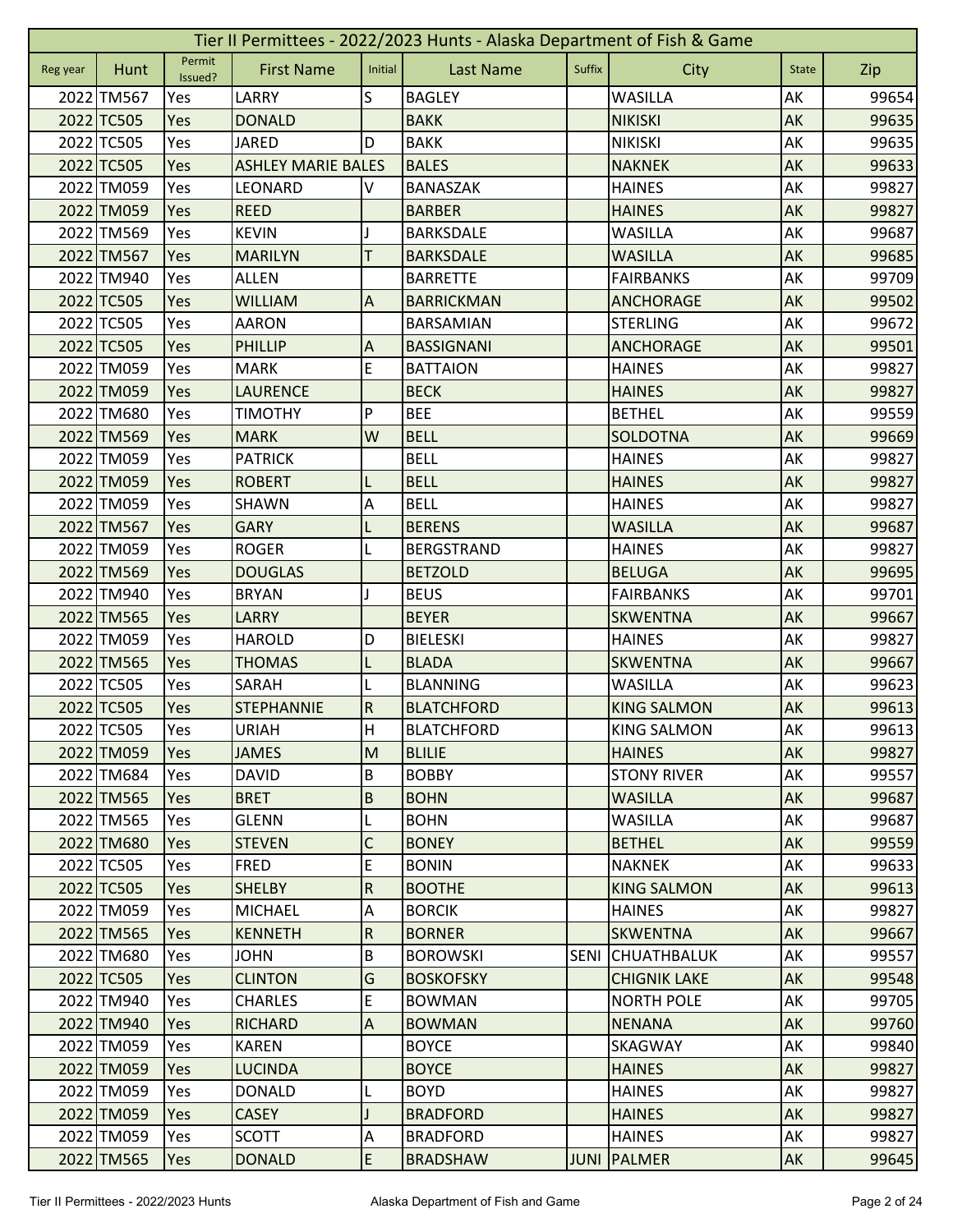| Tier II Permittees - 2022/2023 Hunts - Alaska Department of Fish & Game |            |                   |                    |                           |                       |             |                    |              |       |  |  |
|-------------------------------------------------------------------------|------------|-------------------|--------------------|---------------------------|-----------------------|-------------|--------------------|--------------|-------|--|--|
| Reg year                                                                | Hunt       | Permit<br>Issued? | <b>First Name</b>  | Initial                   | <b>Last Name</b>      | Suffix      | City               | <b>State</b> | Zip   |  |  |
|                                                                         | 2022 TC505 | Yes               | <b>CHARLES</b>     |                           | <b>BRADY</b>          |             | SOLDOTNA           | AK           | 99669 |  |  |
|                                                                         | 2022 TM565 | Yes               | <b>TRACEY</b>      | S                         | <b>BRASSARD</b>       |             | <b>ANCHORAGE</b>   | AK           | 99507 |  |  |
|                                                                         | 2022 TM569 | Yes               | <b>DOUGLAS</b>     | Α                         | <b>BREWER</b>         |             | <b>NIKISKI</b>     | AK           | 99635 |  |  |
|                                                                         | 2022 TC505 | Yes               | <b>TODD</b>        | A                         | <b>BREWER</b>         |             | <b>KING SALMON</b> | AK           | 99613 |  |  |
|                                                                         | 2022 TM059 | Yes               | <b>SCOTT</b>       | $\mathsf C$               | <b>BREWINGTON</b>     |             | <b>HAINES</b>      | AK           | 99827 |  |  |
|                                                                         | 2022 TM565 | Yes               | <b>TOM</b>         | $\sf B$                   | <b>BRION</b>          |             | <b>SKWENTNA</b>    | AK           | 99667 |  |  |
|                                                                         | 2022 TM565 | Yes               | <b>WILLIAM</b>     |                           | <b>BRISKE</b>         |             | <b>WASILLA</b>     | AK           | 99654 |  |  |
|                                                                         | 2022 TM059 | Yes               | <b>CHRISTOPHER</b> | S                         | <b>BROOKS</b>         |             | <b>HAINES</b>      | AK           | 99827 |  |  |
|                                                                         | 2022 TM569 | Yes               | SAMUEL             | P                         | <b>BROW</b>           |             | SOLDOTNA           | AK           | 99669 |  |  |
|                                                                         | 2022 TM567 | Yes               | <b>MARK</b>        | ${\sf R}$                 | <b>BROWN</b>          |             | <b>WASILLA</b>     | AK           | 99623 |  |  |
|                                                                         | 2022 TC505 | Yes               | <b>BRIAN</b>       |                           | <b>BROWN-DYMKOSKI</b> |             | <b>EAGLE RIVER</b> | AK           | 99577 |  |  |
|                                                                         | 2022 TX090 | Yes               | <b>NICHOLAS</b>    |                           | <b>BRUCKNER</b>       |             | <b>UNALAKLEET</b>  | AK           | 99684 |  |  |
|                                                                         | 2022 TM565 | Yes               | SHAWN              | т                         | <b>BRUNS</b>          |             | <b>HOMER</b>       | АK           | 99603 |  |  |
|                                                                         | 2022 TM565 | Yes               | <b>TIMOTHY</b>     | $\mathsf R$               | <b>BRUNS</b>          |             | <b>WASILLA</b>     | AK           | 99629 |  |  |
|                                                                         | 2022 TC505 | Yes               | <b>HEATHER</b>     | D                         | <b>BUCHANAN</b>       |             | <b>WILLOW</b>      | AK           | 99688 |  |  |
|                                                                         | 2022 TM680 | Yes               | <b>HEATHER</b>     | D                         | <b>BUCHANAN</b>       |             | <b>WILLOW</b>      | AK           | 99688 |  |  |
|                                                                         | 2022 TC505 | Yes               | <b>JAMES</b>       | E                         | <b>BUCHANAN</b>       | <b>JUNI</b> | <b>WILLOW</b>      | AK           | 99688 |  |  |
|                                                                         | 2022 TM940 | Yes               | <b>JAMES</b>       | E                         | <b>BUCHANAN</b>       | <b>JUNI</b> | <b>WILLOW</b>      | AK           | 99688 |  |  |
|                                                                         | 2022 TC505 | Yes               | <b>ASHLEY</b>      | D                         | <b>BUCKWALTER</b>     |             | <b>KING SALMON</b> | AK           | 99613 |  |  |
|                                                                         | 2022 TC505 | Yes               | <b>DANIEL</b>      | E                         | <b>BUCKWALTER</b>     |             | <b>HOMER</b>       | AK           | 99603 |  |  |
|                                                                         | 2022 TM567 | Yes               | <b>GARY</b>        | E                         | <b>BUCY</b>           |             | ANCHORAGE          | AK           | 99515 |  |  |
|                                                                         | 2022 TM565 | Yes               | <b>KATHLEEN</b>    | $\boldsymbol{\mathsf{A}}$ | <b>BUDD</b>           |             | <b>PALMER</b>      | AK           | 99645 |  |  |
|                                                                         | 2022 TM567 | Yes               | <b>LINDA</b>       |                           | <b>BUHLER</b>         |             | <b>WASILLA</b>     | AK           | 99654 |  |  |
|                                                                         | 2022 TC505 | Yes               | <b>DAVID</b>       |                           | <b>BUMP</b>           |             | <b>KING SALMON</b> | AK           | 99613 |  |  |
|                                                                         | 2022 TC505 | Yes               | <b>MARION</b>      | D                         | <b>BURGRAFF</b>       |             | <b>KING SALMON</b> | AK           | 99613 |  |  |
|                                                                         | 2022 TC505 | Yes               | <b>MATHEW</b>      | $\mathsf C$               | <b>BURGRAFF</b>       |             | <b>KING SALMON</b> | AK           | 99613 |  |  |
|                                                                         | 2022 TX095 | Yes               | <b>AARON</b>       | ${\sf R}$                 | <b>BURMEISTER</b>     |             | <b>NOME</b>        | AK           | 99762 |  |  |
|                                                                         | 2022 TC505 | Yes               | <b>APRIL</b>       | M                         | <b>BURNETT</b>        |             | <b>KING SALMON</b> | AK           | 99613 |  |  |
|                                                                         | 2022 TC505 | Yes               | <b>ROBERT</b>      | $\overline{\mathsf{S}}$   | <b>BURNETT</b>        |             | <b>KING SALMON</b> | AK           | 99613 |  |  |
|                                                                         | 2022 TM569 | <b>Yes</b>        | <b>TRAVIS</b>      | L                         | <b>BURNETT</b>        |             | <b>ANCHORAGE</b>   | AK           | 99516 |  |  |
|                                                                         | 2022 TC505 | Yes               | <b>KARL</b>        | $\overline{A}$            | <b>BURNS</b>          |             | <b>WASILLA</b>     | AK           | 99623 |  |  |
|                                                                         | 2022 TM567 | Yes               | <b>KARL</b>        | L                         | <b>BURNS</b>          |             | <b>WASILLA</b>     | AK           | 99623 |  |  |
|                                                                         | 2022 TM567 | Yes               | <b>WILLIAM</b>     | К                         | <b>BURNS</b>          |             | <b>WASILLA</b>     | AK           | 99654 |  |  |
|                                                                         | 2022 TX090 | Yes               | <b>BRISTOL</b>     | $\sf S$                   | <b>BURRESS</b>        |             | UNALAKLEET         | AK           | 99684 |  |  |
|                                                                         | 2022 TC505 | Yes               | <b>JASON</b>       | B                         | <b>BUSH</b>           |             | <b>KING SALMON</b> | AK           | 99613 |  |  |
|                                                                         | 2022 TC505 | Yes               | <b>LAWILDA</b>     | $\mathsf{I}$              | <b>BUSH</b>           |             | <b>PORT HEIDEN</b> | <b>AK</b>    | 99549 |  |  |
|                                                                         | 2022 TX096 | Yes               | <b>KRISTOFFER</b>  | $\mathsf{N}$              | <b>BUSK</b>           |             | UNALAKLEET         | AK           | 99684 |  |  |
|                                                                         | 2022 TM569 | Yes               | <b>CREIG</b>       | B                         | <b>BUTLER</b>         |             | <b>ANCHORAGE</b>   | AK           | 99507 |  |  |
|                                                                         | 2022 TM059 | Yes               | <b>LAURENCE</b>    | A                         | <b>BUZZELL</b>        | THIR        | <b>HAINES</b>      | AK           | 99827 |  |  |
|                                                                         | 2022 TM059 | Yes               | <b>RUSSELL</b>     | W                         | <b>BYERLY</b>         |             | <b>HAINES</b>      | AK           | 99827 |  |  |
|                                                                         | 2022 TM569 | Yes               | <b>TRAVIS</b>      | P                         | CALHOUNLAMOUREUX      |             | ANCHORAGE          | AK           | 99515 |  |  |
|                                                                         | 2022 TM059 | Yes               | <b>PAMELA</b>      | L                         | <b>CALLAHAN</b>       |             | <b>JUNEUA</b>      | AK           | 99801 |  |  |
|                                                                         | 2022 TM059 | Yes               | <b>GEORGE</b>      | $\overline{\mathsf{R}}$   | CAMPBELL              |             | <b>HAINES</b>      | AK           | 99827 |  |  |
|                                                                         | 2022 TM059 | Yes               | <b>SCOTT</b>       | ${\sf R}$                 | <b>CANFIELD</b>       |             | <b>HAINES</b>      | AK           | 99827 |  |  |
|                                                                         | 2022 TC505 | Yes               | <b>BENJAMIN</b>    | T                         | CAPO                  |             | <b>NAKNEK</b>      | AK           | 99633 |  |  |
|                                                                         | 2022 TM569 | Yes               | <b>JOSEPH</b>      |                           | <b>CARAWAY</b>        |             | <b>ANCHORAGE</b>   | AK           | 99515 |  |  |
|                                                                         | 2022 TC505 | Yes               | <b>KRISTIAN</b>    | Κ                         | CARLSON               |             | PORT HEIDEN        | AK           | 99549 |  |  |
|                                                                         | 2022 TM569 | Yes               | <b>JAMES</b>       | $\mathsf{C}$              | <b>CARR</b>           |             | <b>WASILLA</b>     | AK           | 99654 |  |  |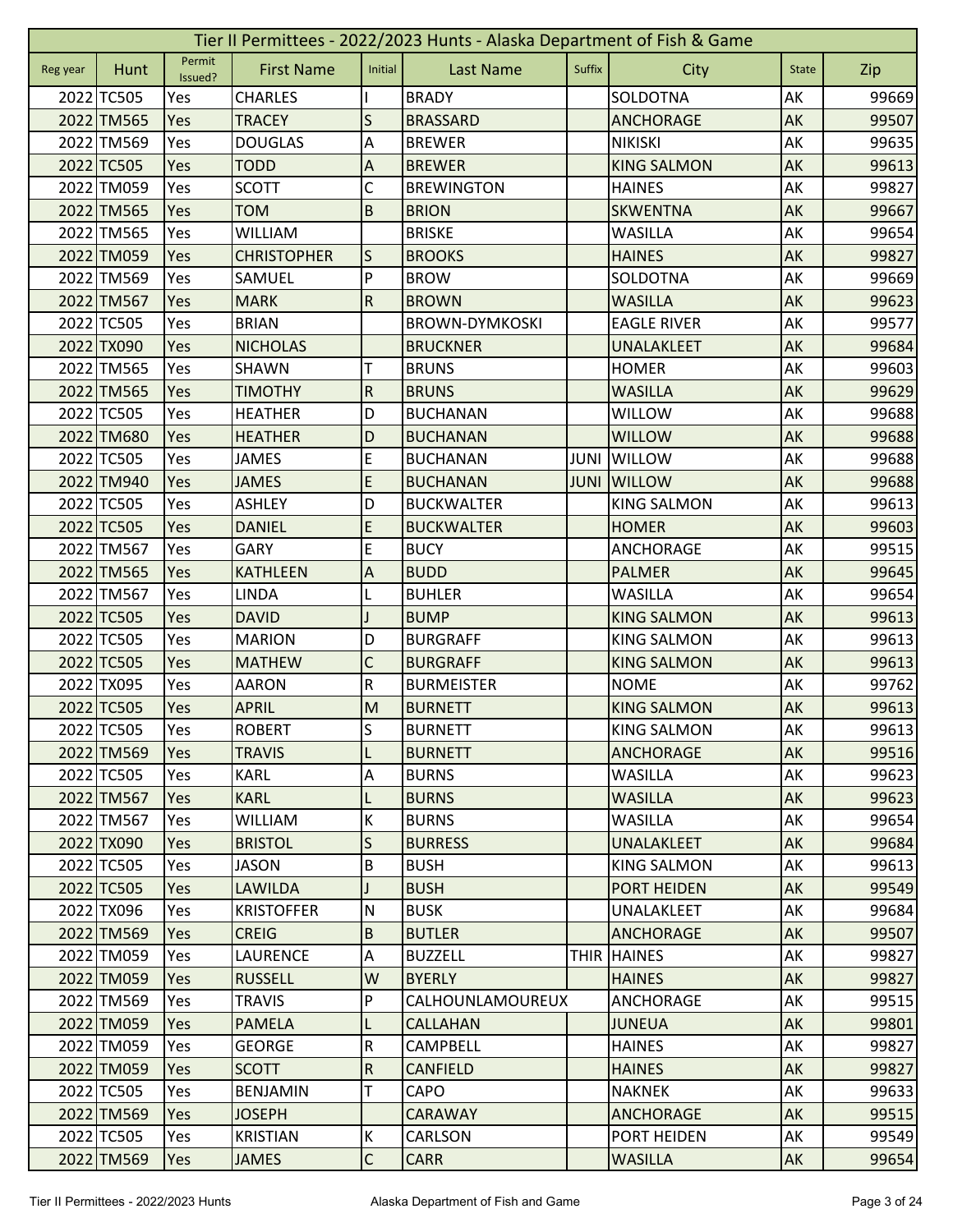|          | Tier II Permittees - 2022/2023 Hunts - Alaska Department of Fish & Game |                   |                        |                           |                        |             |                         |              |            |  |  |  |
|----------|-------------------------------------------------------------------------|-------------------|------------------------|---------------------------|------------------------|-------------|-------------------------|--------------|------------|--|--|--|
| Reg year | Hunt                                                                    | Permit<br>Issued? | <b>First Name</b>      | Initial                   | <b>Last Name</b>       | Suffix      | <b>City</b>             | <b>State</b> | Zip        |  |  |  |
|          | 2022 TM059                                                              | Yes               | <b>PAUL</b>            | D                         | CARRINGTON             |             | <b>HAINES</b>           | AK           | 99827      |  |  |  |
|          | 2022 TC505                                                              | Yes               | <b>ALICIA</b>          |                           | <b>CARSON</b>          |             | <b>KING SALMON</b>      | AK           | 99613      |  |  |  |
|          | 2022 TM059                                                              | Yes               | <b>MICHAEL</b>         |                           | CARTER                 |             | <b>HAINES</b>           | AK           | 99827      |  |  |  |
|          | 2022 TC505                                                              | Yes               | <b>ANNETTE</b>         | M                         | <b>CARUSO</b>          |             | <b>KING SALMON</b>      | AK           | 99613      |  |  |  |
|          | 2022 TC505                                                              | Yes               | <b>PETER</b>           |                           | CARUSO                 |             | <b>FOURANCHORAGE</b>    | AK           | 99511      |  |  |  |
|          | 2022 TC505                                                              | Yes               | <b>PETER</b>           |                           | <b>CARUSO</b>          |             | <b>THIR KING SALMON</b> | AK           | 99613      |  |  |  |
|          | 2022 TM569                                                              | Yes               | <b>DENNIS CASAGRAU</b> |                           | CASAGRANDA             |             | ANCHORAGE               | AK           | 99518      |  |  |  |
|          | 2022 TM059                                                              | Yes               | <b>PATRICK</b>         | E                         | <b>CAVELLIER</b>       |             | <b>HAINES</b>           | AK           | 99827      |  |  |  |
|          | 2022 TM059                                                              | Yes               | <b>ROBERT</b>          | ${\sf R}$                 | <b>CHADWELL</b>        |             | <b>HAINES</b>           | AK           | 99827      |  |  |  |
|          | 2022 TM680                                                              | Yes               | <b>ALEX</b>            | A                         | <b>CHANEY</b>          |             | <b>NAPASKIAK</b>        | AK           | 99559      |  |  |  |
|          | 2022 TM680                                                              | Yes               | AMEDEE                 | A                         | <b>CHANEY</b>          |             | <b>BETHEL</b>           | AK           | 99559      |  |  |  |
|          | 2022 TM680                                                              | Yes               | <b>FREDERICK</b>       | $\boldsymbol{\mathsf{A}}$ | <b>CHANEY</b>          | <b>JUNI</b> | NAPASKIAK               | AK           | 99559      |  |  |  |
|          | 2022 TM059                                                              | Yes               | <b>RICHARD</b>         |                           | CHAPELL                |             | <b>HAINES</b>           | АK           | 99827      |  |  |  |
|          | 2022 TM680                                                              | Yes               | <b>JOSEPH</b>          |                           | <b>CHARLES</b>         | <b>THIR</b> | <b>ANIAK</b>            | AK           | 99557      |  |  |  |
|          | 2022 TM680                                                              | Yes               | <b>JOSEPH</b>          | P                         | <b>CHARLES</b>         |             | ANIAK                   | АK           | 99557      |  |  |  |
|          | 2022 TM680                                                              | Yes               | <b>WILLIAM</b>         | ${\sf R}$                 | <b>CHARLES</b>         |             | <b>BETHEL</b>           | AK           | 99559      |  |  |  |
|          | 2022 TM680                                                              | Yes               | <b>GLENN</b>           | F                         | <b>CHARLIE</b>         |             | NAPAKIAK                | AK           | 99634      |  |  |  |
|          | 2022 TM059                                                              | Yes               | <b>HENRY</b>           | A                         | <b>CHATONY</b>         |             | <b>HAINES</b>           | AK           | 99827      |  |  |  |
|          | 2022 TM059                                                              | Yes               | DANIEL                 |                           | <b>CHAVEZ</b>          |             | <b>HAINES</b>           | AK           | 99827      |  |  |  |
|          | 2022 TC505                                                              | Yes               | <b>CELESTEE</b>        | R                         | <b>CHRISTENSEN</b>     |             | PORT HEIDEN             | AK           | 99549      |  |  |  |
|          | 2022 TC505                                                              | Yes               | <b>DIANE</b>           |                           | <b>CHRISTENSEN</b>     |             | PORT HEIDEN             | AK           | 99549      |  |  |  |
|          | 2022 TC505                                                              | Yes               | <b>EMIL</b>            |                           | <b>CHRISTENSEN</b>     |             | <b>PORT HEIDEN</b>      | AK           | 99549      |  |  |  |
|          | 2022 TC505                                                              | Yes               | <b>JACLYN</b>          |                           | <b>CHRISTENSEN</b>     |             | PORT HEIDEN             | АK           | 99549      |  |  |  |
|          | 2022 TC505                                                              | Yes               | <b>JAMES</b>           |                           | <b>CHRISTENSEN</b>     |             | PORT HEIDEN             | AK           | 99549      |  |  |  |
|          | 2022 TC505                                                              | Yes               | <b>JAMES</b>           |                           | <b>CHRISTENSEN</b>     |             | PORT HEIDEN             | AK           | 99549      |  |  |  |
|          | 2022 TC505                                                              | Yes               | <b>JOHN</b>            |                           | <b>CHRISTENSEN</b>     | <b>JUNI</b> | <b>PORT HEIDEN</b>      | AK           | 99549      |  |  |  |
|          | 2022 TC505                                                              | Yes               | <b>JOHN</b>            |                           | <b>CHRISTENSEN</b>     |             | THIR PORT HEIDEN        | AK           | 99549      |  |  |  |
|          | 2022 TC505                                                              | Yes               | <b>KARINA</b>          |                           | <b>CHRISTENSEN</b>     |             | <b>PORT HEIDEN</b>      | AK           | 99549      |  |  |  |
|          | 2022 TC505                                                              | Yes               | <b>MACARLO</b>         | N                         | <b>CHRISTENSEN</b>     |             | JUNI FAIRBANKS          | <b>AK</b>    | 99710      |  |  |  |
|          | 2022 TC505                                                              | Yes               | <b>MAXINE</b>          | D                         | <b>CHRISTENSEN</b>     |             | PORT HEIDEN             | AK           | 99549      |  |  |  |
|          | 2022 TC505                                                              | Yes               | <b>NATASHA</b>         | ${\sf N}$                 | CHRISTENSEN            |             | PORT HEIDEN             | AK           | 99549      |  |  |  |
|          | 2022 TC505                                                              | Yes               | <b>TONI</b>            | L                         | <b>CHRISTENSEN</b>     |             | <b>PORT HEIDEN</b>      | AK           | 99549      |  |  |  |
|          | 2022 TC505                                                              | Yes               | AMBER                  | Κ                         | <b>CHRISTENSEN-FOX</b> |             | PORT HEIDEN             | AK           | 99549      |  |  |  |
|          | 2022 TM565                                                              | <b>Yes</b>        | <b>KATHRYN</b>         | E                         | <b>CHRISTY</b>         |             | <b>ANCHORAGE</b>        | AK           | 99515      |  |  |  |
|          | 2022 TM680                                                              | Yes               | <b>RICHARD</b>         | P                         | <b>CILETTI</b>         |             | <b>ANIAK</b>            | AK           | 99557-0221 |  |  |  |
|          | 2022 TC505                                                              | Yes               | <b>CLYDE</b>           | $\mathsf E$               | <b>CLARK</b>           |             | <b>NAKNEK</b>           | AK           | 99633      |  |  |  |
|          | 2022 TM059                                                              | Yes               | <b>BRIAN</b>           |                           | <b>CLAY</b>            |             | <b>HAINES</b>           | AK           | 99827-0318 |  |  |  |
|          | 2022 TM940                                                              | Yes               | <b>DEVAN</b>           |                           | <b>COLLIER</b>         |             | <b>THORNE BAY</b>       | AK           | 99919-0001 |  |  |  |
|          | 2022 TC505                                                              | Yes               | <b>SCOTT</b>           |                           | <b>COLLINS</b>         |             | ANCHORAGE               | AK           | 99504      |  |  |  |
|          | 2022 TM059                                                              | Yes               | <b>BRYAN</b>           | $\mathsf{C}$              | <b>COMBS</b>           |             | <b>HAINES</b>           | AK           | 99827      |  |  |  |
|          | 2022 TM059                                                              | Yes               | <b>CURTIS</b>          |                           | <b>COMBS</b>           |             | <b>HAINES</b>           | AK           | 99827      |  |  |  |
|          | 2022 TM567                                                              | Yes               | <b>NANCY</b>           |                           | <b>CONKLIN</b>         |             | <b>ALEXANDER CREEK</b>  | AK           | 996950020  |  |  |  |
|          | 2022 TC505                                                              | Yes               | <b>MYRA</b>            |                           | CONSTANTINE            |             | <b>CHIGNIK LAKE</b>     | AK           | 99548      |  |  |  |
|          | 2022 TM059                                                              | Yes               | <b>RYAN</b>            | L                         | <b>COOK</b>            |             | <b>HAINES</b>           | AK           | 99827      |  |  |  |
|          | 2022 TC505                                                              | Yes               | <b>JAYSON</b>          |                           | <b>COOPER</b>          |             | <b>STERLING</b>         | AK           | 99672-9508 |  |  |  |
|          | 2022 TM940                                                              | Yes               | <b>JENNIFER</b>        |                           | <b>COOPER</b>          |             | <b>FAIRBANKS</b>        | AK           | 99709      |  |  |  |
|          | 2022 TM940                                                              |                   |                        | L                         | <b>COOPER</b>          |             | <b>WASILLA</b>          | AK           | 99687      |  |  |  |
|          |                                                                         | Yes               | <b>MARY</b>            | $\overline{A}$            |                        |             |                         |              |            |  |  |  |
|          | 2022 TM059                                                              | <b>Yes</b>        | <b>TAYLOR</b>          | M                         | <b>COWAN</b>           |             | <b>HAINES</b>           | AK           | 99827      |  |  |  |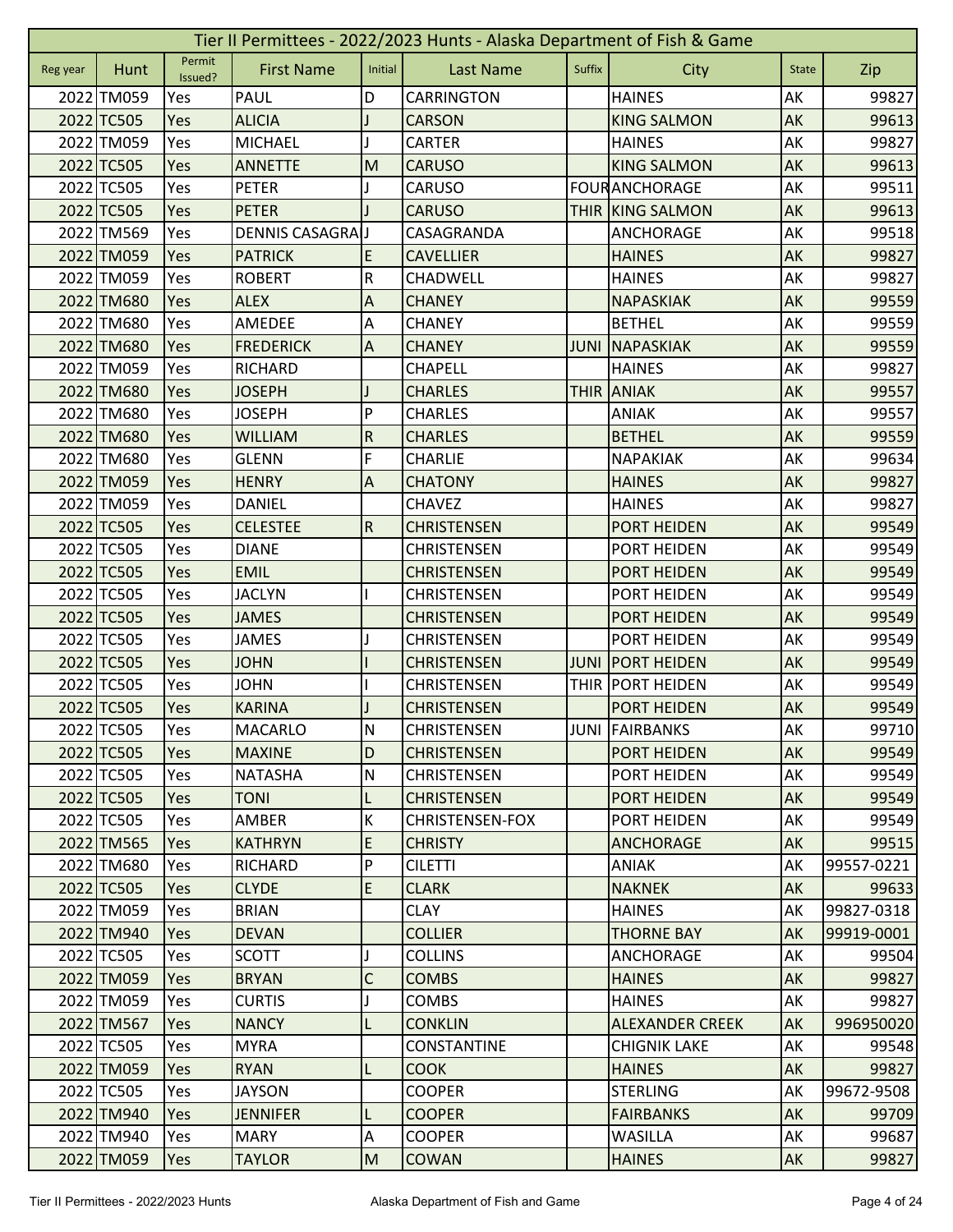| Tier II Permittees - 2022/2023 Hunts - Alaska Department of Fish & Game |            |                   |                   |                           |                       |             |                       |              |       |  |  |
|-------------------------------------------------------------------------|------------|-------------------|-------------------|---------------------------|-----------------------|-------------|-----------------------|--------------|-------|--|--|
| Reg year                                                                | Hunt       | Permit<br>Issued? | <b>First Name</b> | Initial                   | <b>Last Name</b>      | Suffix      | City                  | <b>State</b> | Zip   |  |  |
|                                                                         | 2022 TM059 | Yes               | <b>PATRICK</b>    | W                         | COWART                |             | <b>HAINES</b>         | AK           | 99827 |  |  |
|                                                                         | 2022 TM567 | Yes               | <b>CURT</b>       | D                         | <b>CROCKER</b>        |             | <b>ANCHORAGE</b>      | AK           | 99502 |  |  |
|                                                                         | 2022 TX102 | Yes               | <b>BRIAN</b>      | M                         | <b>CROCKETT</b>       |             | <b>BREVIG MISSION</b> | AK           | 99785 |  |  |
|                                                                         | 2022 TC505 | Yes               | <b>DAVID</b>      | W                         | <b>CROWLEY</b>        |             | <b>KING SALMON</b>    | AK           | 99613 |  |  |
|                                                                         | 2022 TC505 | Yes               | <b>JILL</b>       |                           | <b>CROWLEY</b>        |             | <b>KING SALMON</b>    | AK           | 99613 |  |  |
|                                                                         | 2022 TM059 | Yes               | <b>MICHAEL</b>    | $\overline{B}$            | <b>CULICH</b>         |             | <b>HAINES</b>         | AK           | 99827 |  |  |
|                                                                         | 2022 TX104 | Yes               | <b>JARED</b>      |                           | <b>CUMMINGS</b>       |             | <b>KOTZEBUE</b>       | AK           | 99752 |  |  |
|                                                                         | 2022 TM940 | Yes               | <b>SUSZAN</b>     |                           | <b>DALE</b>           |             | <b>ESTER</b>          | AK           | 99725 |  |  |
|                                                                         | 2022 TC505 | Yes               | <b>DEREK</b>      |                           | DALRYMPLE             |             | <b>KING SALMON</b>    | AK           | 99613 |  |  |
|                                                                         | 2022 TC505 | Yes               | <b>BRANDON</b>    | C                         | <b>DAUGHERTY</b>      |             | <b>KODIAK</b>         | AK           | 99615 |  |  |
|                                                                         | 2022 TX104 | Yes               | <b>ELMER</b>      | D                         | <b>DAVIS</b>          |             | <b>SHISHMAREF</b>     | AK           | 99772 |  |  |
|                                                                         | 2022 TM680 | Yes               | <b>BRUCE</b>      | H                         | <b>DAY</b>            |             | <b>BETHEL</b>         | AK           | 99559 |  |  |
|                                                                         | 2022 TM059 | Yes               | <b>PETER</b>      | т                         | <b>DEGEN</b>          |             | <b>HAINES</b>         | AK           | 99827 |  |  |
|                                                                         | 2022 TM567 | Yes               | <b>WAYNE</b>      | A                         | <b>DERE</b>           |             | <b>ANCHORAGE</b>      | AK           | 99504 |  |  |
|                                                                         | 2022 TM940 | Yes               | WAYNE             | А                         | <b>DEWILDE-BROWER</b> |             | ANCHORAGE             | AK           | 99501 |  |  |
|                                                                         | 2022 TM059 | Yes               | <b>CHARLES</b>    | ${\sf R}$                 | <b>DEWITT</b>         |             | <b>HAINES</b>         | AK           | 99827 |  |  |
|                                                                         | 2022 TM059 | Yes               | <b>STUART</b>     |                           | <b>DEWITT</b>         |             | <b>HAINES</b>         | AK           | 99827 |  |  |
|                                                                         | 2022 TM567 | Yes               | <b>MARTIN</b>     | L                         | <b>DICKEY</b>         |             | <b>WASILLA</b>        | AK           | 99623 |  |  |
|                                                                         | 2022 TM680 | Yes               | <b>DAVID</b>      | G                         | <b>DIEHL</b>          |             | <b>ANIAK</b>          | AK           | 99557 |  |  |
|                                                                         | 2022 TM680 | Yes               | <b>RICHIE</b>     | F                         | <b>DIEHL</b>          |             | <b>ANIAK</b>          | AK           | 99557 |  |  |
|                                                                         | 2022 TM569 | Yes               | <b>JOSEPH</b>     | C                         | <b>DILLEY</b>         |             | SOLDOTNA              | AK           | 99669 |  |  |
|                                                                         | 2022 TM059 | Yes               | <b>DAVID</b>      | D                         | <b>DISBROW</b>        |             | <b>HAINES</b>         | AK           | 99827 |  |  |
|                                                                         | 2022 TM565 | Yes               | <b>MICHAEL</b>    |                           | <b>DONN</b>           |             | PALMER                | AK           | 99645 |  |  |
|                                                                         | 2022 TM565 | Yes               | <b>MICHAEL</b>    | $\mathsf C$               | <b>DONOFRIO</b>       |             | <b>WASILLA</b>        | AK           | 99654 |  |  |
|                                                                         | 2022 TM059 | Yes               | <b>MICHAEL</b>    |                           | <b>DORRIS</b>         |             | <b>HAINES</b>         | АK           | 99827 |  |  |
|                                                                         | 2022 TM059 | Yes               | <b>JAMES</b>      | D                         | <b>DOWNER</b>         |             | <b>HAINES</b>         | AK           | 99827 |  |  |
|                                                                         | 2022 TM569 | Yes               | <b>KEVIN</b>      | M                         | <b>DOYLE</b>          |             | <b>KENAI</b>          | AK           | 99611 |  |  |
|                                                                         | 2022 TM567 | Yes               | <b>MARIE</b>      | Y                         | <b>DRAPER</b>         |             | <b>ANCHORAGE</b>      | AK           | 99519 |  |  |
|                                                                         | 2022 TM565 | Yes               | <b>JOHN</b>       | ${\sf M}$                 | <b>DROZDOWSKI</b>     |             | ANCHORAGE             | AK           | 99501 |  |  |
|                                                                         | 2022 TM565 | <b>Yes</b>        | <b>JOHN</b>       | M                         | <b>DROZDOWSKI</b>     | <b>JUNI</b> | <b>ANCHORAGE</b>      | AK           | 99516 |  |  |
|                                                                         | 2022 TM059 | Yes               | <b>RIKKI</b>      | L                         | <b>DUBOIS</b>         |             | <b>JUNEAU</b>         | AK           | 99801 |  |  |
|                                                                         | 2022 TM059 | Yes               | <b>NYGEL</b>      | ${\sf R}$                 | <b>DUFFY-WEBB</b>     |             | <b>HAINES</b>         | AK           | 99827 |  |  |
|                                                                         | 2022 TM059 | Yes               | <b>PATRICK</b>    |                           | <b>DUNBAR</b>         | <b>JUNI</b> | <b>HAINES</b>         | AK           | 99827 |  |  |
|                                                                         | 2022 TC505 | Yes               | <b>ORION</b>      |                           | <b>DUNN</b>           |             | <b>SOUTH NAKNEK</b>   | AK           | 99670 |  |  |
|                                                                         | 2022 TM059 | Yes               | <b>JUDITH</b>     | E                         | <b>DURAND</b>         |             | <b>HAINES</b>         | AK           | 99827 |  |  |
|                                                                         | 2022 TC505 | Yes               | <b>RICHARD</b>    | K                         | <b>DYKEMA</b>         |             | <b>SOLDOTNA</b>       | <b>AK</b>    | 99669 |  |  |
|                                                                         | 2022 TM569 | Yes               | RONALD            |                           | <b>EAGLEY</b>         |             | ANCHORAGE             | AK           | 99517 |  |  |
|                                                                         | 2022 TM565 | Yes               | <b>DANIEL</b>     | W                         | <b>EASLEY</b>         |             | <b>PALMER</b>         | AK           | 99645 |  |  |
|                                                                         | 2022 TX090 | <b>Yes</b>        | <b>GARY</b>       | G                         | <b>ECKENWEILER</b>    |             | UNALAKLEET            | AK           | 99684 |  |  |
|                                                                         | 2022 TC505 | Yes               | <b>PATRICIA</b>   | L                         | <b>EDEL</b>           |             | <b>KING SALMON</b>    | AK           | 99613 |  |  |
|                                                                         | 2022 TM059 | Yes               | <b>MARK</b>       | $\boldsymbol{\mathsf{A}}$ | <b>EDWARDS</b>        |             | <b>HAINES</b>         | AK           | 99827 |  |  |
|                                                                         | 2022 TM059 | Yes               | <b>KERI</b>       | M                         | <b>EGGLESTON</b>      |             | <b>HAINES</b>         | <b>AK</b>    | 99827 |  |  |
|                                                                         | 2022 TC505 | Yes               | <b>HAROLD</b>     | $\overline{\mathsf{R}}$   | <b>EGLI</b>           |             | <b>KING SALMON</b>    | AK           | 99613 |  |  |
|                                                                         | 2022 TC505 | Yes               | <b>LARECE</b>     |                           | <b>EGLI</b>           |             | <b>NAKNEK</b>         | AK           | 99633 |  |  |
|                                                                         | 2022 TM680 | Yes               | LEVI              |                           | <b>EGOAK</b>          |             | <b>BETHEL</b>         | AK           | 99559 |  |  |
|                                                                         | 2022 TM680 | Yes               | <b>LOTT</b>       | M                         | <b>EGOAK</b>          |             | <b>AKIAK</b>          | AK           | 99552 |  |  |
|                                                                         | 2022 TM680 | Yes               | <b>RAY</b>        | M                         | <b>EGOAK</b>          |             | AKIAK                 | AK           | 99552 |  |  |
|                                                                         | 2022 TM567 | Yes               | <b>ALAN</b>       |                           | <b>EISCHENS</b>       |             | <b>WASILLA</b>        | <b>AK</b>    | 99654 |  |  |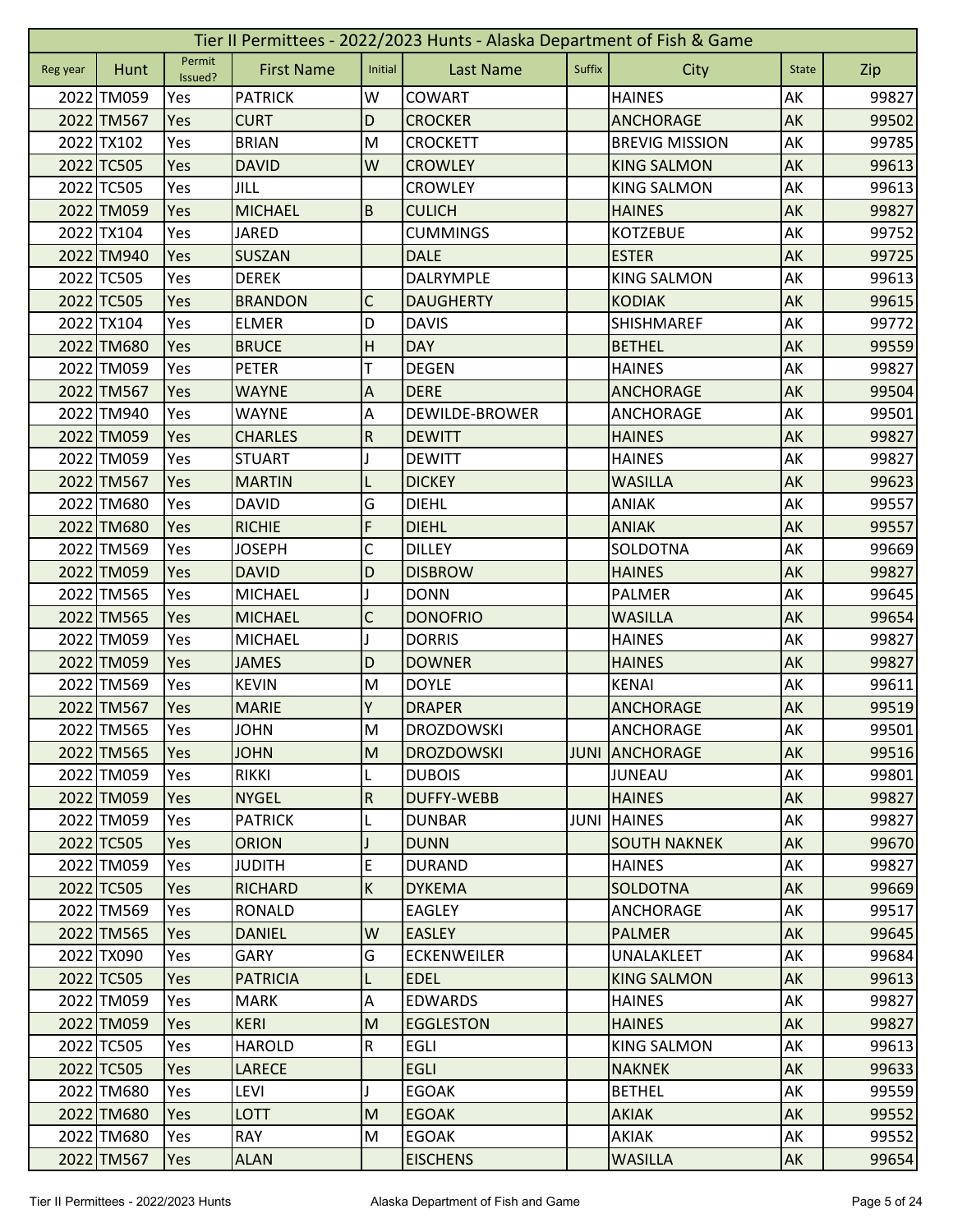|          | Tier II Permittees - 2022/2023 Hunts - Alaska Department of Fish & Game |                   |                    |                         |                    |             |                          |              |            |  |  |  |
|----------|-------------------------------------------------------------------------|-------------------|--------------------|-------------------------|--------------------|-------------|--------------------------|--------------|------------|--|--|--|
| Reg year | Hunt                                                                    | Permit<br>Issued? | <b>First Name</b>  | Initial                 | <b>Last Name</b>   | Suffix      | City                     | <b>State</b> | Zip        |  |  |  |
|          | 2022 TM680                                                              | Yes               | <b>CARLIE</b>      | K                       | <b>EKAMRAK</b>     |             | AKIACHAK                 | AK           | 99551      |  |  |  |
|          | 2022 TM680                                                              | Yes               | <b>WILLIE</b>      |                         | <b>EKAMRAK</b>     |             | <b>AKIACHAK</b>          | AK           | 99551      |  |  |  |
|          | 2022 TC505                                                              | Yes               | <b>ANISHIA</b>     |                         | <b>ELBIE</b>       |             | <b>SOUTH NAKNEK</b>      | АK           | 99670      |  |  |  |
|          | 2022 TC505                                                              | Yes               | <b>JEFFREY</b>     |                         | <b>ELBIE</b>       | <b>JUNI</b> | <b>ANCHORAGE</b>         | AK           | 99516      |  |  |  |
|          | 2022 TC505                                                              | Yes               | <b>JEFFREY</b>     | L                       | <b>ELBIE</b>       |             | <b>SENI SOUTH NAKNEK</b> | AK           | 99670      |  |  |  |
|          | 2022 TC505                                                              | Yes               | <b>LYDIA</b>       | ${\sf R}$               | <b>EMORY</b>       |             | <b>NAKNEK</b>            | AK           | 99633      |  |  |  |
|          | 2022 TC505                                                              | Yes               | <b>MICAELA</b>     | ${\sf R}$               | <b>EMORY</b>       |             | <b>NAKNEK</b>            | AK           | 99633      |  |  |  |
|          | 2022 TC505                                                              | Yes               | <b>WILLIAM</b>     | S                       | <b>EMORY</b>       |             | <b>NAKNEK</b>            | AK           | 99633      |  |  |  |
|          | 2022 TX104                                                              | Yes               | <b>BARRET</b>      | Α                       | ENINGOWUK          |             | SHISHMAREF               | AK           | 99772      |  |  |  |
|          | 2022 TC505                                                              | Yes               | <b>MAURICE</b>     | $\sf K$                 | <b>ENRIGHT</b>     |             | <b>UGASHIK</b>           | AK           | 99613      |  |  |  |
|          | 2022 TX090                                                              | Yes               | <b>JEFFREY</b>     | D                       | <b>ERICKSON</b>    |             | UNALAKLEET               | AK           | 99684      |  |  |  |
|          | 2022 TM059                                                              | Yes               | <b>MICHAEL</b>     |                         | <b>ERNY</b>        |             | <b>HAINES</b>            | AK           | 99827      |  |  |  |
|          | 2022 TM059                                                              | Yes               | <b>PAUL</b>        |                         | <b>ERNY</b>        |             | <b>HAINES</b>            | AK           | 99827      |  |  |  |
|          | 2022 TM680                                                              | Yes               | <b>JOHN</b>        | L                       | <b>EVAN</b>        |             | <b>SECOLOWER KALSKAG</b> | AK           | 99626-0063 |  |  |  |
|          | 2022 TM680                                                              | Yes               | <b>MARTHA</b>      | A                       | <b>EVAN</b>        |             | <b>KALSKAG</b>           | AK           | 99607      |  |  |  |
|          | 2022 TM680                                                              | Yes               | <b>FANNIE</b>      |                         | <b>EVAN-WADE</b>   |             | <b>BETHEL</b>            | AK           | 99559      |  |  |  |
|          | 2022 TM680                                                              | Yes               | <b>STEVEN</b>      | P                       | <b>EVON</b>        | <b>SENI</b> | KWETHLUK                 | AK           | 99621      |  |  |  |
|          | 2022 TM565                                                              | Yes               | <b>JOHN</b>        | D                       | <b>FAEO</b>        |             | <b>WASILLA</b>           | AK           | 99687      |  |  |  |
|          | 2022 TM565                                                              | Yes               | <b>JOHN</b>        | M                       | <b>FAEO</b>        |             | WASILLA                  | AK           | 99687      |  |  |  |
|          | 2022 TM567                                                              | Yes               | <b>BILL</b>        | $\sf B$                 | <b>FAST</b>        |             | <b>WASILLA</b>           | AK           | 99517      |  |  |  |
|          | 2022 TM680                                                              | Yes               | <b>HARRY</b>       | E                       | <b>FAULKNER</b>    | <b>JUNI</b> | BETHEL                   | AK           | 99559      |  |  |  |
|          | 2022 TM680                                                              | Yes               | <b>JEANNINE</b>    | D                       | <b>FAULKNER</b>    |             | <b>BETHEL</b>            | AK           | 99559      |  |  |  |
|          | 2022 TM565                                                              | Yes               | JIM                |                         | <b>FAYE</b>        |             | ANCHORAGE                | AK           | 99503      |  |  |  |
|          | 2022 TM059                                                              | Yes               | <b>ERIC</b>        | M                       | <b>FERRIN</b>      |             | <b>HAINES</b>            | <b>AK</b>    | 99827      |  |  |  |
|          | 2022 TM059                                                              | Yes               | KIMBERLY           | Α                       | <b>FERRIN</b>      |             | <b>JUNEAU</b>            | AK           | 99801      |  |  |  |
|          | 2022 TM059                                                              | Yes               | <b>TYLER</b>       |                         | <b>FERRIN</b>      |             | <b>JUNEAU</b>            | AK           | 99801      |  |  |  |
|          | 2022 TM059                                                              | Yes               | <b>ZACKERY</b>     | E                       | FERRIN             |             | <b>HAINES</b>            | AK           | 99827      |  |  |  |
|          | 2022 TM059                                                              | Yes               | <b>WILLIAM</b>     | ${\sf R}$               | <b>FINLAY</b>      |             | <b>HAINES</b>            | AK           | 99827      |  |  |  |
|          | 2022 TM680                                                              | Yes               | MICHAEL            | $\overline{C}$          | <b>FISHER</b>      |             | <b>KWETHLUK</b>          | AK           | 99621      |  |  |  |
|          | 2022 TM680                                                              | Yes               | <b>SIMEON</b>      | D                       | <b>FISHER</b>      |             | <b>KWETHLUK</b>          | AK           | 99621      |  |  |  |
|          | 2022 TM059                                                              | Yes               | <b>DANIEL</b>      | L                       | <b>FITZPATRICK</b> |             | <b>HAINES</b>            | AK           | 99827      |  |  |  |
|          | 2022 TM565                                                              | Yes               | <b>CALVIN</b>      | L                       | <b>FLANIGAN</b>    |             | <b>SKWENTNA</b>          | AK           | 99667      |  |  |  |
|          | 2022 TC505                                                              | Yes               | AMY                |                         | <b>FLEAGLE</b>     |             | PORT HEIDEN              | AK           | 99549      |  |  |  |
|          | 2022 TC505                                                              | Yes               | <b>ANDREW</b>      | W                       | <b>FLEAGLE</b>     |             | <b>PORT HEIDEN</b>       | AK           | 99549      |  |  |  |
|          | 2022 TM569                                                              | Yes               | <b>CHRISTOPHER</b> |                         | <b>FLOWERS</b>     |             | ANCHORAGE                | AK           | 99515      |  |  |  |
|          | 2022 TM569                                                              | Yes               | <b>THOMAS</b>      | $\overline{R}$          | <b>FLYNN</b>       |             | <b>NIKISKI</b>           | AK           | 99635      |  |  |  |
|          | 2022 TM059                                                              | Yes               | <b>DAVID</b>       |                         | <b>FOLLETTI</b>    |             | <b>HAINES</b>            | AK           | 99827      |  |  |  |
|          | 2022 TM059                                                              | Yes               | <b>FREDRICK</b>    | D                       | <b>FOLLETTI</b>    |             | <b>HAINES</b>            | AK           | 99827      |  |  |  |
|          | 2022 TM059                                                              | Yes               | <b>MARK</b>        | S                       | <b>FONTENOT</b>    |             | <b>HAINES</b>            | AK           | 99827      |  |  |  |
|          | 2022 TM059                                                              | <b>Yes</b>        | <b>KYLE</b>        |                         | <b>FOSSMAN</b>     |             | <b>HAINES</b>            | AK           | 99827      |  |  |  |
|          | 2022 TM059                                                              | Yes               | <b>STEVEN</b>      | M                       | <b>FOSSMAN</b>     |             | <b>HAINES</b>            | AK           | 99827      |  |  |  |
|          | 2022 TM569                                                              | Yes               | <b>GARY</b>        | P                       | <b>FOSTER</b>      |             | <b>WILLOW</b>            | AK           | 99688      |  |  |  |
|          | 2022 TM680                                                              | Yes               | <b>EVON</b>        | A                       | <b>FOX</b>         | <b>JUNI</b> | <b>BETHEL</b>            | AK           | 99559      |  |  |  |
|          | 2022 TC505                                                              | <b>Yes</b>        | <b>MORGAN</b>      | $\mathsf{N}$            | <b>FOX</b>         |             | <b>PORT HEIDEN</b>       | AK           | 99549      |  |  |  |
|          | 2022 TM569                                                              | Yes               | <b>BARRY</b>       | J                       | <b>FRANCOIS</b>    |             | <b>WASILLA</b>           | AK           | 99623      |  |  |  |
|          | 2022 TM569                                                              | Yes               | <b>JAMES</b>       | $\overline{B}$          | <b>FRANCOIS</b>    | <b>SENI</b> | <b>WASILLA</b>           | AK           | 99629      |  |  |  |
|          | 2022 TM565                                                              | Yes               | <b>MERLE</b>       | $\overline{\mathsf{R}}$ | <b>FRANK</b>       |             | <b>WASILLA</b>           | AK           | 99654      |  |  |  |
|          | 2022 TM565                                                              | Yes               | <b>RODNEY</b>      | $\mathsf{L}$            | <b>FRANK</b>       |             | <b>WASILLA</b>           | AK           | 99654      |  |  |  |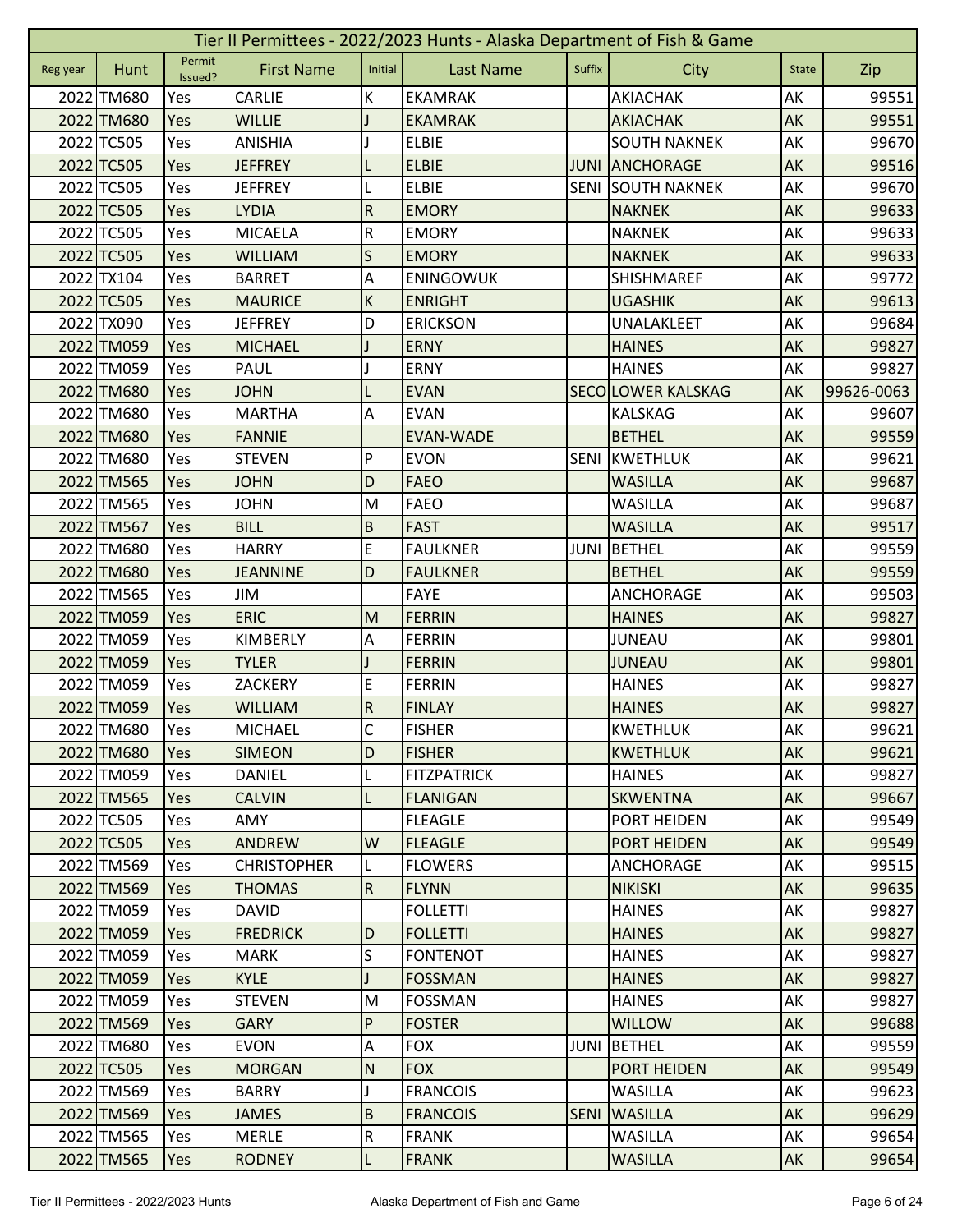|          | Tier II Permittees - 2022/2023 Hunts - Alaska Department of Fish & Game |                   |                    |                           |                  |             |                       |              |            |  |  |  |
|----------|-------------------------------------------------------------------------|-------------------|--------------------|---------------------------|------------------|-------------|-----------------------|--------------|------------|--|--|--|
| Reg year | Hunt                                                                    | Permit<br>Issued? | <b>First Name</b>  | Initial                   | <b>Last Name</b> | Suffix      | City                  | <b>State</b> | Zip        |  |  |  |
|          | 2022 TM059                                                              | Yes               | <b>CRAIG</b>       | Α                         | <b>FRANKE</b>    |             | <b>HAINES</b>         | AK           | 99827      |  |  |  |
|          | 2022 TC505                                                              | Yes               | <b>WILLIAM</b>     |                           | <b>FRANTZ</b>    |             | <b>WASILLA</b>        | AK           | 99623      |  |  |  |
|          | 2022 TM059                                                              | Yes               | <b>JORDAN</b>      |                           | <b>FROST</b>     |             | <b>HAINES</b>         | AK           | 99827-1211 |  |  |  |
|          | 2022 TM680                                                              | Yes               | <b>THOMAS</b>      | $\overline{R}$            | <b>FRYER</b>     |             | <b>ANIAK</b>          | AK           | 99557      |  |  |  |
|          | 2022 TM565                                                              | Yes               | <b>KELLY</b>       | L                         | <b>FUNDEEN</b>   |             | ANCHORAGE             | AK           | 99507      |  |  |  |
|          | 2022 TM567                                                              | Yes               | <b>PAUL</b>        | S                         | <b>GABBERT</b>   |             | <b>PALMER</b>         | AK           | 99645      |  |  |  |
|          | 2022 TM059                                                              | Yes               | <b>GABRIELLE</b>   | D                         | <b>GALINSKI</b>  |             | <b>HAINES</b>         | AK           | 99827      |  |  |  |
|          | 2022 TM059                                                              | Yes               | <b>MARJORIE</b>    | L                         | <b>GALINSKI</b>  |             | <b>HAINES</b>         | AK           | 99827      |  |  |  |
|          | 2022 TM059                                                              | Yes               | <b>TONY</b>        | A                         | <b>GALINSKI</b>  |             | <b>HAINES</b>         | AK           | 99827-1115 |  |  |  |
|          | 2022 TM567                                                              | Yes               | <b>TIM</b>         |                           | <b>GALLAGHER</b> |             | <b>WASILLA</b>        | AK           | 99687      |  |  |  |
|          | 2022 TM059                                                              | Yes               | <b>MICHAEL</b>     | O                         | <b>GANEY</b>     |             | <b>HAINES</b>         | AK           | 99827      |  |  |  |
|          | 2022 TX107                                                              | Yes               | <b>JOHN</b>        | $\mathsf D$               | <b>GAROUTTE</b>  |             | <b>KOTZEBUE</b>       | AK           | 99752      |  |  |  |
|          | 2022 TM680                                                              | Yes               | <b>COURTNEY</b>    |                           | <b>GEERDTS</b>   |             | <b>BETHEL</b>         | AK           | 99559      |  |  |  |
|          | 2022 TC505                                                              | Yes               | <b>ADRIANNE</b>    | $\mathsf C$               | <b>GEHRING</b>   |             | <b>NAKNEK</b>         | AK           | 99633      |  |  |  |
|          | 2022 TM569                                                              | Yes               | <b>CURT</b>        |                           | <b>GEOFFRION</b> |             | KENAI                 | AK           | 99611      |  |  |  |
|          | 2022 TM565                                                              | Yes               | <b>RAYMOND</b>     | S                         | <b>GEORGE</b>    |             | <b>WASILLA</b>        | AK           | 99654      |  |  |  |
|          | 2022 TM059                                                              | Yes               | <b>DAVID</b>       | E                         | <b>GHAN</b>      |             | <b>HAINES</b>         | AK           | 99827      |  |  |  |
|          | 2022 TM059                                                              | Yes               | <b>JASON</b>       | E                         | <b>GHAN</b>      |             | <b>HAINES</b>         | AK           | 99827      |  |  |  |
|          | 2022 TM565                                                              | Yes               | <b>ADRIAN</b>      | К                         | <b>GIANI</b>     |             | <b>WASILLA</b>        | AK           | 99687-1670 |  |  |  |
|          | 2022 TM567                                                              | Yes               | <b>LYLE</b>        |                           | <b>GIERCZAK</b>  |             | <b>ANCHORAGE</b>      | AK           | 99517      |  |  |  |
|          | 2022 TM940                                                              | Yes               | <b>MICHAEL</b>     |                           | <b>GILBERT</b>   |             | <b>WASILLA</b>        | AK           | 99623      |  |  |  |
|          | 2022 TM565                                                              | Yes               | <b>ZACHARY</b>     | F                         | <b>GILMAN</b>    |             | <b>WASILLA</b>        | AK           | 99623-0625 |  |  |  |
|          | 2022 TM567                                                              | Yes               | <b>DUANE</b>       | T                         | <b>GLUTH</b>     |             | ANCHORAGE             | AK           | 99504      |  |  |  |
|          | 2022 TM680                                                              | Yes               | <b>ELLEN</b>       | $\sf B$                   | <b>GOLLEY</b>    |             | <b>CHUATHBALUK</b>    | AK           | 99557      |  |  |  |
|          | 2022 TM680                                                              | Yes               | <b>JOSEPH</b>      | W                         | <b>GOLLEY</b>    |             | CHUATHBALUK           | AK           | 99557      |  |  |  |
|          | 2022 TM680                                                              | Yes               | <b>ROBERT</b>      | $\overline{A}$            | <b>GOLLEY</b>    | <b>JUNI</b> | <b>CHUATHBALUK</b>    | AK           | 99557      |  |  |  |
|          | 2022 TX095                                                              | Yes               | <b>TONY</b>        |                           | <b>GORN</b>      |             | <b>NOME</b>           | AK           | 99762      |  |  |  |
|          | 2022 TM059                                                              | Yes               | <b>DARRYL</b>      | $\overline{R}$            | <b>GRAHAM</b>    |             | <b>HAINES</b>         | AK           | 99827      |  |  |  |
|          | 2022 TM565                                                              | Yes               | <b>MARK</b>        |                           | <b>GRAHAM</b>    |             | <b>ANCHORAGE</b>      | AK           | 99507      |  |  |  |
|          | 2022 TM569                                                              | Yes               | <b>ALEX</b>        | M                         | <b>GRAUVOGEL</b> |             | <b>ANCHORAGE</b>      | AK           | 99519      |  |  |  |
|          | 2022 TM569                                                              | Yes               | <b>ERIC</b>        |                           | <b>GRAUVOGEL</b> |             | ANCHORAGE             | AK           | 99515      |  |  |  |
|          | 2022 TX096                                                              | Yes               | <b>NICHOLAS</b>    |                           | <b>GRAY</b>      |             | <b>WHITE MOUNTAIN</b> | AK           | 99784      |  |  |  |
|          | 2022 TM565                                                              | Yes               | DANIEL             | Η                         | <b>GREEN</b>     |             | <b>CHUGIAK</b>        | AK           | 99567      |  |  |  |
|          | 2022 TM680                                                              | <b>Yes</b>        | <b>CONSTANTINE</b> | ${\sf R}$                 | <b>GREGORY</b>   |             | <b>KALSKAG</b>        | AK           | 99607      |  |  |  |
|          | 2022 TM680                                                              | Yes               | <b>JAMES</b>       | A                         | <b>GREGORY</b>   | <b>SENI</b> | <b>KALSKAG</b>        | AK           | 99607      |  |  |  |
|          | 2022 TM680                                                              | Yes               | <b>PETER</b>       | $\boldsymbol{\mathsf{A}}$ | <b>GREGORY</b>   |             | <b>TULUKSAK</b>       | AK           | 99679      |  |  |  |
|          | 2022 TC505                                                              | Yes               | ADAM               |                           | <b>GRENDA</b>    |             | <b>KING SALMON</b>    | AK           | 99613      |  |  |  |
|          | 2022 TC505                                                              | Yes               | <b>KATRINA</b>     |                           | <b>GRENDA</b>    |             | <b>KING SALMON</b>    | AK           | 99613      |  |  |  |
|          | 2022 TC505                                                              | Yes               | <b>TANA</b>        |                           | <b>GRENDA</b>    |             | <b>KING SALMON</b>    | AK           | 99613      |  |  |  |
|          | 2022 TM059                                                              | Yes               | <b>CELESTE</b>     | F                         | <b>GRIMES</b>    |             | <b>HAINES</b>         | AK           | 99827      |  |  |  |
|          | 2022 TM059                                                              | Yes               | <b>JOSHUA</b>      |                           | <b>GRIMM</b>     |             | <b>HAINES</b>         | AK           | 99827      |  |  |  |
|          | 2022 TC505                                                              | Yes               | <b>DARLENE</b>     | G                         | <b>GROAT</b>     |             | <b>NAKNEK</b>         | AK           | 99633      |  |  |  |
|          | 2022 TC505                                                              | Yes               | <b>GUY</b>         | C                         | <b>GROAT</b>     | <b>THIR</b> | <b>NAKNEK</b>         | AK           | 99633      |  |  |  |
|          | 2022 TM059                                                              | <b>Yes</b>        | <b>KENNETH</b>     | H                         | <b>GROSS</b>     |             | <b>HAINES</b>         | AK           | 99827      |  |  |  |
|          | 2022 TM059                                                              | Yes               | <b>WILLIAM</b>     | D                         | <b>GROSS</b>     |             | THIR HAINES           | AK           | 99827      |  |  |  |
|          | 2022 TM680                                                              | Yes               | <b>JAMES</b>       |                           | <b>GUINN</b>     |             | <b>BETHEL</b>         | AK           | 99559      |  |  |  |
|          | 2022 TC505                                                              | Yes               | <b>RICHARD</b>     | $\overline{A}$            | <b>GUTHRIE</b>   |             | ANCHORAGE             | AK           | 99522      |  |  |  |
|          | 2022 TM569                                                              | Yes               | <b>RICHARD</b>     | $\overline{A}$            | <b>GUTHRIE</b>   |             | <b>ANCHORAGE</b>      | AK           | 99522      |  |  |  |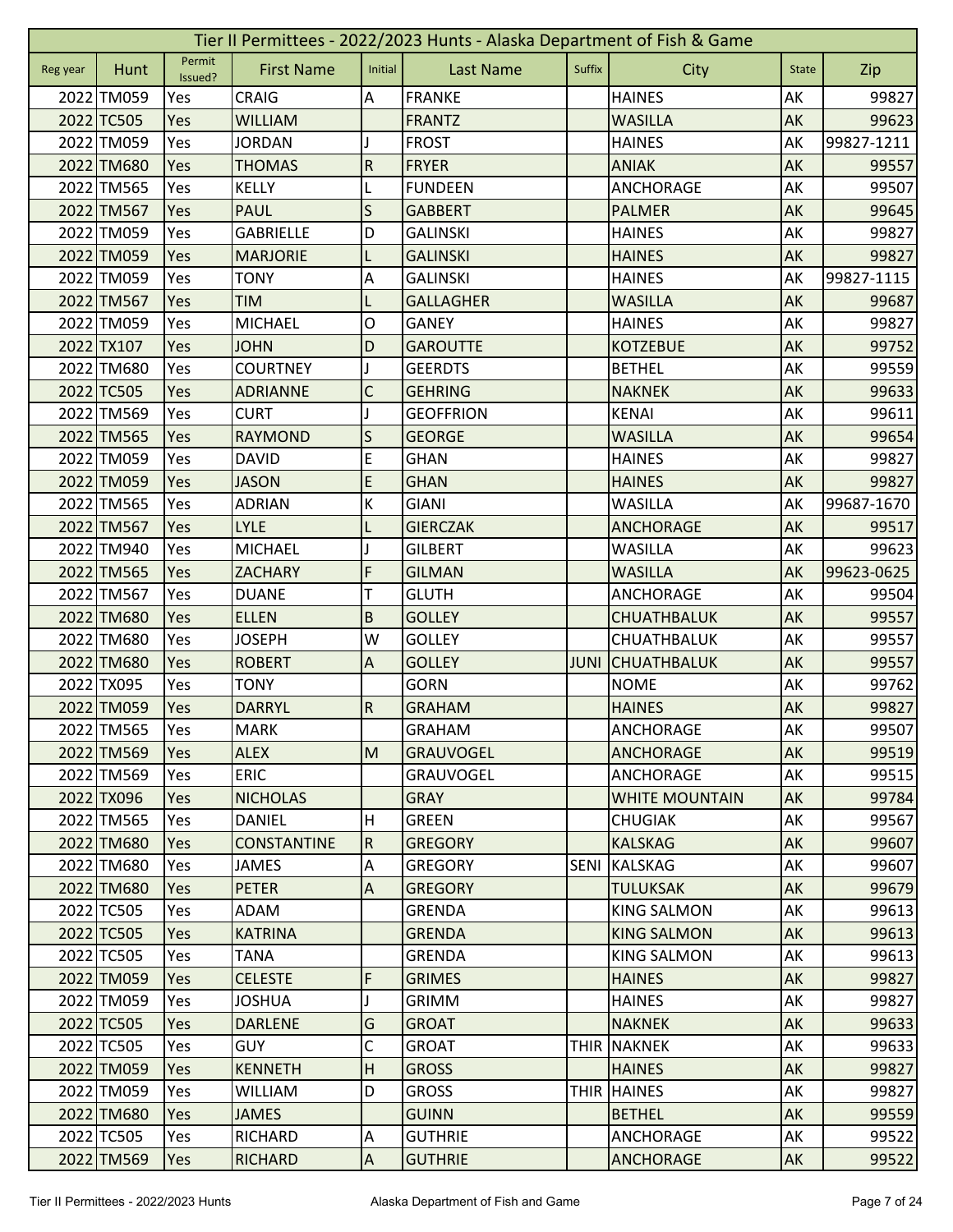|          | Tier II Permittees - 2022/2023 Hunts - Alaska Department of Fish & Game |                   |                   |                           |                    |             |                       |              |            |  |  |
|----------|-------------------------------------------------------------------------|-------------------|-------------------|---------------------------|--------------------|-------------|-----------------------|--------------|------------|--|--|
| Reg year | Hunt                                                                    | Permit<br>Issued? | <b>First Name</b> | Initial                   | <b>Last Name</b>   | Suffix      | City                  | <b>State</b> | Zip        |  |  |
|          | 2022 TM567                                                              | Yes               | <b>JACK</b>       | н                         | <b>HAAG</b>        |             | <b>ANCHORAGE</b>      | AK           | 99517      |  |  |
|          | 2022 TM567                                                              | Yes               | <b>LEO</b>        | ${\sf R}$                 | <b>HAAG</b>        | <b>JUNI</b> | <b>ANCHORAGE</b>      | AK           | 99503      |  |  |
|          | 2022 TM059                                                              | Yes               | <b>JOHN</b>       | G                         | <b>HAGEN</b>       |             | <b>HAINES</b>         | AK           | 99827      |  |  |
|          | 2022 TM565                                                              | Yes               | <b>KENNETH</b>    | V                         | <b>HALE</b>        |             | <b>PALMER</b>         | AK           | 99645      |  |  |
|          | 2022 TM059                                                              | Yes               | <b>RILEY</b>      |                           | <b>HALL</b>        |             | <b>HAINES</b>         | AK           | 99827      |  |  |
|          | 2022 TM059                                                              | Yes               | <b>JEFFRY</b>     | D                         | <b>HAMILTON</b>    |             | <b>HAINES</b>         | AK           | 99827-1705 |  |  |
|          | 2022 TX105                                                              | Yes               | <b>JACOB</b>      | S                         | <b>HANNON</b>      |             | <b>KOYUK</b>          | AK           | 99753      |  |  |
|          | 2022 TC505                                                              | Yes               | <b>BARBARA</b>    |                           | <b>HANSEN</b>      |             | <b>NAKNEK</b>         | AK           | 99633      |  |  |
|          | 2022 TM565                                                              | Yes               | <b>MARK</b>       | A                         | <b>HANSEN</b>      |             | WILLOW                | AK           | 99688      |  |  |
|          | 2022 TM059                                                              | Yes               | <b>SCOTT</b>      | ${\sf R}$                 | <b>HANSEN</b>      |             | <b>HAINES</b>         | AK           | 99827      |  |  |
|          | 2022 TM059                                                              | Yes               | <b>VINCENT</b>    | G                         | <b>HANSEN</b>      |             | <b>HAINES</b>         | AK           | 99827      |  |  |
|          | 2022 TC505                                                              | Yes               | <b>WENDY</b>      |                           | <b>HANSEN</b>      |             | <b>NAKNEK</b>         | AK           | 99633      |  |  |
|          | 2022 TM567                                                              | Yes               | <b>JEFFREY</b>    | R                         | <b>HANSON</b>      |             | ANCHORAGE             | AK           | 99504      |  |  |
|          | 2022 TM569                                                              | Yes               | <b>WILLIAM</b>    | D                         | <b>HANSON</b>      |             | SOLDOTNA              | AK           | 99669      |  |  |
|          | 2022 TX105                                                              | Yes               | <b>DANIEL</b>     | Η                         | <b>HARRELSON</b>   |             | <b>WHITE MOUNTAIN</b> | АK           | 99784      |  |  |
|          | 2022 TM059                                                              | Yes               | <b>ROBERT</b>     | W                         | <b>HARRIS</b>      |             | <b>HAINES</b>         | AK           | 99827      |  |  |
|          | 2022 TM059                                                              | Yes               | <b>GLEN</b>       | $\boldsymbol{\mathsf{A}}$ | <b>HART</b>        |             | <b>HAINES</b>         | AK           | 99827      |  |  |
|          | 2022 TM059                                                              | Yes               | <b>JAMES</b>      | E                         | <b>HART</b>        |             | <b>HAINES</b>         | AK           | 99827      |  |  |
|          | 2022 TM059                                                              | Yes               | <b>THEODORE</b>   | A                         | <b>HART</b>        |             | <b>HAINES</b>         | AK           | 99827      |  |  |
|          | 2022 TM565                                                              | Yes               | <b>JEROME</b>     | $\sf K$                   | <b>HARTLEY</b>     |             | <b>TALKEETNA</b>      | AK           | 99676      |  |  |
|          | 2022 TM565                                                              | Yes               | <b>JOE</b>        | D                         | <b>HARTLEY</b>     |             | <b>EAGLE RIVER</b>    | AK           | 99577      |  |  |
|          | 2022 TC505                                                              | Yes               | <b>HENRY</b>      | H                         | <b>HAZENBERG</b>   |             | <b>NAKNEK</b>         | AK           | 99633      |  |  |
|          | 2022 TC505                                                              | Yes               | <b>LYLE</b>       | G                         | <b>HEATH</b>       |             | <b>NAKNEK</b>         | AK           | 99633      |  |  |
|          | 2022 TM059                                                              | Yes               | <b>JULIA</b>      |                           | <b>HEINZ</b>       |             | <b>HAINES</b>         | AK           | 99827      |  |  |
|          | 2022 TM567                                                              | Yes               | <b>RAELENE</b>    | ${\sf R}$                 | <b>HELIN</b>       |             | <b>WASILLA</b>        | AK           | 99623      |  |  |
|          | 2022 TM567                                                              | Yes               | <b>SCOTT</b>      | M                         | <b>HELIN</b>       |             | <b>WASILLA</b>        | AK           | 99623      |  |  |
|          | 2022 TM059                                                              | Yes               | <b>ROYAL</b>      | B                         | <b>HENDERSON</b>   | <b>JUNI</b> | <b>HAINES</b>         | AK           | 99827      |  |  |
|          | 2022 TM569                                                              | Yes               | <b>KEITH</b>      | A                         | <b>HENDRICKSON</b> |             | <b>PALMER</b>         | AK           | 99645      |  |  |
|          | 2022 TM059                                                              | Yes               | <b>IRA</b>        |                           | <b>HENRY</b>       |             | <b>HAINES</b>         | AK           | 99827      |  |  |
|          | 2022 TX105                                                              | Yes               | <b>WAYNE</b>      | T                         | <b>HENRY</b>       | <b>JUNI</b> | GOLOVIN               | AK           | 99762      |  |  |
|          | 2022 TM565                                                              | Yes               | <b>CINDI</b>      | $\boldsymbol{\mathsf{A}}$ | <b>HERMAN</b>      |             | <b>WILLOW</b>         | AK           | 99688      |  |  |
|          | 2022 TM680                                                              | Yes               | <b>ROBERT</b>     | E                         | <b>HERRON</b>      |             | <b>BETHEL</b>         | AK           | 99559      |  |  |
|          | 2022 TM680                                                              | Yes               | <b>ROBERT</b>     | E                         | <b>HERRON</b>      | <b>JUNI</b> | <b>BETHEL</b>         | AK           | 99559-1054 |  |  |
|          | 2022 TM059                                                              | Yes               | <b>DON</b>        | $\mathsf E$               | <b>HESS</b>        |             | <b>HAINES</b>         | AK           | 99827      |  |  |
|          | 2022 TM940                                                              | Yes               | <b>TIMOTHY</b>    | E                         | <b>HEWETTE</b>     |             | ANCHORAGE             | AK           | 99511      |  |  |
|          | 2022 TM059                                                              | Yes               | <b>FORREST</b>    | W                         | <b>HICKMAN</b>     |             | <b>HAINES</b>         | AK           | 99827      |  |  |
|          | 2022 TM059                                                              | Yes               | <b>WILLIAM</b>    |                           | <b>HICKMAN</b>     |             | <b>HAINES</b>         | AK           | 99827      |  |  |
|          | 2022 TM567                                                              | Yes               | KENNETH           | B                         | <b>HIGHTOWER</b>   |             | PALMER                | <b>AK</b>    | 99645      |  |  |
|          | 2022 TM567                                                              | Yes               | <b>WILLIAM</b>    | C                         | <b>HIGHTOWER</b>   |             | <b>EAGLE RIVER</b>    | AK           | 99577      |  |  |
|          | 2022 TC505                                                              | Yes               | <b>BARBARA</b>    |                           | <b>HILL</b>        |             | <b>NAKNEK</b>         | AK           | 99633-0269 |  |  |
|          | 2022 TM680                                                              | Yes               | <b>CHRISTINA</b>  |                           | <b>HILL</b>        |             | <b>BETHEL</b>         | AK           | 99559      |  |  |
|          | 2022 TC505                                                              | Yes               | <b>DAMIAN</b>     | T                         | <b>HILL</b>        |             | <b>NAKNEK</b>         | AK           | 99633      |  |  |
|          | 2022 TC505                                                              | Yes               | <b>DIANE</b>      | M                         | <b>HILL</b>        |             | <b>NAKNEK</b>         | AK           | 99633      |  |  |
|          | 2022 TC505                                                              | <b>Yes</b>        | <b>GABRIELLA</b>  | M                         | <b>HILL</b>        |             | <b>NAKNEK</b>         | AK           | 99633      |  |  |
|          | 2022 TM567                                                              | Yes               | <b>JOHNNIE</b>    | W                         | <b>HILL</b>        |             | <b>FOUR WASILLA</b>   | AK           | 99687      |  |  |
|          | 2022 TC505                                                              | Yes               | <b>KARL</b>       | D                         | <b>HILL</b>        |             | <b>IGIUGIG</b>        | AK           | 99613      |  |  |
|          | 2022 TM680                                                              | Yes               | <b>LLOYD</b>      |                           | <b>HILL</b>        |             | ANIAK                 | AK           | 99557      |  |  |
|          | 2022 TC505                                                              | Yes               | <b>WILLIAM</b>    | F                         | <b>HILL</b>        |             | <b>NAKNEK</b>         | AK           | 99633      |  |  |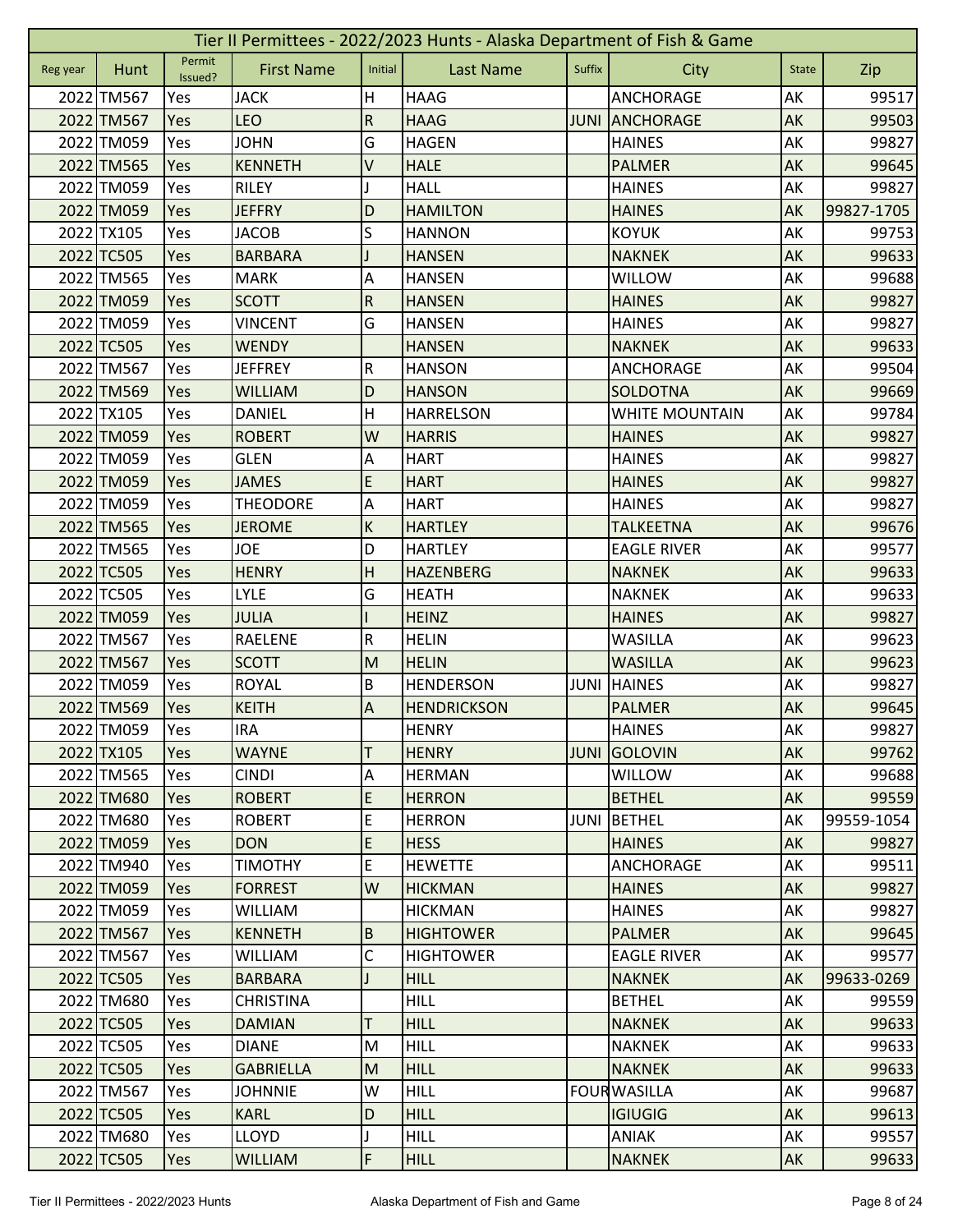|          | Tier II Permittees - 2022/2023 Hunts - Alaska Department of Fish & Game |                   |                   |                           |                  |             |                        |              |            |  |  |
|----------|-------------------------------------------------------------------------|-------------------|-------------------|---------------------------|------------------|-------------|------------------------|--------------|------------|--|--|
| Reg year | Hunt                                                                    | Permit<br>Issued? | <b>First Name</b> | Initial                   | <b>Last Name</b> | Suffix      | City                   | <b>State</b> | Zip        |  |  |
|          | 2022 TM565                                                              | Yes               | <b>VICTOR</b>     | F                         | <b>HILLSTROM</b> |             | <b>WASILLA</b>         | AK           | 99654-8450 |  |  |
|          | 2022 TC505                                                              | Yes               | <b>TIM</b>        | D                         | <b>HINER</b>     |             | <b>SOLDOTNA</b>        | AK           | 99669      |  |  |
|          | 2022 TM940                                                              | Yes               | <b>PETER</b>      | 0                         | <b>HJELM</b>     |             | <b>STEVENS VILLAGE</b> | АK           | 99774      |  |  |
|          | 2022 TC505                                                              | Yes               | <b>KAYLYNN</b>    | $\sf B$                   | <b>HOBSON</b>    |             | PERRYVILLE             | AK           | 99648      |  |  |
|          | 2022 TM680                                                              | Yes               | <b>AMANDA</b>     | D                         | <b>HOELDT</b>    |             | <b>ANIAK</b>           | AK           | 99557      |  |  |
|          | 2022 TM680                                                              | Yes               | <b>DAVID</b>      | W                         | <b>HOELDT</b>    |             | <b>ANIAK</b>           | AK           | 99557      |  |  |
|          | 2022 TM680                                                              | Yes               | <b>DWAYNE</b>     | M                         | <b>HOFFMAN</b>   |             | <b>KALSKAG</b>         | AK           | 99607      |  |  |
|          | 2022 TM680                                                              | Yes               | <b>GREGORY</b>    | Т                         | <b>HOFFMAN</b>   | <b>JUNI</b> | BETHEL                 | AK           | 99559      |  |  |
|          | 2022 TM680                                                              | Yes               | <b>JEFFERY</b>    | P                         | <b>HOFFMAN</b>   |             | <b>BETHEL</b>          | AK           | 99559      |  |  |
|          | 2022 TM680                                                              | Yes               | <b>LYMAN</b>      | F                         | <b>HOFFMAN</b>   |             | <b>BETHEL</b>          | AK           | 99559      |  |  |
|          | 2022 TM680                                                              | Yes               | <b>MELODY</b>     | M                         | <b>HOFFMAN</b>   |             | <b>BETHEL</b>          | AK           | 99559      |  |  |
|          | 2022 TM680                                                              | Yes               | <b>RONALD</b>     | $\overline{B}$            | <b>HOFFMAN</b>   |             | <b>BETHEL</b>          | AK           | 99559      |  |  |
|          | 2022 TM680                                                              | Yes               | <b>TERRY</b>      | т                         | <b>HOFFMAN</b>   | <b>SENI</b> | <b>ANIAK</b>           | AK           | 99557      |  |  |
|          | 2022 TM680                                                              | Yes               | <b>THOMAS</b>     | E                         | <b>HOFFMAN</b>   |             | <b>BETHEL</b>          | AK           | 99559      |  |  |
|          | 2022 TM567                                                              | Yes               | <b>ALAN</b>       | T                         | <b>HOHN</b>      |             | <b>SUTTON</b>          | AK           | 99674      |  |  |
|          | 2022 TC505                                                              | Yes               | <b>JAMES</b>      | ${\sf R}$                 | <b>HOLIEN</b>    |             | <b>KLAWOCK</b>         | AK           | 99925      |  |  |
|          | 2022 TM567                                                              | Yes               | CONRAD            | W                         | <b>HOLLER</b>    |             | <b>WASILLA</b>         | AK           | 99654      |  |  |
|          | 2022 TM569                                                              | Yes               | <b>DOUGLAS</b>    | W                         | <b>HOLLER</b>    |             | <b>WASILLA</b>         | AK           | 99654      |  |  |
|          | 2022 TC505                                                              | Yes               | <b>DOREEN</b>     | S                         | <b>HOLM</b>      |             | PORT HEIDEN            | AK           | 99549      |  |  |
|          | 2022 TC505                                                              | Yes               | <b>DOREEN</b>     | $\mathsf S$               | <b>HOLM</b>      |             | <b>PORT HEIDEN</b>     | AK           | 99549      |  |  |
|          | 2022 TC505                                                              | Yes               | <b>JOHN</b>       | M                         | <b>HOLM</b>      |             | <b>WASILLA</b>         | AK           | 99687      |  |  |
|          | 2022 TC505                                                              | Yes               | <b>MICHAEL</b>    |                           | <b>HOLM</b>      |             | PORT HEIDEN            | AK           | 99549      |  |  |
|          | 2022 TC505                                                              | Yes               | <b>NICHOLAS</b>   | S                         | <b>HOLMES</b>    |             | <b>KING SALMON</b>     | AK           | 99613      |  |  |
|          | 2022 TM567                                                              | Yes               | <b>KIRBY</b>      | W                         | <b>HOLTMAN</b>   |             | <b>CHUGIAK</b>         | <b>AK</b>    | 99567      |  |  |
|          | 2022 TM059                                                              | Yes               | <b>SHANE</b>      | D                         | <b>HORTON</b>    |             | <b>HAINES</b>          | AK           | 99827      |  |  |
|          | 2022 TM059                                                              | Yes               | <b>TYRELL</b>     | S                         | <b>HORTON</b>    |             | <b>HAINES</b>          | AK           | 99827      |  |  |
|          | 2022 TM059                                                              | Yes               | <b>VINCENT</b>    | W                         | <b>HOTCH</b>     |             | <b>KLUKWAN</b>         | AK           | 99827      |  |  |
|          | 2022 TM569                                                              | Yes               | <b>RANDALL</b>    | H                         | <b>HOWARD</b>    |             | <b>ANCHORAGE</b>       | AK           | 99515      |  |  |
|          | 2022 TC505                                                              | Yes               | EARL              | L                         | <b>HUBB</b>      |             | <b>KING SALMON</b>     | AK           | 99613      |  |  |
|          | 2022 TM059                                                              | Yes               | <b>LINDA</b>      | L                         | <b>HUBER</b>     |             | <b>HAINES</b>          | <b>AK</b>    | 99827      |  |  |
|          | 2022 TM059                                                              | Yes               | <b>LYLE</b>       | N                         | <b>HUFF</b>      |             | <b>HAINES</b>          | AK           | 99827      |  |  |
|          | 2022 TM059                                                              | Yes               | <b>NORMAN</b>     | G                         | <b>HUGHES</b>    |             | <b>HAINES</b>          | AK           | 99827      |  |  |
|          | 2022 TX090                                                              | Yes               | <b>PATRICIA</b>   | ${\sf R}$                 | <b>HUHTA</b>     |             | UNALAKLEET             | AK           | 99684      |  |  |
|          | 2022 TM565                                                              | Yes               | <b>DANIEL</b>     | $\overline{R}$            | <b>HULL</b>      |             | <b>WASILLA</b>         | AK           | 99623      |  |  |
|          | 2022 TM565                                                              | Yes               | <b>MARK</b>       | E                         | <b>HULL</b>      |             | <b>WASILLA</b>         | AK           | 99687      |  |  |
|          | 2022 TM059                                                              | Yes               | <b>LARRY</b>      | $\overline{R}$            | <b>HURA</b>      |             | <b>HAINES</b>          | AK           | 99827      |  |  |
|          | 2022 TM059                                                              | Yes               | LYNDSEY           | M                         | <b>HURA</b>      |             | <b>HAINES</b>          | AK           | 99827      |  |  |
|          | 2022 TC505                                                              | Yes               | <b>THOMAS</b>     | $\mathsf C$               | <b>HUTTON</b>    |             | <b>KODIAK</b>          | AK           | 99615      |  |  |
|          | 2022 TM569                                                              | Yes               | DANIEL            | С                         | <b>HUTTUNEN</b>  |             | WASILLA                | AK           | 99687      |  |  |
|          | 2022 TM569                                                              | <b>Yes</b>        | <b>DEVIN</b>      | $\mathsf{P}$              | <b>HYDE</b>      |             | <b>WASILLA</b>         | AK           | 99623-1049 |  |  |
|          | 2022 TX106                                                              | Yes               | <b>EDWIN</b>      | ${\sf R}$                 | <b>ITEN</b>      |             | <b>KOTZEBUE</b>        | AK           | 99752      |  |  |
|          | 2022 TM680                                                              | Yes               | <b>CAMERON</b>    | W                         | <b>JACKSON</b>   |             | <b>AKIAK</b>           | AK           | 99552      |  |  |
|          | 2022 TM680                                                              | Yes               | SAMMY             | G                         | <b>JACKSON</b>   | <b>FIRS</b> | <b>AKIAK</b>           | AK           | 99552      |  |  |
|          | 2022 TM940                                                              | <b>Yes</b>        | <b>TRACY</b>      | $\boldsymbol{\mathsf{A}}$ | <b>JACKSON</b>   |             | <b>NORTH POLE</b>      | AK           | 99705      |  |  |
|          | 2022 TM059                                                              | Yes               | ZACHARY           | E                         | <b>JACOBS</b>    |             | <b>HAINES</b>          | AK           | 99827      |  |  |
|          | 2022 TM565                                                              | <b>Yes</b>        | <b>ANTHONY</b>    | ${\sf P}$                 | <b>JACOBSON</b>  |             | <b>WASILLA</b>         | AK           | 99687      |  |  |
|          | 2022 TM059                                                              | Yes               | ZACHARY           | A                         | <b>JACOBSON</b>  |             | <b>HAINES</b>          | AK           | 99827      |  |  |
|          | 2022 TM684                                                              | Yes               | <b>NORMAN</b>     | R.                        | <b>JAPHET</b>    |             | <b>BETHEL</b>          | AK           | 99559      |  |  |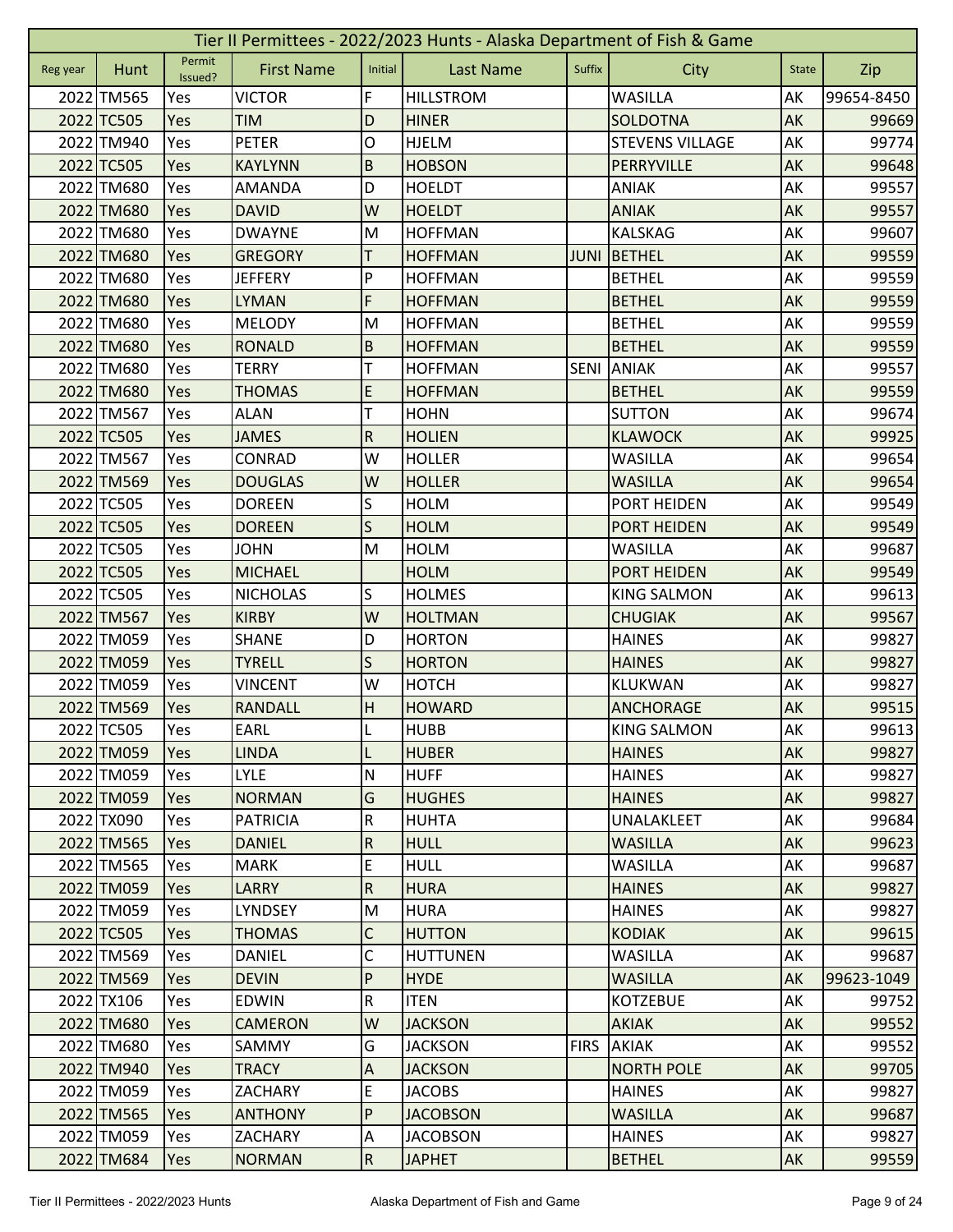|          | Tier II Permittees - 2022/2023 Hunts - Alaska Department of Fish & Game |                   |                   |                           |                     |             |                      |              |       |  |  |
|----------|-------------------------------------------------------------------------|-------------------|-------------------|---------------------------|---------------------|-------------|----------------------|--------------|-------|--|--|
| Reg year | Hunt                                                                    | Permit<br>Issued? | <b>First Name</b> | Initial                   | <b>Last Name</b>    | Suffix      | City                 | <b>State</b> | Zip   |  |  |
|          | 2022 TM680                                                              | Yes               | <b>JOHN</b>       |                           | <b>JASPER</b>       |             | <b>SENI AKIAK</b>    | AK           | 99552 |  |  |
|          | 2022 TM680                                                              | Yes               | <b>JOHN</b>       |                           | <b>JASPER</b>       |             | <b>JUNI AKIAK</b>    | AK           | 99552 |  |  |
|          | 2022 TM059                                                              | Yes               | <b>CHARLES</b>    | ${\sf R}$                 | <b>JEFFERSON</b>    | JUNI        | <b>HAINES</b>        | AK           | 99827 |  |  |
|          | 2022 TM059                                                              | Yes               | <b>ROBERT</b>     |                           | <b>JENSEN</b>       |             | <b>THIR HAINES</b>   | AK           | 99827 |  |  |
|          | 2022 TM059                                                              | Yes               | <b>ALLAN</b>      | К                         | <b>JOBBINS</b>      |             | <b>HAINES</b>        | AK           | 99827 |  |  |
|          | 2022 TM680                                                              | Yes               | <b>CHADWIN</b>    | L                         | <b>JOHN</b>         |             | <b>ANIAK</b>         | AK           | 99557 |  |  |
|          | 2022 TM680                                                              | Yes               | SARAH             | Α                         | <b>JOHN</b>         |             | <b>CROOKED CREEK</b> | AK           | 99575 |  |  |
|          | 2022 TM567                                                              | Yes               | <b>GEORGE</b>     |                           | <b>JOHNSON</b>      |             | <b>ANCHORAGE</b>     | AK           | 99515 |  |  |
|          | 2022 TM059                                                              | Yes               | <b>MARLYS</b>     |                           | <b>JOHNSON</b>      |             | <b>HAINES</b>        | AK           | 99827 |  |  |
|          | 2022 TM565                                                              | Yes               | <b>ROBERT</b>     | D                         | <b>JOHNSON</b>      |             | <b>ANCH</b>          | AK           | 99507 |  |  |
|          | 2022 TC505                                                              | Yes               | <b>CHARLIE</b>    | S                         | <b>JONES</b>        |             | <b>NAKNEK</b>        | AK           | 99633 |  |  |
|          | 2022 TC505                                                              | Yes               | <b>DEBORAH</b>    | N                         | <b>JONES</b>        |             | <b>NAKNEK</b>        | AK           | 99633 |  |  |
|          | 2022 TM680                                                              | Yes               | <b>PATRICK</b>    | W                         | <b>JONES</b>        |             | <b>BETHEL</b>        | AK           | 99559 |  |  |
|          | 2022 TC505                                                              | Yes               | <b>SYLVESTER</b>  | $\boldsymbol{\mathsf{A}}$ | <b>JONES</b>        |             | <b>NAKNEK</b>        | AK           | 99633 |  |  |
|          | 2022 TM059                                                              | Yes               | <b>ROY</b>        | M                         | <b>JOSEPHSON</b>    |             | <b>HAINES</b>        | AK           | 99827 |  |  |
|          | 2022 TM059                                                              | Yes               | <b>JIM</b>        |                           | <b>JURGELEIT</b>    |             | <b>HAINES</b>        | AK           | 99827 |  |  |
|          | 2022 TM059                                                              | Yes               | LAWRENCE          | A                         | <b>JURGELEIT</b>    |             | <b>HAINES</b>        | AK           | 99827 |  |  |
|          | 2022 TM680                                                              | Yes               | <b>JOHN</b>       |                           | <b>KALILA</b>       | <b>SENI</b> | <b>ANIAK</b>         | AK           | 99557 |  |  |
|          | 2022 TC505                                                              | Yes               | <b>EUNICE</b>     | A                         | <b>KALMAKOFF</b>    |             | PORT HEIDEN          | AK           | 99549 |  |  |
|          | 2022 TC505                                                              | Yes               | <b>MICARLO</b>    |                           | <b>KALMAKOFF</b>    |             | PILOT POINT          | AK           | 99649 |  |  |
|          | 2022 TC505                                                              | Yes               | <b>MICARLO</b>    |                           | KALMAKOFF           |             | PILOT POINT          | AK           | 99649 |  |  |
|          | 2022 TC505                                                              | Yes               | <b>MICHAEL</b>    |                           | <b>KALMAKOFF</b>    |             | <b>PORT HEIDEN</b>   | AK           | 99549 |  |  |
|          | 2022 TC505                                                              | Yes               | <b>RYAN</b>       | Α                         | <b>KALMAKOFF</b>    |             | PORT HEIDEN          | AK           | 99549 |  |  |
|          | 2022 TC505                                                              | Yes               | <b>TISHA</b>      | L                         | <b>KALMAKOFF</b>    |             | PORT HEIDEN          | AK           | 99549 |  |  |
|          | 2022 TC505                                                              | Yes               | VALARIE           | Α                         | KALMAKOFF           |             | PERRYVILLE           | AK           | 99648 |  |  |
|          | 2022 TM680                                                              | Yes               | <b>JOE</b>        | F                         | <b>KAMEROFF</b>     | <b>JUNI</b> | <b>ANIAK</b>         | AK           | 99557 |  |  |
|          | 2022 TM680                                                              | Yes               | <b>LENORE</b>     | A                         | <b>KAMEROFF</b>     |             | <b>ANIAK</b>         | AK           | 99557 |  |  |
|          | 2022 TM680                                                              | Yes               | <b>NICHOLAS</b>   | H                         | <b>KAMEROFF</b>     |             | <b>JUNI ANIAK</b>    | AK           | 99557 |  |  |
|          | 2022 TX106                                                              | Yes               | <b>SETH</b>       |                           | <b>KANTNER</b>      |             | KOTZEBUE             | AK           | 99752 |  |  |
|          | 2022 TM059                                                              | Yes               | <b>CHERYL</b>     | $\overline{A}$            | <b>KATZEEK</b>      |             | <b>HAINES</b>        | AK           | 99827 |  |  |
|          | 2022 TM059                                                              | Yes               | JAMIE             | $\overline{A}$            | <b>KATZEEK</b>      |             | <b>HAINES</b>        | AK           | 99827 |  |  |
|          | 2022 TM059                                                              | Yes               | <b>JANICE</b>     | L                         | <b>KATZEEK</b>      |             | <b>HAINES</b>        | AK           | 99827 |  |  |
|          | 2022 TM059                                                              | Yes               | <b>LAWRENCE</b>   | $\sf B$                   | <b>KATZEEK</b>      | <b>FIRS</b> | <b>HAINES</b>        | AK           | 99827 |  |  |
|          | 2022 TM059                                                              | Yes               | <b>PETER</b>      | $\mathsf T$               | <b>KATZEEK</b>      |             | <b>HAINES</b>        | AK           | 99827 |  |  |
|          | 2022 TM059                                                              | Yes               | <b>TOM</b>        | D                         | <b>KATZEEK</b>      |             | <b>HAINES</b>        | AK           | 99827 |  |  |
|          | 2022 TM567                                                              | Yes               | <b>LISA</b>       | D                         | <b>KEANE</b>        |             | <b>PALMER</b>        | AK           | 99645 |  |  |
|          | 2022 TM565                                                              | Yes               | <b>JOHN</b>       |                           | <b>KEENER</b>       |             | <b>PALMER</b>        | AK           | 99645 |  |  |
|          | 2022 TM567                                                              | Yes               | <b>ALISHA</b>     | L                         | <b>KEIZER-WEISS</b> |             | <b>ANCHORAGE</b>     | AK           | 99515 |  |  |
|          | 2022 TM680                                                              | Yes               | <b>BRYAN</b>      | J                         | <b>KELILA</b>       |             | ANIAK                | AK           | 99557 |  |  |
|          | 2022 TM680                                                              | Yes               | <b>JULIA</b>      | M                         | <b>KELILA</b>       |             | <b>ANIAK</b>         | AK           | 99557 |  |  |
|          | 2022 TM680                                                              | Yes               | KIMBERLY          | ${\sf R}$                 | <b>KELILA</b>       |             | <b>EAGLE RIVER</b>   | AK           | 99577 |  |  |
|          | 2022 TM680                                                              | Yes               | <b>SHERMAN</b>    | D                         | <b>KELILA</b>       |             | <b>ANIAK</b>         | <b>AK</b>    | 99557 |  |  |
|          | 2022 TM059                                                              | Yes               | <b>GARY</b>       | E                         | <b>KELLER</b>       |             | <b>HAINES</b>        | AK           | 99827 |  |  |
|          | 2022 TM059                                                              | <b>Yes</b>        | <b>ELIAS</b>      | L                         | <b>KELLY</b>        |             | <b>HAINES</b>        | AK           | 99827 |  |  |
|          | 2022 TX095                                                              | Yes               | <b>KATIE</b>      | $\overline{A}$            | <b>KELSO</b>        |             | <b>NOME</b>          | AK           | 99762 |  |  |
|          | 2022 TM569                                                              | <b>Yes</b>        | <b>ROBERT</b>     | $\mathsf S$               | <b>KENNEDY</b>      |             | <b>ANCHORAGE</b>     | AK           | 99516 |  |  |
|          | 2022 TM569                                                              | Yes               | <b>ROSS</b>       |                           | <b>KENNEDY</b>      |             | ANCHORAGE            | AK           | 99515 |  |  |
|          | 2022 TM565                                                              | Yes               | <b>WALTER</b>     | F                         | <b>KEPHART</b>      |             | <b>ANCHORAGE</b>     | AK           | 99502 |  |  |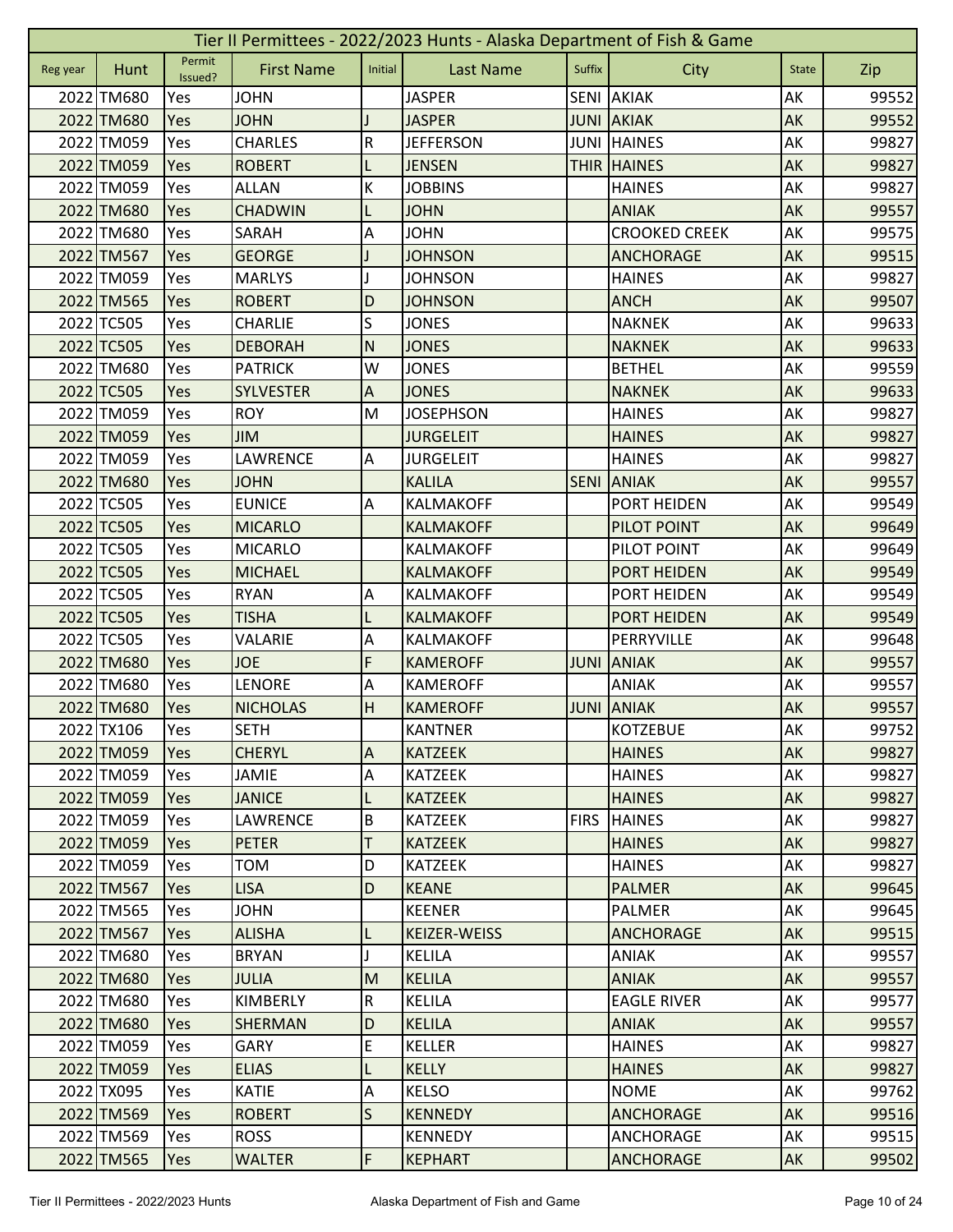|          | Tier II Permittees - 2022/2023 Hunts - Alaska Department of Fish & Game |                   |                   |                |                   |             |                         |              |        |  |  |
|----------|-------------------------------------------------------------------------|-------------------|-------------------|----------------|-------------------|-------------|-------------------------|--------------|--------|--|--|
| Reg year | Hunt                                                                    | Permit<br>Issued? | <b>First Name</b> | Initial        | <b>Last Name</b>  | Suffix      | City                    | <b>State</b> | Zip    |  |  |
|          | 2022 TM059                                                              | Yes               | <b>KIP</b>        |                | <b>KERMOIAN</b>   |             | <b>HAINES</b>           | AK           | 99827  |  |  |
|          | 2022 TM940                                                              | Yes               | <b>JAMES</b>      | К              | <b>KIMURA</b>     |             | <b>FAIRBANKS</b>        | AK           | 99709  |  |  |
|          | 2022 TC505                                                              | Yes               | <b>AUSTIN</b>     |                | <b>KING</b>       |             | <b>KING SALMON</b>      | AK           | 99613  |  |  |
|          | 2022 TC505                                                              | Yes               | <b>MASON</b>      | E              | <b>KING</b>       |             | <b>NAKNEK</b>           | AK           | 99633  |  |  |
|          | 2022 TM940                                                              | Yes               | <b>WILLIAM</b>    | D              | <b>KISKEN</b>     |             | <b>FAIRBANKS</b>        | AK           | 99708  |  |  |
|          | 2022 TM565                                                              | Yes               | <b>GABRIEL</b>    | T              | <b>KITTER</b>     |             | <b>WASILLA</b>          | AK           | 99654  |  |  |
|          | 2022 TM940                                                              | Yes               | <b>WADE</b>       | S              | <b>KLEVEN</b>     |             | <b>ANCHORAGE</b>        | AK           | 99516  |  |  |
|          | 2022 TC505                                                              | Yes               | <b>JOEY</b>       | ${\sf R}$      | <b>KLUTSCH</b>    |             | <b>KING SALMON</b>      | AK           | 99613  |  |  |
|          | 2022 TM567                                                              | Yes               | <b>HERMAN</b>     | C              | <b>KNOTT</b>      |             | <b>ANCHORAGE</b>        | AK           | 99515  |  |  |
|          | 2022 TM567                                                              | Yes               | LOUIS             | M              | <b>KNUDSEN</b>    |             | <b>ANCHORAGE</b>        | AK           | 99516  |  |  |
|          | 2022 TM059                                                              | Yes               | <b>MORGAN</b>     |                | <b>KNUTSON</b>    |             | <b>HAINES</b>           | AK           | 99827  |  |  |
|          | 2022 TM059                                                              | Yes               | <b>NICHOLAS</b>   |                | <b>KOKOTOVICH</b> | <b>JUNI</b> | <b>HAINES</b>           | AK           | 99827  |  |  |
|          | 2022 TM565                                                              | Yes               | <b>CHARLES</b>    | D              | <b>KOLB</b>       |             | <b>EAGLE RIVER</b>      | AK           | 99577  |  |  |
|          | 2022 TM565                                                              | Yes               | <b>JOHN</b>       | $\overline{R}$ | <b>KOMPSIE</b>    |             | <b>ANCHORAGE</b>        | AK           | 99522  |  |  |
|          | 2022 TM059                                                              | Yes               | <b>RANDALL</b>    | L              | <b>KONRAD</b>     |             | <b>HAINES</b>           | AK           | 99827  |  |  |
|          | 2022 TC505                                                              | Yes               | <b>ALOYS</b>      |                | <b>KOPUN</b>      | <b>JUNI</b> | <b>CHIGNIK</b>          | AK           | 99577  |  |  |
|          | 2022 TC505                                                              | Yes               | ARLENE            | G              | <b>KOPUN</b>      |             | <b>CHIGNIK</b>          | AK           | 99577  |  |  |
|          | 2022 TC505                                                              | Yes               | <b>BORIS</b>      | ${\sf R}$      | <b>KOSBRUK</b>    | <b>JUNI</b> | PERRYVILLE              | AK           | 99648  |  |  |
|          | 2022 TC505                                                              | Yes               | <b>DANIEL</b>     | P              | <b>KOSBRUK</b>    |             | PERRYVILLE              | AK           | 99648  |  |  |
|          | 2022 TC505                                                              | Yes               | <b>DEVIN</b>      | $\mathsf C$    | <b>KOSBRUK</b>    |             | PERRYVILLE              | AK           | 99648  |  |  |
|          | 2022 TC505                                                              | Yes               | <b>ERIC</b>       | D              | <b>KOSBRUK</b>    |             | PERRYVILLE              | AK           | 99648  |  |  |
|          | 2022 TC505                                                              | Yes               | <b>EVELYN</b>     | L              | <b>KOSBRUK</b>    |             | PERRYVILLE              | AK           | 99648  |  |  |
|          | 2022 TC505                                                              | Yes               | <b>GERALD</b>     | B              | <b>KOSBRUK</b>    |             | PERRYVILLE              | AK           | 99648  |  |  |
|          | 2022 TC505                                                              | Yes               | <b>GERDA</b>      | A              | <b>KOSBRUK</b>    |             | PORT HEIDEN, AK         | AK           | 99549  |  |  |
|          | 2022 TC505                                                              | Yes               | <b>HARRY</b>      | Α              | <b>KOSBRUK</b>    | <b>JUNI</b> | PERRYVILLE              | AK           | 99648  |  |  |
|          | 2022 TC505                                                              | Yes               | <b>IAN</b>        | W              | <b>KOSBRUK</b>    |             | PORT HEIDEN, AK         | AK           | 99549  |  |  |
|          | 2022 TC505                                                              | Yes               | <b>JOSHUA</b>     |                | <b>KOSBRUK</b>    |             | PORT HEIDEN             | AK           | 99549  |  |  |
|          | 2022 TC505                                                              | Yes               | <b>KATLYNN</b>    |                | <b>KOSBRUK</b>    |             | PERRYVILLE              | AK           | 99648  |  |  |
|          | 2022 TC505                                                              | Yes               | LILLIONNA         | IR.            | <b>KOSBRUK</b>    |             | PORT HEIDEN             | <b>AK</b>    | 99549  |  |  |
|          | 2022 TC505                                                              | Yes               | <b>MARK</b>       |                | <b>KOSBRUK</b>    | <b>SENI</b> | <b>PORT HEIDEN</b>      | AK           | 99549  |  |  |
|          | 2022 TC505                                                              | Yes               | <b>MARK</b>       |                | <b>KOSBRUK</b>    |             | <b>JUNI PORT HEIDEN</b> | AK           | 99549  |  |  |
|          | 2022 TC505                                                              | Yes               | <b>PATRICK</b>    | E              | <b>KOSBRUK</b>    |             | PERRYVILLE              | AK           | 99648  |  |  |
|          | 2022 TC505                                                              | Yes               | <b>RENE</b>       | M              | <b>KOSBRUK</b>    |             | PERRYVILLE              | AK           | 99648  |  |  |
|          | 2022 TC505                                                              | Yes               | <b>TERRENCE</b>   |                | <b>KOSBRUK</b>    |             | <b>PERRYVILLE</b>       | AK           | 99648  |  |  |
|          | 2022 TC505                                                              | Yes               | EDWARD            |                | <b>KRAUSE</b>     |             | <b>CHIGNIK</b>          | AK           | 99564  |  |  |
|          | 2022 TM059                                                              | Yes               | <b>KENNETH</b>    |                | <b>KREITZER</b>   |             | <b>JUNEAU</b>           | AK           | 99801  |  |  |
|          | 2022 TC505                                                              | Yes               | <b>CALEB</b>      |                | <b>KRESL</b>      |             | <b>KING SALMON</b>      | AK           | 99613  |  |  |
|          | 2022 TM940                                                              | Yes               | <b>KEVIN</b>      |                | <b>KRISKA</b>     |             | <b>FAIRBANKS</b>        | AK           | 99712  |  |  |
|          | 2022 TM569                                                              | Yes               | <b>JONATHAN</b>   | M              | <b>KRONBACH</b>   |             | <b>EAGLE RIVER</b>      | AK           | 99577  |  |  |
|          | 2022 TM567                                                              | Yes               | <b>MICHAEL</b>    | L              | <b>KUKOWSKI</b>   |             | <b>ANCHORAGE</b>        | <b>AK</b>    | 99511  |  |  |
|          | 2022 TM567                                                              | <b>Yes</b>        | <b>PETER</b>      | M              | <b>KUSH</b>       |             | <b>WASILLA</b>          | AK           | 99623  |  |  |
|          | 2022 TM680                                                              | Yes               | <b>ALFRED</b>     | D              | <b>KVAMME</b>     | <b>SENI</b> | <b>ANIAK</b>            | AK           | 99557  |  |  |
|          | 2022 TM680                                                              | Yes               | <b>FRANCINE</b>   | L              | <b>KVAMME</b>     |             | <b>ANIAK</b>            | AK           | 99557  |  |  |
|          | 2022 TM680                                                              | Yes               | <b>MELVIN</b>     | Τ              | <b>KVAMME</b>     |             | <b>BETHEL</b>           | AK           | 99559  |  |  |
|          | 2022 TC505                                                              | Yes               | <b>CYRUS</b>      | C              | <b>KVASNIKOFF</b> |             | <b>KING SALMON</b>      | AK           | 99613  |  |  |
|          | 2022 TM567                                                              | Yes               | <b>DONALD</b>     | L              | LAABS             |             | ANCHORAGE               | AK           | 99516  |  |  |
|          | 2022 TM059                                                              | Yes               | <b>THEODORE</b>   | M              | LAMBERT           |             | <b>HAINES</b>           | AK           | 99827  |  |  |
|          | 2022 TM569                                                              | Yes               | <b>JEFFREY</b>    | $\overline{A}$ | <b>LAMM</b>       |             | <b>WASILLA</b>          | AK           | 99654- |  |  |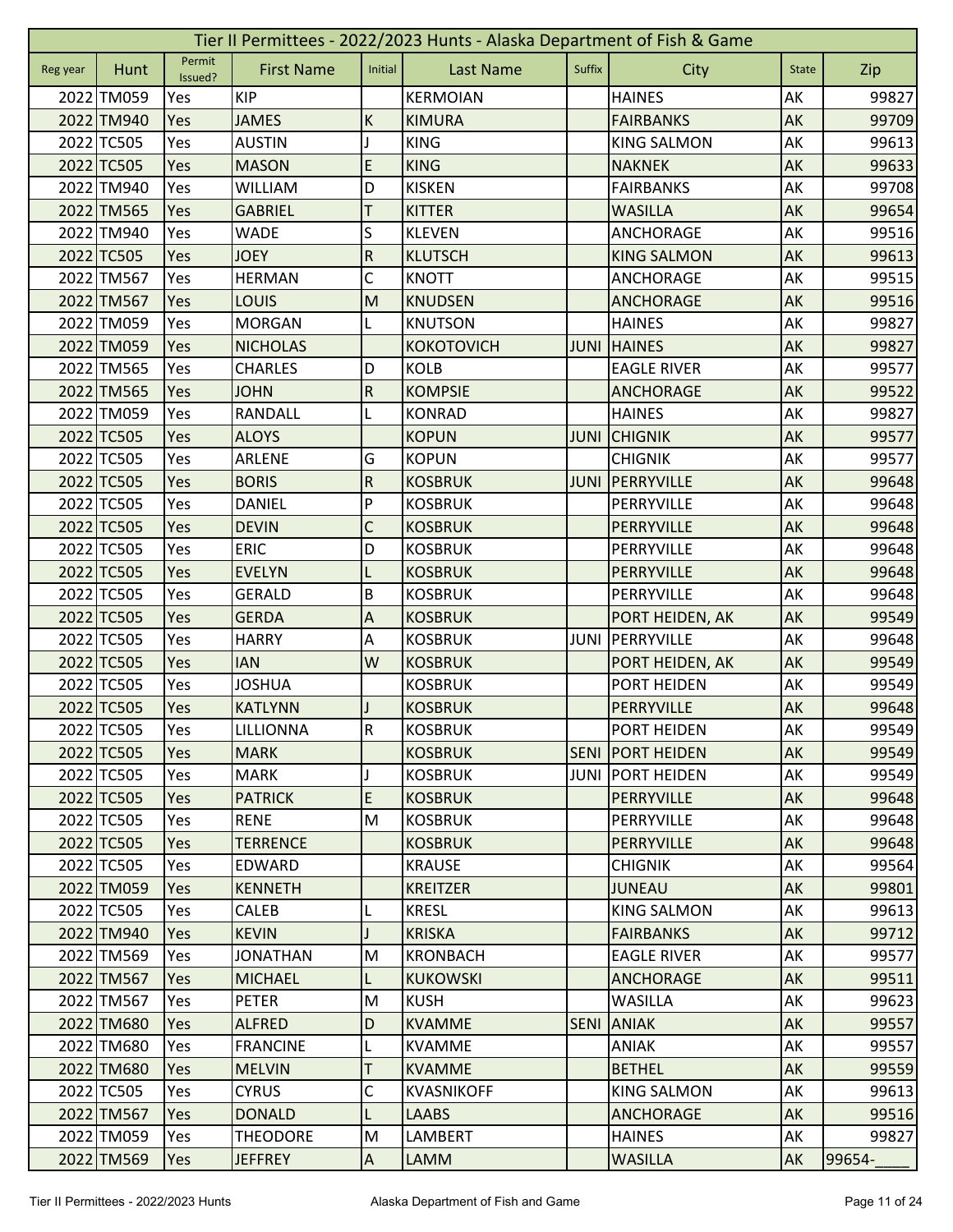|          | Tier II Permittees - 2022/2023 Hunts - Alaska Department of Fish & Game |                   |                   |                           |                   |             |                         |              |            |  |  |
|----------|-------------------------------------------------------------------------|-------------------|-------------------|---------------------------|-------------------|-------------|-------------------------|--------------|------------|--|--|
| Reg year | Hunt                                                                    | Permit<br>Issued? | <b>First Name</b> | Initial                   | <b>Last Name</b>  | Suffix      | City                    | <b>State</b> | Zip        |  |  |
|          | 2022 TM567                                                              | Yes               | <b>GUS</b>        | W                         | LAMOUREUX         |             | <b>WASILLA</b>          | AK           | 99623      |  |  |
|          | 2022 TM567                                                              | Yes               | <b>PAUL</b>       | G                         | <b>LAMOUREUX</b>  |             | <b>ANCHORAGE</b>        | AK           | 99502      |  |  |
|          | 2022 TC505                                                              | Yes               | <b>ISAAC</b>      | M                         | LANDECKER         |             | ANCHORAGE               | AK           | 99503      |  |  |
|          | 2022 TM680                                                              | Yes               | <b>CRYSTAL</b>    | A                         | <b>LANG</b>       |             | <b>ANIAK</b>            | AK           | 99557      |  |  |
|          | 2022 TM680                                                              | Yes               | <b>DOMINICK</b>   | P                         | LANG              |             | <b>ANIAK</b>            | AK           | 99557      |  |  |
|          | 2022 TM680                                                              | Yes               | <b>JESSE</b>      | $\mathsf C$               | <b>LANG</b>       | <b>SENI</b> | <b>ANIAK</b>            | AK           | 99557      |  |  |
|          | 2022 TM565                                                              | Yes               | <b>JAMES</b>      | F                         | LANIER            |             | <b>CHUGIAK</b>          | AK           | 99567      |  |  |
|          | 2022 TM680                                                              | Yes               | <b>ARTHUR</b>     |                           | <b>LARAUX</b>     |             | <b>BETHEL</b>           | AK           | 99559      |  |  |
|          | 2022 TM680                                                              | Yes               | <b>DANNY</b>      | К                         | LARAUX            |             | <b>BETHEL</b>           | AK           | 99559      |  |  |
|          | 2022 TM940                                                              | Yes               | <b>LAURA</b>      | F                         | <b>LARICCIA</b>   |             | <b>KENAI</b>            | AK           | 99611      |  |  |
|          | 2022 TM567                                                              | Yes               | <b>PAUL</b>       | D                         | LARKEY            |             | <b>WASILLA</b>          | AK           | 99654      |  |  |
|          | 2022 TM680                                                              | Yes               | <b>JACKIE</b>     | $\sf B$                   | <b>LARSON</b>     |             | <b>NAPASKIAK</b>        | AK           | 99559      |  |  |
|          | 2022 TM059                                                              | Yes               | <b>KENT</b>       | M                         | LARSON            |             | <b>HAINES</b>           | AK           | 99827      |  |  |
|          | 2022 TM565                                                              | Yes               | <b>CALVIN</b>     |                           | <b>LAUWERS</b>    |             | <b>ANCHORAGE</b>        | AK           | 99502-1867 |  |  |
|          | 2022 TM940                                                              | Yes               | <b>ELWIN</b>      |                           | LAWLER            |             | <b>FAIRBANKS</b>        | AK           | 99712      |  |  |
|          | 2022 TX095                                                              | Yes               | <b>CHARLES</b>    | F                         | <b>LEAN</b>       |             | <b>NOME</b>             | AK           | 99762      |  |  |
|          | 2022 TM680                                                              | Yes               | <b>MARK</b>       | D                         | LEARY             |             | <b>BETHEL</b>           | AK           | 99559      |  |  |
|          | 2022 TM680                                                              | Yes               | <b>MEGAN</b>      | D                         | <b>LEARY</b>      |             | <b>ANIAK</b>            | AK           | 99557      |  |  |
|          | 2022 TM680                                                              | Yes               | <b>GEORGE</b>     | $\mathsf C$               | <b>LEE</b>        |             | THIR BETHEL             | AK           | 99559      |  |  |
|          | 2022 TM565                                                              | Yes               | <b>KENNETH</b>    | $\mathsf C$               | <b>LEE</b>        |             | <b>SECO EAGLE RIVER</b> | AK           | 99577      |  |  |
|          | 2022 TC505                                                              | Yes               | <b>MARGRET</b>    | A                         | LEE               |             | <b>NAKNEK</b>           | AK           | 99633      |  |  |
|          | 2022 TC505                                                              | Yes               | <b>ROBERT</b>     | W                         | <b>LEE</b>        |             | <b>NAKNEK</b>           | AK           | 99633      |  |  |
|          | 2022 TM680                                                              | Yes               | <b>WALTER</b>     | G                         | <b>LEE</b>        | <b>SENI</b> | <b>ANIAK</b>            | AK           | 99557      |  |  |
|          | 2022 TM059                                                              | Yes               | <b>ERIK</b>       | $\mathsf C$               | <b>LEMBKE</b>     |             | <b>HAINES</b>           | AK           | 99827      |  |  |
|          | 2022 TM059                                                              | Yes               | PHILLIP           | C                         | <b>LENDE</b>      | <b>JUNI</b> | <b>HAINES</b>           | AK           | 99827      |  |  |
|          | 2022 TC505                                                              | Yes               | <b>NINA</b>       |                           | <b>LESEMANN</b>   |             | <b>ANCHORAGE</b>        | <b>AK</b>    | 99508      |  |  |
|          | 2022 TM680                                                              | Yes               | <b>NICK</b>       | н                         | <b>LEVI</b>       |             | LOWER KALSKAG           | AK           | 99626      |  |  |
|          | 2022 TC505                                                              | Yes               | <b>TAWNIE</b>     | $\boldsymbol{\mathsf{A}}$ | <b>LEWIS</b>      |             | <b>NAKNEK</b>           | AK           | 99633      |  |  |
|          | 2022 TX105                                                              | Yes               | <b>DAVIS</b>      | A                         | LINCOLN           |             | <b>WHITE MOUNTAIN</b>   | AK           | 99784      |  |  |
|          | 2022 TC505                                                              | Yes               | <b>ANDREW</b>     | N                         | <b>LIND</b>       | <b>JUNI</b> | <b>PORT HEIDEN</b>      | AK           | 99549-9025 |  |  |
|          | 2022 TC505                                                              | Yes               | ANDREW            | N                         | <b>LIND</b>       | <b>SENI</b> | <b>PORT HEIDEN</b>      | AK           | 99549      |  |  |
|          | 2022 TC505                                                              | Yes               | <b>CLARISE</b>    | $\overline{A}$            | <b>LIND</b>       |             | <b>PORT HEIDEN</b>      | AK           | 99549-9025 |  |  |
|          | 2022 TC505                                                              | Yes               | <b>DONALD</b>     | O                         | <b>LIND</b>       |             | <b>CHIGNIK LAKE</b>     | AK           | 99548      |  |  |
|          | 2022 TC505                                                              | Yes               | <b>MIRANDA</b>    | L                         | <b>LIND</b>       |             | PORT HEIDEN             | AK           | 99549      |  |  |
|          | 2022 TC505                                                              | Yes               | <b>NATALIE</b>    |                           | <b>LIND</b>       |             | PORT HEIDEN             | AK           | 99549      |  |  |
|          | 2022 TC505                                                              | Yes               | <b>RONA</b>       | $\mathsf{S}$              | <b>LIND</b>       |             | <b>CHIGNIK LAKE</b>     | AK           | 99548      |  |  |
|          | 2022 TM567                                                              | Yes               | <b>TONY</b>       | D                         | <b>LINDOW</b>     |             | <b>SOLDOTNA</b>         | AK           | 99669      |  |  |
|          | 2022 TM680                                                              | Yes               | <b>ANDREW</b>     |                           | <b>LITTLEFISH</b> | <b>SENI</b> | <b>LOWER KALSKAG</b>    | AK           | 99626      |  |  |
|          | 2022 TM059                                                              | Yes               | <b>FREDERICK</b>  | N                         | <b>LOFASO</b>     |             | <b>HAINES</b>           | AK           | 99827      |  |  |
|          | 2022 TM680                                                              | Yes               | <b>JONATHAN</b>   |                           | <b>LOMACK</b>     |             | <b>AKIACHAK</b>         | AK           | 99551      |  |  |
|          | 2022 TM059                                                              | Yes               | <b>DAVID</b>      |                           | LONG              |             | <b>HAINES</b>           | AK           | 99827      |  |  |
|          | 2022 TM059                                                              | Yes               | <b>DAYTON</b>     | $\mathsf{C}$              | <b>LONG</b>       |             | <b>HAINES</b>           | AK           | 99827      |  |  |
|          | 2022 TM567                                                              | Yes               | <b>BENJAMIN</b>   | J                         | LONGESKI          | <b>JUNI</b> | <b>WASILLA</b>          | AK           | 99623      |  |  |
|          | 2022 TM567                                                              | <b>Yes</b>        | <b>JASON</b>      | J                         | <b>LONGESKI</b>   |             | <b>WASILLA</b>          | AK           | 99652      |  |  |
|          | 2022 TC505                                                              | Yes               | <b>DESTINY</b>    | M                         | <b>LONS</b>       |             | <b>NAKNEK</b>           | AK           | 99633      |  |  |
|          | 2022 TC505                                                              | Yes               | <b>TRAVIS</b>     | W                         | <b>LONS</b>       |             | <b>KING SALMON</b>      | AK           | 99613      |  |  |
|          | 2022 TM059                                                              | Yes               | CRAIG             | S                         | <b>LOOMIS</b>     |             | <b>HAINES</b>           | AK           | 99827      |  |  |
|          | 2022 TC505                                                              | Yes               | <b>JESSE</b>      | $\overline{A}$            | <b>LOPEZ</b>      |             | <b>KING SALMON</b>      | AK           | 99613      |  |  |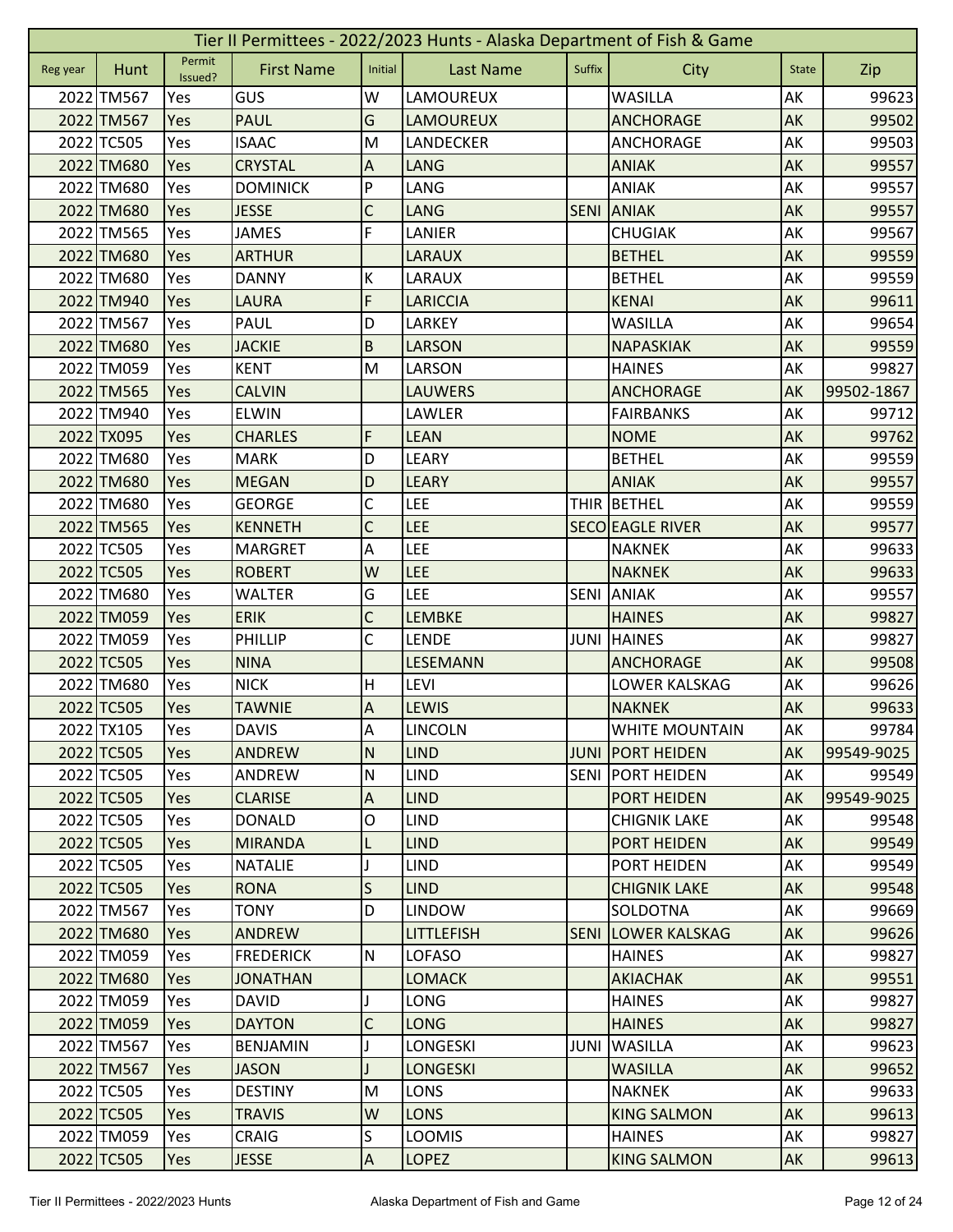|          | Tier II Permittees - 2022/2023 Hunts - Alaska Department of Fish & Game |                   |                    |                |                   |        |                       |              |            |  |  |
|----------|-------------------------------------------------------------------------|-------------------|--------------------|----------------|-------------------|--------|-----------------------|--------------|------------|--|--|
| Reg year | Hunt                                                                    | Permit<br>Issued? | <b>First Name</b>  | Initial        | <b>Last Name</b>  | Suffix | City                  | <b>State</b> | Zip        |  |  |
|          | 2022 TM059                                                              | Yes               | <b>DAVID</b>       | L              | <b>LORENTZ</b>    |        | <b>HAINES</b>         | AK           | 99827      |  |  |
|          | 2022 TM940                                                              | Yes               | <b>JUSTIN</b>      |                | <b>LOVEJOY</b>    |        | <b>FAIRBANKS</b>      | AK           | 99712-1284 |  |  |
|          | 2022 TC505                                                              | Yes               | VASILLII           | V              | <b>LUCKHURST</b>  |        | <b>DILLINGHAM</b>     | AK           | 99576      |  |  |
|          | 2022 TM565                                                              | Yes               | <b>GIRARD</b>      | W              | <b>LUCORE</b>     |        | <b>PALMER</b>         | AK           | 99645      |  |  |
|          | 2022 TC505                                                              | Yes               | <b>MARY</b>        | P              | <b>LUDVICK</b>    |        | <b>KING SALMON</b>    | AK           | 99613      |  |  |
|          | 2022 TM567                                                              | Yes               | <b>CHRIS</b>       | A              | <b>LUITEN</b>     |        | <b>ANCHORAGE</b>      | AK           | 99504-0000 |  |  |
|          | 2022 TC505                                                              | Yes               | <b>KASIE</b>       | M              | <b>LUKE</b>       |        | <b>KING SALMON</b>    | AK           | 99613      |  |  |
|          | 2022 TC505                                                              | Yes               | <b>JASON</b>       | M              | <b>LUX</b>        |        | <b>KING SALMON</b>    | AK           | 99613      |  |  |
|          | 2022 TC505                                                              | Yes               | <b>DONALD</b>      |                | <b>MACK</b>       |        | <b>SOUTH NAKNEK</b>   | AK           | 99670      |  |  |
|          | 2022 TC505                                                              | Yes               | <b>PAMELA</b>      |                | <b>MACK</b>       |        | <b>WASILLA</b>        | AK           | 99687      |  |  |
|          | 2022 TM565                                                              | Yes               | <b>DEAN</b>        | Α              | <b>MACKEY</b>     |        | <b>WASILLA</b>        | AK           | 99654      |  |  |
|          | 2022 TM059                                                              | Yes               | <b>MICHAEL</b>     |                | <b>MACKOWIAK</b>  |        | <b>HAINES</b>         | AK           | 99827      |  |  |
|          | 2022 TX095                                                              | Yes               | <b>CHASE</b>       | D              | <b>MADDEN</b>     |        | <b>NOME</b>           | AK           | 99762      |  |  |
|          | 2022 TM680                                                              | Yes               | <b>CURT</b>        | $\overline{A}$ | <b>MADSON</b>     |        | <b>BETHEL</b>         | AK           | 99559      |  |  |
|          | 2022 TM565                                                              | Yes               | <b>ROBERT</b>      | F              | <b>MADSON</b>     |        | ANCHORAGE             | AK           | 99522      |  |  |
|          | 2022 TM940                                                              | Yes               | <b>JOSEPH</b>      | $\sf B$        | <b>MAES</b>       |        | <b>KASILOF</b>        | AK           | 99610      |  |  |
|          | 2022 TM569                                                              | Yes               | <b>QUINN</b>       | F              | MALCOLM           |        | ANCHORAGE             | AK           | 99507      |  |  |
|          | 2022 TM059                                                              | Yes               | <b>RONALD</b>      | A              | <b>MALONE</b>     |        | <b>HAINES</b>         | AK           | 99827      |  |  |
|          | 2022 TM565                                                              | Yes               | <b>RICK</b>        | E              | <b>MANRIQUE</b>   |        | <b>PALMER</b>         | AK           | 99645      |  |  |
|          | 2022 TC505                                                              | Yes               | <b>STEPHEN</b>     | $\mathsf{P}$   | <b>MARK</b>       |        | <b>KING SALMON</b>    | AK           | 99613      |  |  |
|          | 2022 TM059                                                              | Yes               | <b>TERRANCE</b>    | L              | <b>MARTELL</b>    |        | <b>HAINES</b>         | AK           | 99827      |  |  |
|          | 2022 TC505                                                              | Yes               | <b>KEVIN</b>       | G              | <b>MARTIN</b>     |        | <b>ANCHORAGE</b>      | AK           | 99502      |  |  |
|          | 2022 TM059                                                              | Yes               | <b>ROBERT</b>      | W              | <b>MARTIN</b>     | JUNI   | <b>HAINES</b>         | AK           | 99827      |  |  |
|          | 2022 TM059                                                              | Yes               | <b>RONALD</b>      |                | <b>MARTIN</b>     |        | <b>HAINES</b>         | AK           | 99827      |  |  |
|          | 2022 TM565                                                              | Yes               | <b>JIMMY</b>       | ${\sf R}$      | <b>MASON</b>      |        | <b>WILLOW</b>         | AK           | 99688      |  |  |
|          | 2022 TC505                                                              | Yes               | <b>HENRY</b>       |                | <b>MATSON</b>     |        | <b>PORT HEIDEN</b>    | AK           | 99549      |  |  |
|          | 2022 TC505                                                              | Yes               | <b>HOLLY</b>       |                | <b>MATSON</b>     |        | PORT HEIDEN           | AK           | 99549      |  |  |
|          | 2022 TC505                                                              | Yes               | <b>TIMOTHY</b>     | B              | <b>MATSON</b>     |        | <b>NAKNEK</b>         | AK           | 99633      |  |  |
|          | 2022 TM680                                                              | Yes               | <b>STEPHEN</b>     |                | <b>MAXIE</b>      |        | NAPASKIAK             | <b>AK</b>    | 99559      |  |  |
|          | 2022 TM565                                                              | Yes               | <b>SAMUEL</b>      | L              | <b>MAXWELL</b>    |        | <b>ANCHORAGE</b>      | AK           | 99517      |  |  |
|          | 2022 TM940                                                              | Yes               | <b>RANDY</b>       | A              | <b>MAYO</b>       |        | <b>FAIRBANKS</b>      | AK           | 99707      |  |  |
|          | 2022 TM059                                                              | Yes               | <b>ADAM</b>        |                | <b>MCALLISTER</b> |        | <b>HAINES</b>         | AK           | 99827      |  |  |
|          | 2022 TC505                                                              | Yes               | <b>NATHAN</b>      | L              | <b>MCARTHUR</b>   |        | <b>BUCKEYE</b>        | AZ           | 85326      |  |  |
|          | 2022 TC505                                                              | Yes               | <b>ROSANNA</b>     | M              | <b>MCATHUR</b>    |        | <b>BUCKEYE</b>        | <b>AZ</b>    | 85326      |  |  |
|          | 2022 TM567                                                              | Yes               | <b>ROBERT</b>      | E.             | <b>MCCAIN</b>     |        | WILLOW,               | AK           | 99688      |  |  |
|          | 2022 TM565                                                              | Yes               | <b>RONALD</b>      | $\mathsf E$    | <b>MCCLURG</b>    |        | <b>WASILLA</b>        | AK           | 99623      |  |  |
|          | 2022 TC505                                                              | Yes               | <b>DELISSA</b>     |                | <b>MCCORMICK</b>  |        | <b>CHIGNIK LAGOON</b> | AK           | 99565      |  |  |
|          | 2022 TC505                                                              | Yes               | <b>CHRISTOPHER</b> | M              | <b>MCDONNELL</b>  |        | <b>NAKNEK</b>         | AK           | 99633      |  |  |
|          | 2022 TM567                                                              | Yes               | DANIEL             | J              | <b>MCDOWELL</b>   |        | <b>WASILLA</b>        | AK           | 99654      |  |  |
|          | 2022 TM567                                                              | Yes               | <b>ROBERT</b>      | L              | <b>MCELHANEY</b>  |        | <b>ANCHORAGE</b>      | AK           | 99503      |  |  |
|          | 2022 TC505                                                              | <b>Yes</b>        | JAMES              | C              | <b>MCFARLAND</b>  |        | <b>KING SALMON</b>    | AK           | 99613      |  |  |
|          | 2022 TM569                                                              | Yes               | <b>MERRILL</b>     | M              | <b>MCGAHAN</b>    |        | <b>NIKISKI</b>        | AK           | 99635      |  |  |
|          | 2022 TM565                                                              | Yes               | <b>JOHN</b>        | P              | <b>MCGRATH</b>    |        | <b>CHUGIAK</b>        | AK           | 99567      |  |  |
|          | 2022 TM565                                                              | Yes               | <b>DAVID</b>       | W              | <b>MCHOES</b>     |        | <b>SKWENTNA</b>       | AK           | 99667      |  |  |
|          | 2022 TM569                                                              | Yes               | <b>BRIAN</b>       | G              | <b>MCINTOSH</b>   |        | SOLDOTNA              | AK           | 99669      |  |  |
|          | 2022 TM059                                                              | Yes               | <b>SEAN</b>        | P              | <b>MCLAUGHLIN</b> |        | <b>HAINES</b>         | AK           | 99827      |  |  |
|          | 2022 TM565                                                              | Yes               | <b>DANIEL</b>      | W              | <b>MCMULLEN</b>   |        | <b>SKWENTNA</b>       | AK           | 99667      |  |  |
|          | 2022 TM549                                                              | Yes               | <b>LYDIA</b>       | $\overline{A}$ | <b>MCMULLEN</b>   |        | <b>PORT GRAHAM</b>    | AK           | 99603      |  |  |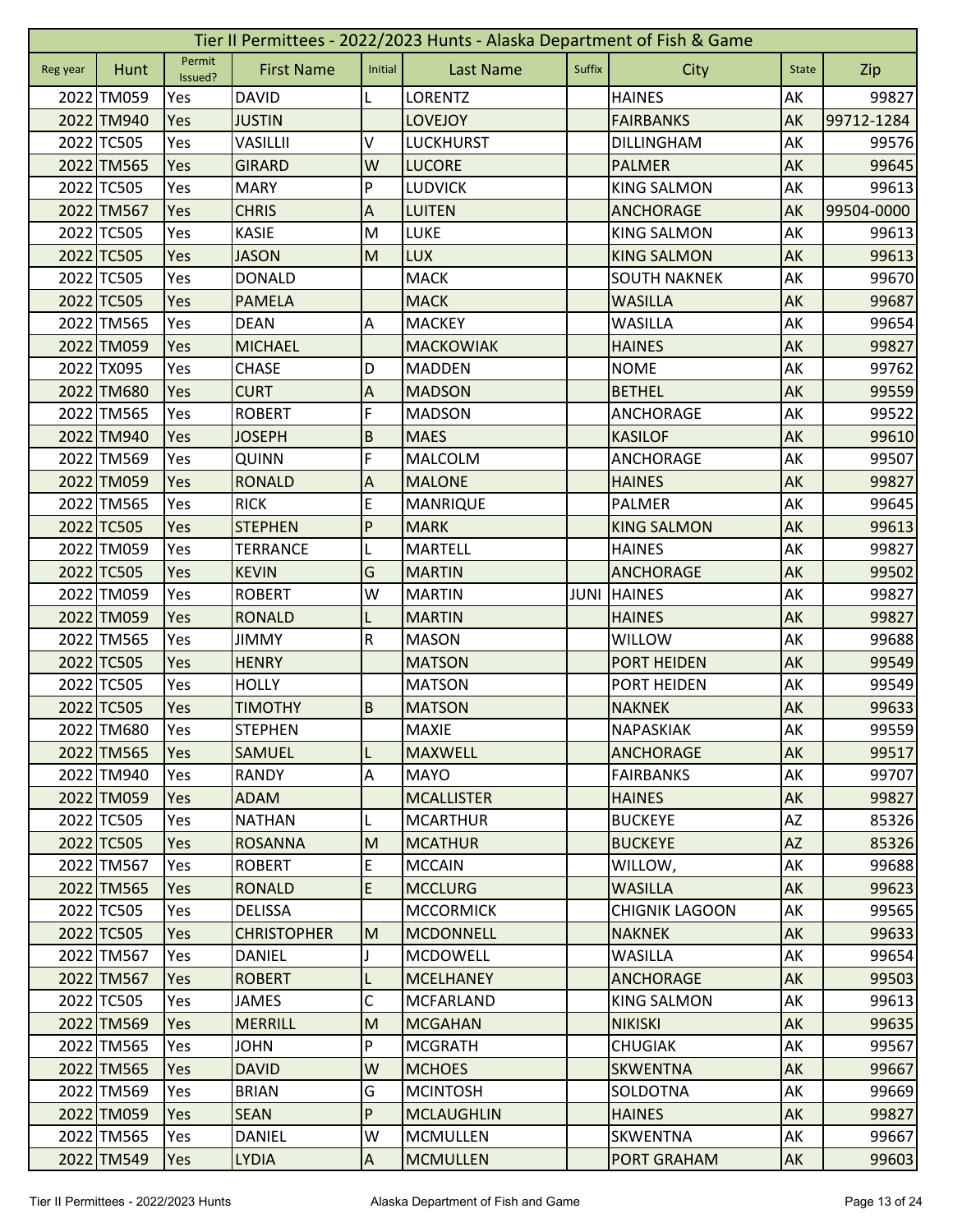|          | Tier II Permittees - 2022/2023 Hunts - Alaska Department of Fish & Game |                   |                   |                           |                    |             |                      |              |            |  |  |
|----------|-------------------------------------------------------------------------|-------------------|-------------------|---------------------------|--------------------|-------------|----------------------|--------------|------------|--|--|
| Reg year | Hunt                                                                    | Permit<br>Issued? | <b>First Name</b> | Initial                   | <b>Last Name</b>   | Suffix      | City                 | <b>State</b> | Zip        |  |  |
|          | 2022 TM549                                                              | Yes               | <b>BILLY</b>      |                           | <b>MEGANACK</b>    |             | PORT GRAHAM          | AK           | 99603      |  |  |
|          | 2022 TM567                                                              | Yes               | <b>MARTIN</b>     |                           | <b>MEISLER</b>     |             | <b>WILLOW</b>        | AK           | 99688      |  |  |
|          | 2022 TM569                                                              | Yes               | <b>WILLIAM</b>    | L                         | <b>MELTON</b>      |             | PALMER               | AK           | 99645      |  |  |
|          | 2022 TX102                                                              | Yes               | <b>EARL</b>       |                           | <b>MERCHANT</b>    | <b>THIR</b> | <b>NOME</b>          | AK           | 99762      |  |  |
|          | 2022 TM059                                                              | Yes               | <b>JANIS</b>      | M                         | <b>MERRIMAN</b>    |             | <b>HAINES</b>        | AK           | 99827      |  |  |
|          | 2022 TM565                                                              | Yes               | <b>RICHARD</b>    | E                         | <b>METZGER</b>     |             | <b>WASILLA</b>       | AK           | 99687      |  |  |
|          | 2022 TM565                                                              | Yes               | <b>BENJAMIN</b>   |                           | <b>MIEBS</b>       |             | PALMER               | AK           | 99645      |  |  |
|          | 2022 TM565                                                              | Yes               | <b>DIANNA</b>     | L                         | <b>MIEBS</b>       |             | <b>PALMER</b>        | AK           | 99645      |  |  |
|          | 2022 TM565                                                              | Yes               | <b>FRANK</b>      | G                         | <b>MIELKE</b>      |             | <b>CHUGIAK</b>       | AK           | 99567      |  |  |
|          | 2022 TM565                                                              | Yes               | <b>JAMES</b>      | W                         | <b>MIELKE</b>      |             | <b>WASILLA</b>       | AK           | 99687      |  |  |
|          | 2022 TC505                                                              | Yes               | <b>GARRY</b>      | E                         | <b>MIKKELSON</b>   |             | <b>NAKNEK</b>        | AK           | 99633      |  |  |
|          | 2022 TC505                                                              | Yes               | <b>ROSE</b>       | S                         | <b>MIKKELSON</b>   |             | <b>NAKNEK</b>        | AK           | 99633      |  |  |
|          | 2022 TM565                                                              | Yes               | <b>DAVID</b>      |                           | <b>MILLER</b>      |             | <b>WASILLA</b>       | AK           | 99623      |  |  |
|          | 2022 TM059                                                              | Yes               | <b>KRISTOPHER</b> |                           | <b>MILLER</b>      |             | <b>HAINES</b>        | AK           | 99827      |  |  |
|          | 2022 TM059                                                              | Yes               | <b>ROBERT</b>     | D                         | MILLER             |             | <b>HAINES</b>        | AK           | 99827      |  |  |
|          | 2022 TX102                                                              | Yes               | <b>TREVOR</b>     | H                         | <b>MILLER</b>      |             | <b>NOME</b>          | AK           | 99762      |  |  |
|          | 2022 TM567                                                              | Yes               | <b>DOUGLAS</b>    | $\overline{\mathsf{R}}$   | <b>MILLS</b>       |             | <b>PALMER</b>        | AK           | 99645      |  |  |
|          | 2022 TX107                                                              | Yes               | <b>ROBYN</b>      |                           | <b>MILLS</b>       |             | <b>NOATAK</b>        | AK           | 99761      |  |  |
|          | 2022 TM565                                                              | Yes               | <b>PAUL</b>       | E                         | <b>MINNICK</b>     |             | <b>WASILLA</b>       | AK           | 99687      |  |  |
|          | 2022 TM565                                                              | Yes               | <b>TERRY</b>      | V                         | <b>MINNICK</b>     |             | <b>WASILLA</b>       | AK           | 99654      |  |  |
|          | 2022 TM565                                                              | Yes               | <b>TODD</b>       |                           | <b>MINNICK</b>     |             | <b>WASILLA</b>       | AK           | 99687      |  |  |
|          | 2022 TM565                                                              | Yes               | <b>DARRELL</b>    | ${\sf R}$                 | <b>MISNER</b>      |             | <b>KASILOF</b>       | AK           | 99610      |  |  |
|          | 2022 TM059                                                              | Yes               | <b>MARK</b>       | Α                         | <b>MITCHELTREE</b> |             | <b>HAINES</b>        | AK           | 99827-1036 |  |  |
|          | 2022 TC505                                                              | Yes               | <b>RUTH</b>       |                           | <b>MONSEN</b>      |             | <b>NAKNEK</b>        | AK           | 99633      |  |  |
|          | 2022 TC505                                                              | Yes               | <b>PETER</b>      | A                         | <b>MONTANELLI</b>  |             | ANCHORAGE            | АK           | 99507      |  |  |
|          | 2022 TM549                                                              | Yes               | <b>RICHARD</b>    | D                         | <b>MOONIN</b>      |             | <b>PORT GRAHAM</b>   | AK           | 99603      |  |  |
|          | 2022 TC505                                                              | Yes               | <b>DENALI</b>     | M                         | <b>MOORCROFT</b>   |             | <b>KING SALMON</b>   | AK           | 99613      |  |  |
|          | 2022 TC505                                                              | Yes               | <b>EVERETT</b>    | W                         | <b>MOORCROFT</b>   |             | <b>KING SALMON</b>   | AK           | 99613      |  |  |
|          | 2022 TM565                                                              | Yes               | MILDRED           |                           | <b>MOORES</b>      |             | PALMER               | AK           | 99645      |  |  |
|          | 2022 TM680                                                              | <b>Yes</b>        | <b>AARON</b>      | ${\sf P}$                 | <b>MORGAN</b>      |             | <b>ANIAK</b>         | AK           | 99557      |  |  |
|          | 2022 TM680                                                              | Yes               | <b>BRUCE</b>      | W                         | <b>MORGAN</b>      |             | <b>ANIAK</b>         | AK           | 99557      |  |  |
|          | 2022 TM680                                                              | Yes               | <b>DONALD</b>     | $\boldsymbol{\mathsf{A}}$ | <b>MORGAN</b>      |             | <b>ANIAK</b>         | AK           | 99557      |  |  |
|          | 2022 TM680                                                              | Yes               | EARL              | H                         | <b>MORGAN</b>      |             | LOWER KALSKAG        | AK           | 99626      |  |  |
|          | 2022 TM680                                                              | Yes               | <b>ERIC</b>       | ${\sf P}$                 | <b>MORGAN</b>      | <b>JUNI</b> | <b>CHUATHBALUK</b>   | AK           | 99557      |  |  |
|          | 2022 TM680                                                              | Yes               | <b>ERIC</b>       | ${\sf R}$                 | <b>MORGAN</b>      | <b>SR</b>   | CHUATHBALUK          | AK           | 99557      |  |  |
|          | 2022 TM680                                                              | <b>Yes</b>        | <b>HARRY</b>      | N                         | <b>MORGAN</b>      | <b>JUNI</b> | <b>ANIAK</b>         | <b>AK</b>    | 99557      |  |  |
|          | 2022 TM680                                                              | Yes               | <b>KENNY</b>      | A                         | <b>MORGAN</b>      |             | <b>KALSKAG</b>       | AK           | 99607      |  |  |
|          | 2022 TM680                                                              | Yes               | LEE               |                           | <b>MORGAN</b>      |             | <b>ANIAK</b>         | AK           | 99557      |  |  |
|          | 2022 TM680                                                              | Yes               | <b>MATT</b>       |                           | <b>MORGAN</b>      |             | <b>ANIAK</b>         | AK           | 99557      |  |  |
|          | 2022 TM680                                                              | Yes               | <b>PATRICK</b>    | $\boldsymbol{\mathsf{A}}$ | <b>MORGAN</b>      |             | <b>ANIAK</b>         | AK           | 99557      |  |  |
|          | 2022 TM680                                                              | Yes               | <b>ROBERT</b>     | T                         | <b>MORGAN</b>      |             | <b>ANIAK</b>         | AK           | 99557      |  |  |
|          | 2022 TM680                                                              | Yes               | <b>SHANE</b>      | $\overline{R}$            | <b>MORGAN</b>      |             | <b>BETHEL</b>        | AK           | 99559-2507 |  |  |
|          | 2022 TM680                                                              | Yes               | <b>WALTER</b>     | $\overline{A}$            | <b>MORGAN</b>      | JUNI        | <b>ANIAK</b>         | AK           | GM680      |  |  |
|          | 2022 TM680                                                              | Yes               | <b>WALTER</b>     | $\overline{A}$            | <b>MORGAN</b>      | <b>SENI</b> | <b>LOWER KALSKAG</b> | AK           | 99626      |  |  |
|          | 2022 TM680                                                              | Yes               | <b>WAYNE</b>      | A                         | <b>MORGAN</b>      |             | <b>ANIAK</b>         | AK           | 99557      |  |  |
|          | 2022 TM680                                                              | Yes               | <b>ALEXIE</b>     | $\overline{B}$            | <b>MORRIS</b>      | <b>SENI</b> | KWETHLUK             | AK           | 99621      |  |  |
|          | 2022 TM569                                                              | Yes               | <b>JOHN</b>       | T                         | <b>MORRIS</b>      |             | <b>KENAI</b>         | AK           | 99611      |  |  |
|          | 2022 TM680                                                              | Yes               | <b>ROBERT</b>     | Z                         | <b>MORRIS</b>      |             | <b>ANIAK</b>         | AK           | 99557      |  |  |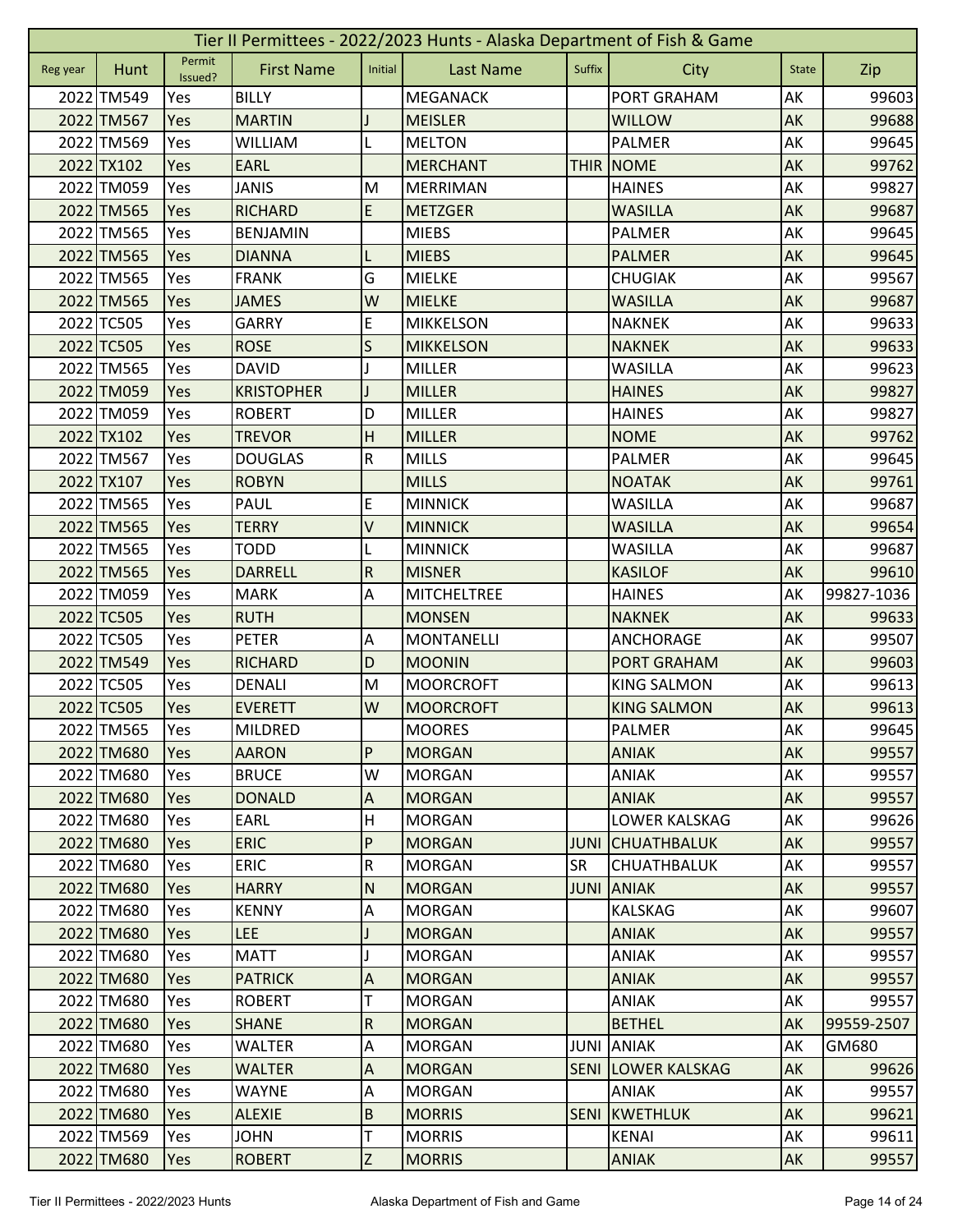|          | Tier II Permittees - 2022/2023 Hunts - Alaska Department of Fish & Game |                   |                   |                |                     |             |                    |              |            |  |  |
|----------|-------------------------------------------------------------------------|-------------------|-------------------|----------------|---------------------|-------------|--------------------|--------------|------------|--|--|
| Reg year | Hunt                                                                    | Permit<br>Issued? | <b>First Name</b> | Initial        | <b>Last Name</b>    | Suffix      | <b>City</b>        | <b>State</b> | Zip        |  |  |
|          | 2022 TC505                                                              | Yes               | <b>GRAHAM</b>     |                | <b>MORRISON</b>     |             | <b>KING SALMON</b> | AK           | 99613      |  |  |
|          | 2022 TM680                                                              | Yes               | <b>KORY</b>       | C              | <b>MORROW</b>       |             | <b>ANIAK</b>       | <b>AK</b>    | 99557      |  |  |
|          | 2022 TM567                                                              | Yes               | <b>TIMOTHY</b>    | E              | <b>MOSLEY</b>       | <b>SENI</b> | ANCHORAGE          | AK           | 99507-2494 |  |  |
|          | 2022 TC505                                                              | Yes               | <b>DANIEL</b>     | E              | <b>MOSS</b>         |             | <b>KING SALMON</b> | AK           | 99613      |  |  |
|          | 2022 TM059                                                              | Yes               | <b>CHERYL</b>     | L              | <b>MULLINS</b>      |             | <b>HAINES</b>      | AK           | 99827      |  |  |
|          | 2022 TC505                                                              | Yes               | <b>CONNOR</b>     | Τ              | <b>MURPHY</b>       |             | <b>KODIAK</b>      | AK           | 99615      |  |  |
|          | 2022 TC505                                                              | Yes               | <b>MEESHA</b>     | E              | <b>MURPHY</b>       |             | <b>KODIAK</b>      | AK           | 99615      |  |  |
|          | 2022 TC505                                                              | Yes               | <b>ROBERT</b>     |                | <b>MURPHY</b>       |             | <b>KODIAK</b>      | AK           | 99615      |  |  |
|          | 2022 TM567                                                              | Yes               | <b>CHARLES</b>    | M              | <b>MUSCHANY</b>     |             | <b>ANCHORAGE</b>   | AK           | 99502      |  |  |
|          | 2022 TC505                                                              | Yes               | <b>DALE</b>       | $\mathsf C$    | <b>MYERS</b>        |             | <b>KING SALMON</b> | AK           | 99613      |  |  |
|          | 2022 TC505                                                              | Yes               | <b>KATHLEEN</b>   | Α              | <b>MYERS</b>        |             | <b>KING SALMON</b> | AK           | 99613      |  |  |
|          | 2022 TC505                                                              | Yes               | <b>TAYLOR</b>     | M              | <b>MYERS</b>        |             | <b>KING SALMON</b> | AK           | 99613      |  |  |
|          | 2022 TX090                                                              | Yes               | WASSAQ E          | E              | <b>NANOUK JONES</b> |             | UNALAKLEET         | AK           | 99684      |  |  |
|          | 2022 TM059                                                              | Yes               | <b>DONALD</b>     | G              | <b>NARUM</b>        |             | <b>HAINES</b>      | AK           | 99827      |  |  |
|          | 2022 TM059                                                              | Yes               | <b>DONALD</b>     |                | <b>NASH</b>         |             | <b>HAINES</b>      | AK           | 99827      |  |  |
|          | 2022 TC505                                                              | Yes               | <b>ROBERT</b>     | W              | <b>NASH</b>         |             | <b>PALMER</b>      | AK           | 99645      |  |  |
|          | 2022 TC505                                                              | Yes               | CALDON            | A              | <b>NASHOOKPUK</b>   |             | <b>DILLINGHAM</b>  | AK           | 99576      |  |  |
|          | 2022 TC505                                                              | Yes               | <b>DEREK</b>      |                | <b>NASHOOKPUK</b>   |             | <b>ANCHORAGE</b>   | AK           | 99508      |  |  |
|          | 2022 TC505                                                              | Yes               | <b>LESLIE</b>     |                | <b>NASHOOKPUK</b>   |             | <b>NAKNEK</b>      | AK           | 99633      |  |  |
|          | 2022 TC505                                                              | Yes               | <b>RHONDA</b>     |                | <b>NASHOOKUK</b>    |             | <b>NAKNEK</b>      | AK           | 99633      |  |  |
|          | 2022 TM059                                                              | Yes               | <b>ANDREA</b>     |                | <b>NELSON</b>       |             | <b>HAINES</b>      | AK           | 99827      |  |  |
|          | 2022 TM569                                                              | Yes               | <b>BRIAN</b>      | W              | <b>NELSON</b>       |             | <b>ANCHORAGE</b>   | AK           | 99516      |  |  |
|          | 2022 TM680                                                              | Yes               | CASE              | H              | <b>NELSON</b>       | <b>SENI</b> | <b>ANIAK</b>       | AK           | 99557      |  |  |
|          | 2022 TX090                                                              | Yes               | <b>TIMOTHY</b>    | D              | <b>NELSON</b>       |             | UNALAKLEET         | AK           | 99684      |  |  |
|          | 2022 TM059                                                              | Yes               | <b>JOHN</b>       | P              | <b>NETTLETON</b>    |             | <b>HAINES</b>      | AK           | 99827      |  |  |
|          | 2022 TM567                                                              | Yes               | <b>DAVID</b>      | $\overline{B}$ | <b>NEWLON</b>       |             | <b>WILLOW</b>      | AK           | 99688      |  |  |
|          | 2022 TM680                                                              | Yes               | <b>JAMES</b>      | A              | <b>NICHOLAI</b>     |             | NAPASKIAK          | AK           | 99559-9999 |  |  |
|          | 2022 TM680                                                              | Yes               | PHILLIP           | G              | <b>NICHOLAI</b>     |             | <b>JUNI BETHEL</b> | AK           | 99559      |  |  |
|          | 2022 TM680                                                              | Yes               | <b>MARCO</b>      | $\overline{A}$ | <b>NICHOLSON</b>    |             | ANIAK              | AK           | 99557      |  |  |
|          | 2022 TM569                                                              | Yes               | <b>TIMOTHY</b>    |                | <b>NICOLA</b>       |             | <b>ANCHORAGE</b>   | AK           | 99502-3128 |  |  |
|          | 2022 TM680                                                              | Yes               | <b>CHRIS</b>      | D              | <b>NICOLAI</b>      |             | <b>BETHEL</b>      | AK           | 99559      |  |  |
|          | 2022 TM680                                                              | Yes               | <b>JOHN</b>       | Υ              | <b>NICOLAI</b>      |             | <b>KWETHLUK</b>    | AK           | 99621      |  |  |
|          | 2022 TM680                                                              | Yes               | <b>JENNY</b>      | M              | <b>NICOLI</b>       |             | <b>ANIAK</b>       | AK           | 99557      |  |  |
|          | 2022 TM680                                                              | Yes               | <b>NICKIE</b>     |                | <b>NICOLIE</b>      |             | <b>ANIAK</b>       | AK           | 99557-0175 |  |  |
|          | 2022 TM680                                                              | Yes               | <b>JAMES</b>      | M              | <b>NICORI</b>       |             | <b>KWETHLUK</b>    | AK           | 99621      |  |  |
|          | 2022 TC505                                                              | Yes               | <b>PAULA</b>      |                | NIEDERMEYER         |             | <b>KING SALMON</b> | AK           | 99613      |  |  |
|          | 2022 TM567                                                              | Yes               | <b>PAMELA</b>     | Т              | <b>NOLCINI</b>      |             | <b>WASILLA</b>     | AK           | 99623      |  |  |
|          | 2022 TM549                                                              | Yes               | <b>PATRICK</b>    | N              | <b>NORMAN</b>       |             | <b>PORT GRAHAM</b> | AK           | 99603      |  |  |
|          | 2022 TM565                                                              | Yes               | <b>KEVIN</b>      | J              | <b>NORTON</b>       |             | ANCHORAGE          | AK           | 99516      |  |  |
|          | 2022 TC505                                                              | <b>Yes</b>        | <b>FRANK</b>      | S              | <b>NOSKA</b>        |             | <b>WASILLA</b>     | AK           | 99687      |  |  |
|          | 2022 TM059                                                              | Yes               | <b>JOHN</b>       | C              | <b>NOWAK</b>        |             | <b>HAINES</b>      | AK           | 99827      |  |  |
|          | 2022 TC505                                                              | Yes               | <b>ARIANNA</b>    | M              | <b>ODOMIN</b>       |             | <b>KING SALMON</b> | AK           | 99613      |  |  |
|          | 2022 TC505                                                              | Yes               | <b>JONI</b>       | K              | <b>ODOMIN</b>       |             | <b>KING SALMON</b> | AK           | 99613      |  |  |
|          | 2022 TC505                                                              | <b>Yes</b>        | <b>OLAF</b>       | J              | <b>ODOMIN</b>       |             | <b>KING SALMON</b> | AK           | 99613      |  |  |
|          | 2022 TC505                                                              | Yes               | ANDREW            |                | O'DOMIN             |             | PERRYVILLE         | AK           | 99648      |  |  |
|          | 2022 TC505                                                              | Yes               | <b>AUDREY</b>     | N              | O'DOMIN             |             | <b>PERRYVILLE</b>  | AK           | 99648      |  |  |
|          | 2022 TC505                                                              | Yes               | <b>BERNICE</b>    |                | O'DOMIN             |             | PERRYVILLE         | AK           | 99648      |  |  |
|          | 2022 TC505                                                              | Yes               | <b>CLYDE</b>      | T              | O'DOMIN             |             | PORT HEIDEN        | AK           | 99549      |  |  |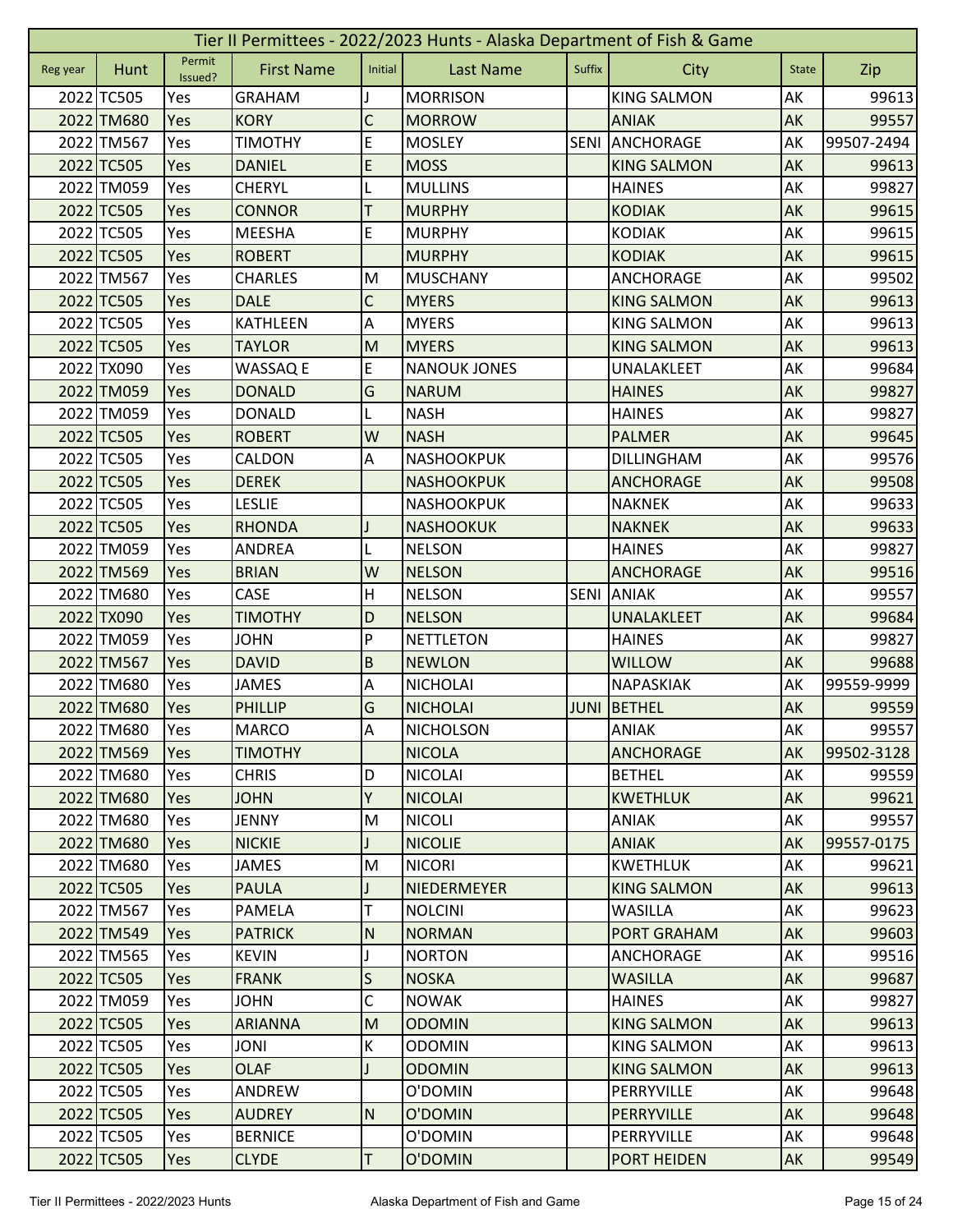|          | Tier II Permittees - 2022/2023 Hunts - Alaska Department of Fish & Game |                   |                    |                         |                   |             |                       |              |                         |  |  |  |
|----------|-------------------------------------------------------------------------|-------------------|--------------------|-------------------------|-------------------|-------------|-----------------------|--------------|-------------------------|--|--|--|
| Reg year | Hunt                                                                    | Permit<br>Issued? | <b>First Name</b>  | Initial                 | <b>Last Name</b>  | Suffix      | City                  | <b>State</b> | Zip                     |  |  |  |
|          | 2022 TC505                                                              | Yes               | <b>MELISSA</b>     |                         | O'DOMIN           |             | PORT HEIDEN           | AK           | 99549                   |  |  |  |
|          | 2022 TC505                                                              | Yes               | <b>SHALENE</b>     | K                       | O'DOMIN           |             | <b>CHIGNIK LAKE</b>   | AK           | 99548                   |  |  |  |
|          | 2022 TC505                                                              | Yes               | <b>TOM</b>         |                         | O'DOMIN           |             | <b>CHIGNIK LAKE</b>   | AK           | 99548                   |  |  |  |
|          | 2022 TM567                                                              | Yes               | <b>ALTON</b>       | M                       | <b>OGARD</b>      |             | <b>ANCHORAGE</b>      | AK           | 99504                   |  |  |  |
|          | 2022 TC505                                                              | Yes               | <b>IVY</b>         | $\overline{\mathsf{R}}$ | <b>OGUINN</b>     |             | <b>SOLDOTNA</b>       | AK           | 99669                   |  |  |  |
|          | 2022 TX102                                                              | Yes               | <b>WINFRED</b>     |                         | <b>OLANNA</b>     | <b>JUNI</b> | <b>BREVIG MISSION</b> | AK           | 99785                   |  |  |  |
|          | 2022 TM059                                                              | Yes               | <b>CHARLOTTE</b>   | К                       | OLERUD            |             | <b>HAINES</b>         | AK           | 99827                   |  |  |  |
|          | 2022 TM680                                                              | Yes               | <b>MAX</b>         | D                       | <b>OLICK</b>      | <b>SENI</b> | KWETHLUK              | AK           | 99621                   |  |  |  |
|          | 2022 TM059                                                              | Yes               | <b>CHRISTOPHER</b> | D                       | <b>OLSEN</b>      |             | <b>HAINES</b>         | AK           | 99827                   |  |  |  |
|          | 2022 TM059                                                              | Yes               | <b>DEAN</b>        | M                       | <b>OLSEN</b>      |             | <b>HAINES</b>         | AK           | 99827                   |  |  |  |
|          | 2022 TM565                                                              | Yes               | <b>CORY</b>        | ${\sf R}$               | <b>OLSON</b>      |             | <b>SKWENTNA</b>       | AK           | 99667                   |  |  |  |
|          | 2022 TM567                                                              | Yes               | <b>RONNIE</b>      | E                       | <b>OLSON</b>      |             | <b>PALMER</b>         | AK           | 99645                   |  |  |  |
|          | 2022 TC505                                                              | Yes               | <b>LYDIA</b>       | Α                       | <b>OLYMPIC</b>    |             | <b>NAKNEK</b>         | AK           | 99633                   |  |  |  |
|          | 2022 TM059                                                              | Yes               | <b>GARY</b>        | W                       | <b>OQUINN</b>     |             | <b>HAINES</b>         | AK           | 99827                   |  |  |  |
|          | 2022 TC505                                                              | Yes               | <b>JEFFERY</b>     |                         | <b>ORLOFF</b>     |             | PORT HEIDEN           | АK           | 99549                   |  |  |  |
|          | 2022 TC505                                                              | Yes               | <b>KADEN</b>       |                         | <b>ORLOFF</b>     |             | <b>PORT HEIDEN</b>    | AK           | 99549                   |  |  |  |
|          | 2022 TC505                                                              | Yes               | LARISSA            |                         | <b>ORLOFF</b>     |             | PORT HEIDEN           | AK           | 99549                   |  |  |  |
|          | 2022 TC505                                                              | Yes               | <b>NEFUTI</b>      |                         | <b>ORLOFF</b>     |             | PORT HEIDEN           | AK           | 99549                   |  |  |  |
|          | 2022 TC505                                                              | Yes               | <b>RUTH</b>        | Α                       | <b>ORLOFF</b>     |             | PORT HEIDEN           | AK           | 99549                   |  |  |  |
|          | 2022 TC505                                                              | Yes               | <b>CHRISTOPHER</b> |                         | <b>OSOWSKI</b>    |             | <b>ANCHORAGE</b>      | AK           | 99507                   |  |  |  |
|          | 2022 TM567                                                              | Yes               | <b>CHRISTOPHER</b> |                         | <b>OSOWSKI</b>    |             | ANCHORAGE             | AK           | 99507                   |  |  |  |
|          | 2022 TM567                                                              | Yes               | <b>JENNIFER</b>    | L                       | <b>OSOWSKI</b>    |             | <b>ANCHORAGE</b>      | AK           | 99659                   |  |  |  |
|          | 2022 TX105                                                              | Yes               | SAMUEL             | M                       | <b>OTTON</b>      |             | <b>KOYUK</b>          | AK           | 99753                   |  |  |  |
|          | 2022 TM680                                                              | Yes               | <b>SAMUEL</b>      |                         | <b>OVERTON</b>    |             | <b>ANIAK</b>          | AK           | 99557-0008              |  |  |  |
|          | 2022 TC505                                                              | Yes               | <b>BRYCIN</b>      | W                       | <b>PACHECO</b>    |             | <b>NAKNEK</b>         | AK           | 99633                   |  |  |  |
|          | 2022 TC505                                                              | Yes               | <b>BRYDIN</b>      |                         | <b>PACHECO</b>    |             | <b>NAKNEK</b>         | AK           | 99633                   |  |  |  |
|          |                                                                         |                   |                    |                         |                   |             |                       |              |                         |  |  |  |
|          | 2022 TM059                                                              | Yes               | <b>GREGORY</b>     |                         | <b>PALMIERI</b>   |             | <b>HAINES</b>         | AK           |                         |  |  |  |
|          | 2022 TM059                                                              | Yes               | <b>PETER</b>       |                         | <b>PAQUET</b>     |             | <b>HAINES</b>         | AK           | 99827                   |  |  |  |
|          | 2022 TM680                                                              | Yes               | <b>LORRAINE</b>    | IJ                      | <b>PARENT</b>     |             | <b>CROOKED CREEK</b>  | AK           |                         |  |  |  |
|          | 2022 TM680                                                              | <b>Yes</b>        | <b>JOHN</b>        | D                       | <b>PARKA</b>      |             | <b>ANIAK</b>          | AK           | 99827<br>99575<br>99557 |  |  |  |
|          | 2022 TC505                                                              | Yes               | <b>FRANK</b>       | J                       | <b>PARKER</b>     |             | ANCHORAGE             | AK           | 99516                   |  |  |  |
|          | 2022 TC505                                                              | Yes               | <b>BRIAN</b>       | Τ                       | <b>PARKINSON</b>  |             | <b>KING SALMON</b>    | AK           |                         |  |  |  |
|          | 2022 TM567                                                              | Yes               | <b>KENNETH</b>     | E                       | <b>PARMENTER</b>  |             | ANCHORAGE             | AK           | 99613<br>99502          |  |  |  |
|          | 2022 TM680                                                              | Yes               | <b>HENRY</b>       | $\mathsf E$             | <b>PASITNAK</b>   |             | <b>AKIACHAK</b>       | AK           | 99551                   |  |  |  |
|          | 2022 TM680                                                              | Yes               | <b>JAMES</b>       |                         | PAUL              | JUNI        | <b>NAPASKIAK</b>      | AK           | 99559                   |  |  |  |
|          | 2022 TM680                                                              | <b>Yes</b>        | <b>DEANNA</b>      | L                       | <b>PAVIL</b>      |             | <b>BETHEL</b>         | <b>AK</b>    | 99559                   |  |  |  |
|          | 2022 TM565                                                              | Yes               | <b>DANIEL</b>      | S                       | <b>PAYNE</b>      |             | <b>PALMER</b>         | AK           | 99645                   |  |  |  |
|          | 2022 TM565                                                              | Yes               | <b>DAVID</b>       |                         | <b>PAYNE</b>      |             | <b>EAGLE RIVER</b>    | AK           | 99577                   |  |  |  |
|          | 2022 TM565                                                              | Yes               | <b>DIANNE</b>      |                         | <b>PAYTON</b>     |             | <b>WASILLA</b>        | AK           | 99654                   |  |  |  |
|          | 2022 TM565                                                              | Yes               | <b>ISRAEL</b>      | P                       | <b>PAYTON</b>     |             | <b>WASILLA</b>        | AK           | 99623                   |  |  |  |
|          | 2022 TM059                                                              | Yes               | <b>CLAYTON</b>     | К                       | <b>PEARSON</b>    |             | <b>SITKA</b>          | AK           | 99835                   |  |  |  |
|          | 2022 TC505                                                              | Yes               | <b>AUGUST</b>      | M                       | <b>PEDERSEN</b>   | <b>JUNI</b> | <b>CHIGNIK LAGOON</b> | AK           | 99565                   |  |  |  |
|          | 2022 TM567                                                              | Yes               | <b>DEBRA</b>       | L                       | <b>PEMPEK</b>     |             | <b>WASILLA</b>        | AK           | 99687                   |  |  |  |
|          | 2022 TC505                                                              | Yes               | <b>DANIEL</b>      |                         | <b>PEPIN</b>      |             | <b>KING SALMON</b>    | AK           | 99613                   |  |  |  |
|          | 2022 TC505                                                              | Yes               | <b>ESTHER</b>      | A                       | <b>PEPIN</b>      |             | <b>KING SALMON</b>    | AK           | 99613                   |  |  |  |
|          | 2022 TM680                                                              | Yes               | <b>MICHAEL</b>     | D                       | <b>PEPPERLING</b> | THIR        | <b>CROOKED CREEK</b>  | AK           | 99575                   |  |  |  |
|          | 2022 TM680                                                              | Yes               | DANIEL             | $\mathsf C$             | <b>PERKINS</b>    |             | <b>CHUATHBALUK</b>    | AK           | 99557                   |  |  |  |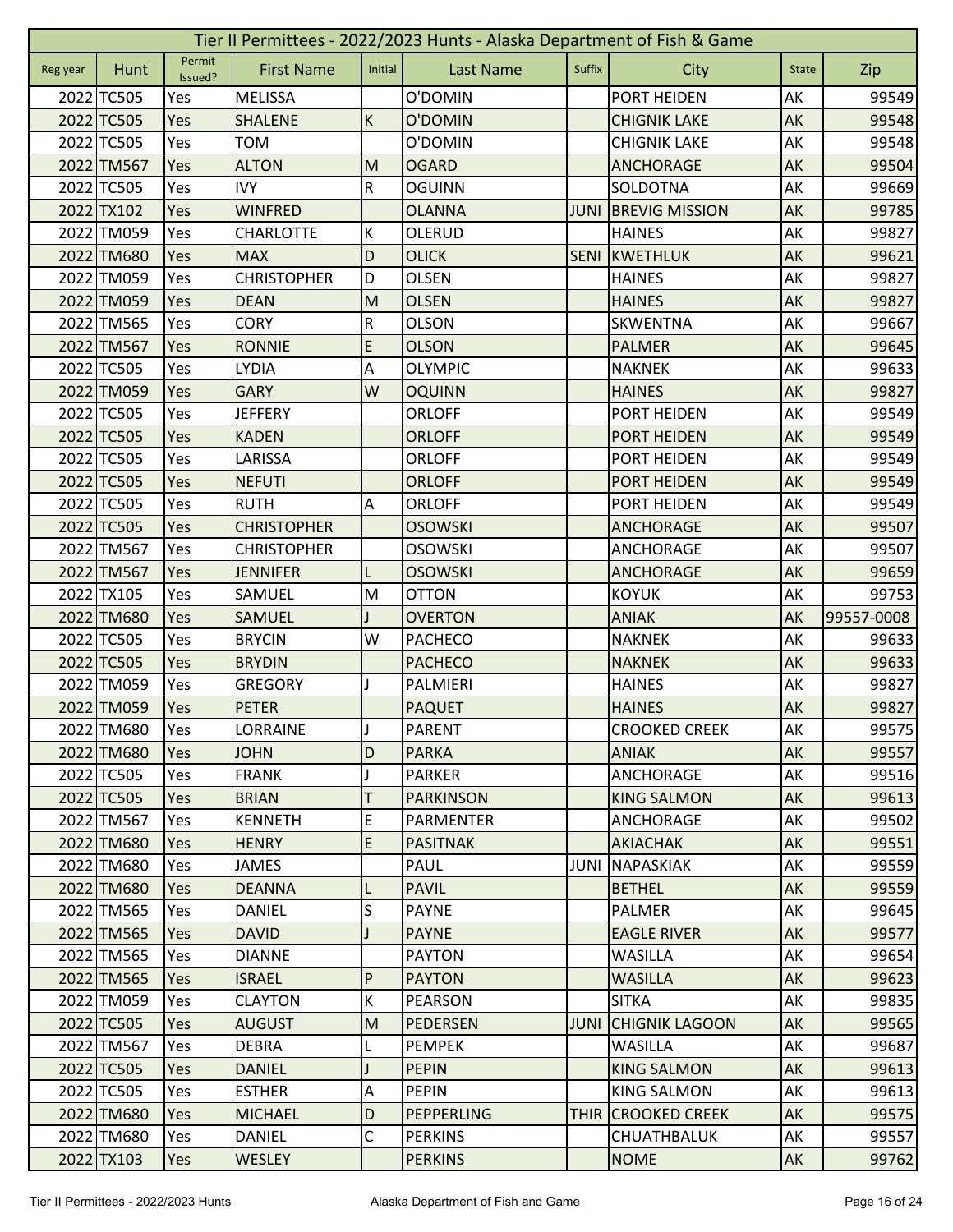|          | Tier II Permittees - 2022/2023 Hunts - Alaska Department of Fish & Game |                   |                   |                           |                     |             |                       |              |       |  |  |  |
|----------|-------------------------------------------------------------------------|-------------------|-------------------|---------------------------|---------------------|-------------|-----------------------|--------------|-------|--|--|--|
| Reg year | Hunt                                                                    | Permit<br>Issued? | <b>First Name</b> | Initial                   | <b>Last Name</b>    | Suffix      | City                  | <b>State</b> | Zip   |  |  |  |
|          | 2022 TM680                                                              | Yes               | <b>BONNIE</b>     | А                         | <b>PERSSON</b>      |             | <b>KALSKAG</b>        | AK           | 99607 |  |  |  |
|          | 2022 TM569                                                              | Yes               | <b>DOUGLAS</b>    | E                         | <b>PERUCCA</b>      |             | <b>WASILLA</b>        | AK           | 99654 |  |  |  |
|          | 2022 TM684                                                              | Yes               | <b>JEREK</b>      | S                         | <b>PETE</b>         |             | <b>BETHEL</b>         | AK           | 99559 |  |  |  |
|          | 2022 TM680                                                              | Yes               | <b>MITCHELL</b>   |                           | <b>PETE</b>         |             | <b>BETHEL</b>         | AK           | 99559 |  |  |  |
|          | 2022 TC505                                                              | Yes               | <b>JACKSON</b>    | B                         | <b>PETERS</b>       |             | <b>NAKNEK</b>         | AK           | 99633 |  |  |  |
|          | 2022 TC505                                                              | Yes               | <b>KYLE</b>       | M                         | <b>PETERS</b>       |             | <b>NAKNEK</b>         | AK           | 99633 |  |  |  |
|          | 2022 TC505                                                              | Yes               | <b>JACOB</b>      | ${\sf R}$                 | <b>PETERSEN</b>     |             | <b>SOUTH NAKNEK</b>   | AK           | 99670 |  |  |  |
|          | 2022 TM680                                                              | Yes               | <b>CHARLES</b>    | $\sf B$                   | <b>PETERSON</b>     |             | <b>ANIAK</b>          | AK           | 99557 |  |  |  |
|          | 2022 TM680                                                              | Yes               | <b>EMILY</b>      | ${\sf R}$                 | <b>PETERSON</b>     |             | ANIAK                 | AK           | 99557 |  |  |  |
|          | 2022 TM680                                                              | Yes               | <b>GEORGE</b>     | S                         | <b>PETERSON</b>     | <b>JUNI</b> | <b>ANIAK</b>          | AK           | 99557 |  |  |  |
|          | 2022 TM680                                                              | Yes               | <b>JERRY</b>      |                           | <b>PETERSON</b>     |             | CHUATHBALUK           | AK           | 99557 |  |  |  |
|          | 2022 TM680                                                              | Yes               | <b>OLGA</b>       |                           | <b>PETERSON</b>     |             | <b>ANIAK</b>          | AK           | 99557 |  |  |  |
|          | 2022 TM680                                                              | Yes               | SAMUEL            | A                         | <b>PETERSON SR</b>  | <b>SENI</b> | <b>ANIAK</b>          | AK           | 99557 |  |  |  |
|          | 2022 TC505                                                              | Yes               | <b>RUSSELL</b>    | $\mathsf{C}$              | <b>PHELPS</b>       |             | <b>NAKNEK</b>         | AK           | 99633 |  |  |  |
|          | 2022 TC505                                                              | Yes               | <b>ALEC</b>       | $\mathsf{N}$              | <b>PHILLIPS</b>     | JUNI        | PERRYVILLE            | AK           | 99648 |  |  |  |
|          | 2022 TM680                                                              | Yes               | <b>CALVIN</b>     | D                         | <b>PHILLIPS</b>     |             | <b>ANIAK</b>          | AK           | 99557 |  |  |  |
|          | 2022 TM059                                                              | Yes               | <b>DON</b>        | A                         | <b>PHILLIPS</b>     |             | <b>HAINES</b>         | AK           | 99827 |  |  |  |
|          | 2022 TM680                                                              | Yes               | <b>ELENA</b>      | M                         | <b>PHILLIPS</b>     |             | <b>CROOKED CREEK</b>  | AK           | 99575 |  |  |  |
|          | 2022 TM680                                                              | Yes               | <b>KATHERINE</b>  | ${\sf N}$                 | <b>PHILLIPS</b>     |             | CHUATHBALUK           | AK           | 99557 |  |  |  |
|          | 2022 TM680                                                              | Yes               | <b>NICHOLI</b>    | C                         | <b>PHILLIPS</b>     |             | <b>BETHEL</b>         | AK           | 99559 |  |  |  |
|          | 2022 TM565                                                              | Yes               | <b>ROGER</b>      |                           | <b>PHILLIPS</b>     |             | <b>SKWENTNA</b>       | AK           | 99667 |  |  |  |
|          | 2022 TM059                                                              | Yes               | <b>PATRICK</b>    |                           | <b>PHILPOTT</b>     |             | <b>HAINES</b>         | AK           | 99827 |  |  |  |
|          | 2022 TC505                                                              | Yes               | <b>FRED</b>       | W                         | <b>PIKE</b>         |             | <b>NAKNEK</b>         | AK           | 99633 |  |  |  |
|          | 2022 TM565                                                              | Yes               | <b>BRUCE</b>      | M                         | <b>PINKSTON</b>     |             | <b>TRAPPERCREEK</b>   | AK           | 99683 |  |  |  |
|          | 2022 TM059                                                              | Yes               | <b>COREY</b>      |                           | <b>PIPER</b>        |             | <b>HAINES</b>         | AK           | 99827 |  |  |  |
|          | 2022 TM059                                                              | Yes               | <b>NATHAN</b>     | $\overline{R}$            | <b>PIPER</b>        |             | <b>HAINES</b>         | AK           | 99827 |  |  |  |
|          | 2022 TM059                                                              | Yes               | <b>ROBERT</b>     |                           | <b>PIPER</b>        |             | <b>HAINES</b>         | AK           | 99827 |  |  |  |
|          | 2022 TM940                                                              | Yes               | <b>DOUGLAS</b>    | W                         | <b>PITKA</b>        |             | <b>JUNI ANCHORAGE</b> | AK           | 99515 |  |  |  |
|          | 2022 TM940                                                              | Yes               | <b>DOUGLAS</b>    | W                         | <b>PITKA</b>        |             | SENI FAIRBANKS        | AK           | 99707 |  |  |  |
|          | 2022 TM940                                                              | Yes               | <b>JULIA</b>      | $\boldsymbol{\mathsf{A}}$ | <b>PITKA</b>        |             | <b>PALMER</b>         | <b>AK</b>    | 99645 |  |  |  |
|          | 2022 TM940                                                              | Yes               | <b>RHONDA</b>     | $\mathsf O$               | <b>PITKA</b>        |             | <b>BEAVER</b>         | AK           | 99724 |  |  |  |
|          | 2022 TM059                                                              | Yes               | <b>DEREK</b>      |                           | <b>POINSETTE</b>    |             | <b>HAINES</b>         | AK           | 99827 |  |  |  |
|          | 2022 TM680                                                              | Yes               | <b>EVERETT</b>    | Α                         | <b>POLLOCK</b>      |             | <b>BETHEL</b>         | AK           | 99559 |  |  |  |
|          | 2022 TM059                                                              | Yes               | <b>ROBERT</b>     | G                         | <b>POLLOCK</b>      | <b>JUNI</b> | <b>HAINES</b>         | AK           | 99827 |  |  |  |
|          | 2022 TM569                                                              | Yes               | <b>AARON</b>      | D                         | <b>POMEROY</b>      |             | <b>CHUGIAK</b>        | AK           | 99567 |  |  |  |
|          | 2022 TM059                                                              | Yes               | <b>WILLIAM</b>    | $\sf K$                   | <b>PONSFORD</b>     |             | <b>HAINES</b>         | <b>AK</b>    | 99827 |  |  |  |
|          | 2022 TC505                                                              | Yes               | <b>WHITNEY</b>    | $\sf B$                   | <b>POOL</b>         |             | <b>SOUTH NAKNEK</b>   | AK           | 99670 |  |  |  |
|          | 2022 TC505                                                              | Yes               | <b>RILEY</b>      | $\sf K$                   | <b>POWERS</b>       |             | <b>KENAI</b>          | AK           | 99611 |  |  |  |
|          | 2022 TM059                                                              | Yes               | <b>BRYCE</b>      | ${\sf R}$                 | <b>POWLISON</b>     |             | <b>HAINES</b>         | AK           | 99827 |  |  |  |
|          | 2022 TM565                                                              | <b>Yes</b>        | <b>SARAH</b>      | $\sf B$                   | <b>POYNTER</b>      |             | <b>SKWENTNA</b>       | AK           | 99667 |  |  |  |
|          | 2022 TM567                                                              | Yes               | <b>KENNETH</b>    | A                         | PRESTEGARD          |             | ANCHORAGE             | AK           | 99516 |  |  |  |
|          | 2022 TM059                                                              | Yes               | <b>WILLIAM</b>    | $\overline{R}$            | <b>PRISCIANDARO</b> |             | <b>HAINES</b>         | AK           | 99827 |  |  |  |
|          | 2022 TM565                                                              | Yes               | <b>DONNA</b>      | L                         | PULLIAM             |             | <b>CHUGIAK</b>        | AK           | 99567 |  |  |  |
|          | 2022 TM059                                                              | <b>Yes</b>        | <b>TODD</b>       | L                         | <b>RAINING BIRD</b> |             | <b>HAINES</b>         | AK           | 99827 |  |  |  |
|          | 2022 TM680                                                              | Yes               | <b>KATHRINE</b>   | H                         | <b>RAMOS</b>        |             | <b>BETHEL</b>         | AK           | 99559 |  |  |  |
|          | 2022 TM059                                                              | Yes               | <b>GREGORY</b>    | B                         | <b>RASMUSSEN</b>    |             | <b>HAINES</b>         | AK           | 99827 |  |  |  |
|          | 2022 TM059                                                              | Yes               | <b>LUKE</b>       | т                         | <b>RAUSCHER</b>     |             | SKAGWAY               | AK           | 99840 |  |  |  |
|          | 2022 TM059                                                              | Yes               | <b>JOSHUA</b>     |                           | <b>RAY</b>          |             | <b>HAINES</b>         | <b>AK</b>    | 99827 |  |  |  |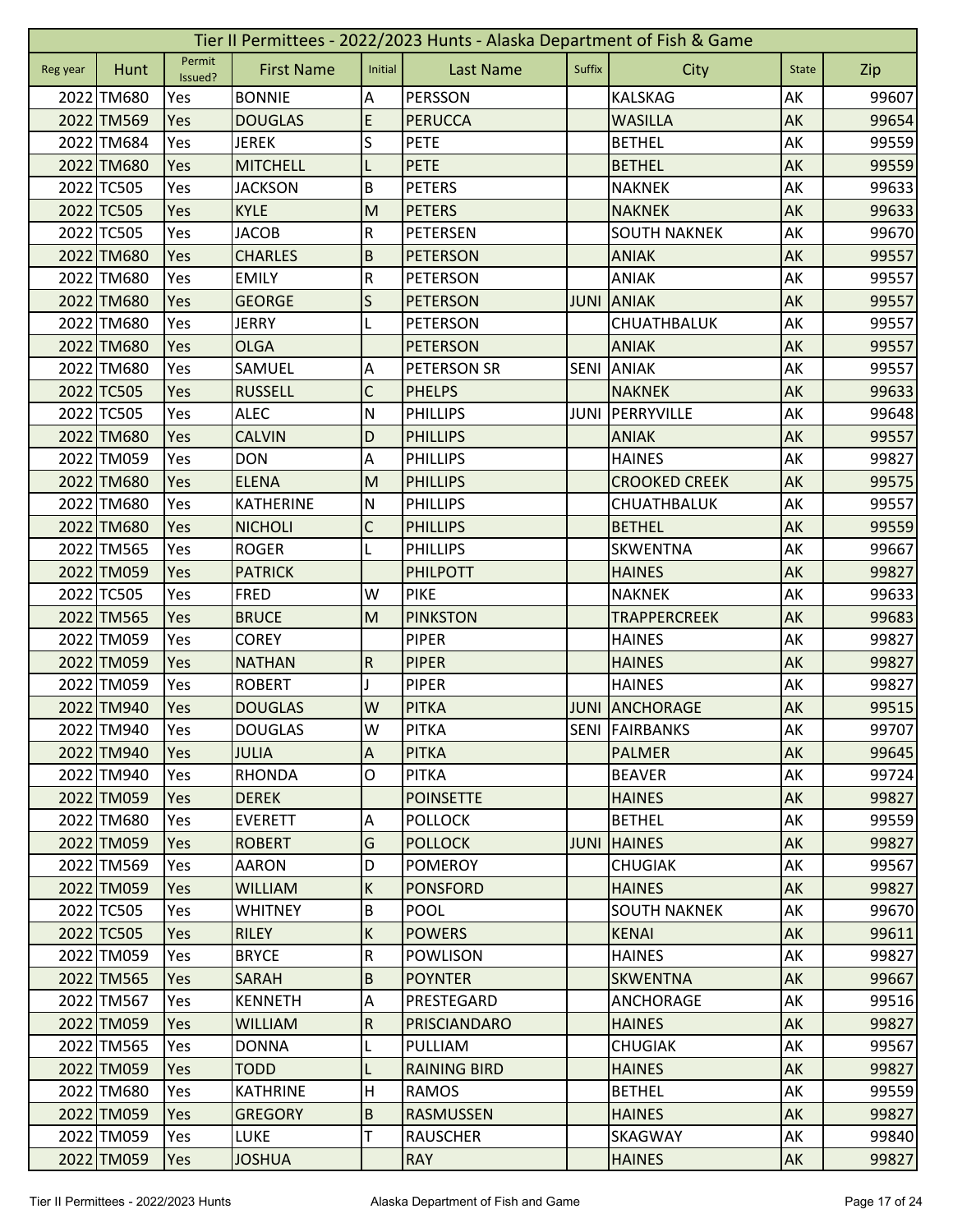|          | Tier II Permittees - 2022/2023 Hunts - Alaska Department of Fish & Game |                   |                   |                           |                   |             |                      |              |            |  |  |  |
|----------|-------------------------------------------------------------------------|-------------------|-------------------|---------------------------|-------------------|-------------|----------------------|--------------|------------|--|--|--|
| Reg year | <b>Hunt</b>                                                             | Permit<br>Issued? | <b>First Name</b> | Initial                   | <b>Last Name</b>  | Suffix      | City                 | <b>State</b> | Zip        |  |  |  |
|          | 2022 TC505                                                              | Yes               | <b>RUSTON</b>     | К                         | <b>RECER</b>      |             | <b>PALMER</b>        | AK           | 99645      |  |  |  |
|          | 2022 TM565                                                              | Yes               | <b>JOEL</b>       | H                         | <b>REEVES</b>     |             | <b>ANCHORAGE</b>     | AK           | 99507      |  |  |  |
|          | 2022 TM059                                                              | Yes               | <b>RAYMOND</b>    |                           | <b>REEVES</b>     |             | <b>HAINES</b>        | AK           | 99827      |  |  |  |
|          | 2022 TC505                                                              | Yes               | <b>WILLIAM</b>    | $\overline{B}$            | <b>REGAN</b>      | <b>JUNI</b> | <b>NAKNEK</b>        | AK           | 99633      |  |  |  |
|          | 2022 TC505                                                              | Yes               | <b>ARCHIE</b>     |                           | <b>REID</b>       |             | <b>PORT HEIDEN</b>   | AK           | 99549      |  |  |  |
|          | 2022 TC505                                                              | Yes               | <b>CARLA</b>      |                           | <b>REID</b>       |             | PORT HEIDEN          | AK           | 99549      |  |  |  |
|          | 2022 TC505                                                              | Yes               | <b>FREDERICK</b>  | A                         | <b>REYNOLDS</b>   |             | PILOT POINT          | AK           | 99649      |  |  |  |
|          | 2022 TM565                                                              | Yes               | <b>JAMES</b>      | $\mathsf E$               | <b>REYNOLDS</b>   |             | <b>ANCHORAGE</b>     | AK           | 99507      |  |  |  |
|          | 2022 TC505                                                              | Yes               | <b>JOHN</b>       |                           | <b>RHYSHEK</b>    |             | <b>KING SALMON</b>   | AK           | 99613      |  |  |  |
|          | 2022 TM569                                                              | Yes               | <b>RONALD</b>     |                           | <b>RICE</b>       |             | <b>ANCHORAGE</b>     | AK           | 99508      |  |  |  |
|          | 2022 TM567                                                              | Yes               | <b>PETER</b>      | G                         | <b>RICHARDS</b>   |             | <b>BIG LAKE</b>      | AK           | 99652      |  |  |  |
|          | 2022 TX090                                                              | Yes               | <b>DOMINIC</b>    | ${\sf R}$                 | <b>RICHARDSON</b> |             | <b>SAINT MICHAEL</b> | AK           | 99659      |  |  |  |
|          | 2022 TM059                                                              | Yes               | <b>HARRY</b>      |                           | RIETZE            |             | <b>HAINES</b>        | AK           | 99827      |  |  |  |
|          | 2022 TM059                                                              | Yes               | <b>HUGH</b>       |                           | <b>RIETZE</b>     |             | <b>HAINES</b>        | AK           | 99827      |  |  |  |
|          | 2022 TM569                                                              | Yes               | <b>JAMES</b>      | С                         | <b>RIGGS</b>      |             | WASILLA              | AK           | 99623      |  |  |  |
|          | 2022 TC505                                                              | Yes               | <b>ALBERT</b>     | $\overline{A}$            | <b>RING</b>       |             | <b>NAKNEK</b>        | AK           | 99633      |  |  |  |
|          | 2022 TM684                                                              | Yes               | <b>RICHARD</b>    |                           | <b>ROBB</b>       |             | <b>BETHEL</b>        | AK           | 99559      |  |  |  |
|          | 2022 TM684                                                              | Yes               | <b>TIMOTHY</b>    | G                         | <b>ROBB</b>       |             | <b>BETHEL</b>        | AK           | 99559      |  |  |  |
|          | 2022 TM680                                                              | Yes               | <b>MICHAEL</b>    | S                         | <b>ROBINSON</b>   |             | <b>ANIAK</b>         | AK           | 99557      |  |  |  |
|          | 2022 TC505                                                              | Yes               | <b>RYAN</b>       | M                         | <b>ROBLES</b>     |             | <b>KING SALMON</b>   | AK           | 99613      |  |  |  |
|          | 2022 TM680                                                              | Yes               | <b>CHARLES</b>    | D                         | <b>RODGERS</b>    |             | SENI BETHEL          | AK           | 99559      |  |  |  |
|          | 2022 TM680                                                              | Yes               | <b>STANLEY</b>    | C                         | <b>RODGERS</b>    | <b>SENI</b> | BETHEL               | AK           | 99559      |  |  |  |
|          | 2022 TC505                                                              | Yes               | <b>JOHN</b>       | B                         | <b>ROEHL</b>      |             | <b>NAKNEK</b>        | AK           | 99633      |  |  |  |
|          | 2022 TC505                                                              | Yes               | <b>BRIANA</b>     | N                         | <b>ROGERS</b>     |             | <b>CHARLESTON</b>    | VA           | 22556      |  |  |  |
|          | 2022 TM059                                                              | Yes               | <b>MANUEL</b>     | S                         | <b>ROGERS</b>     |             | <b>HAINES</b>        | АK           | 99827      |  |  |  |
|          | 2022 TM059                                                              | Yes               | <b>PAUL</b>       | M                         | <b>ROGERS</b>     |             | <b>HAINES</b>        | AK           | 99827      |  |  |  |
|          | 2022 TX106                                                              | Yes               | <b>KRISTOFER</b>  | D                         | <b>ROSE</b>       |             | <b>KOTZEBUE</b>      | AK           | 99752      |  |  |  |
|          | 2022 TM059                                                              | Yes               | <b>COLTON</b>     | N                         | <b>ROWLEY</b>     |             | <b>HAINES</b>        | AK           | 99827      |  |  |  |
|          | 2022 TM569                                                              | Yes               | JAMES             | $\overline{a}$            | <b>RUBY</b>       |             | <b>PALMER</b>        | AK           | 99645      |  |  |  |
|          | 2022 TM567                                                              | <b>Yes</b>        | <b>DAVID</b>      | T                         | <b>RUSH</b>       | <b>JUNI</b> | <b>WASILLA</b>       | AK           | 99654      |  |  |  |
|          | 2022 TC505                                                              | Yes               | <b>CHARLES</b>    | W                         | <b>RUSSELL</b>    |             | <b>KODIAK</b>        | AK           | 99615      |  |  |  |
|          | 2022 TM565                                                              | Yes               | <b>DAVID</b>      | S                         | <b>RUTZ</b>       |             | <b>CHUGIAK</b>       | AK           | 99567      |  |  |  |
|          | 2022 TM059                                                              | Yes               | <b>BRAD</b>       |                           | <b>RYAN</b>       |             | SKAGWAY              | AK           | 99840      |  |  |  |
|          | 2022 TC505                                                              | Yes               | <b>CAROLYN</b>    |                           | <b>RYAN</b>       |             | <b>WASILLA</b>       | AK           | 99623      |  |  |  |
|          | 2022 TC505                                                              | Yes               | <b>JUSTIN</b>     | ${\sf R}$                 | <b>RYAN</b>       |             | <b>KING SALMON</b>   | AK           | 99613      |  |  |  |
|          | 2022 TM059                                                              | Yes               | <b>JAMES</b>      | $\mathsf C$               | SAGE              |             | <b>HAINES</b>        | <b>AK</b>    | 99827      |  |  |  |
|          | 2022 TM680                                                              | Yes               | CAROL             | M                         | <b>SAKAR</b>      |             | <b>CROOKED CREEK</b> | AK           | 99575      |  |  |  |
|          | 2022 TM680                                                              | Yes               | <b>JOHNNY</b>     | $\mathsf O$               | <b>SAKAR</b>      |             | <b>ANIAK</b>         | AK           | 99557      |  |  |  |
|          | 2022 TM680                                                              | Yes               | <b>MICHAEL</b>    | ${\sf N}$                 | SAKAR             |             | <b>CHUATHBALUK</b>   | AK           | 99557      |  |  |  |
|          | 2022 TM680                                                              | Yes               | <b>PURSILLA</b>   |                           | <b>SAKAR</b>      |             | <b>CROOKED CREEK</b> | AK           | 99575      |  |  |  |
|          | 2022 TM680                                                              | Yes               | <b>WASSILY</b>    | M                         | SAKAR             |             | <b>CROOKED CREEK</b> | AK           | 99575      |  |  |  |
|          | 2022 TM940                                                              | Yes               | <b>DARREL</b>     | E                         | <b>SALMON</b>     |             | <b>BEAVER</b>        | AK           | 99724      |  |  |  |
|          | 2022 TM059                                                              | Yes               | <b>RYAN</b>       | J                         | SALMON            |             | <b>HAINES</b>        | AK           | 99827      |  |  |  |
|          | 2022 TM680                                                              | Yes               | <b>MICHAEL</b>    | $\boldsymbol{\mathsf{A}}$ | SALZBRUN          |             | <b>BETHEL</b>        | AK           | 99559-1207 |  |  |  |
|          | 2022 TM940                                                              | Yes               | <b>ALEX</b>       | E                         | SAMUELSON         |             | <b>WASILLA</b>       | AK           | 99623      |  |  |  |
|          | 2022 TM680                                                              | Yes               | <b>DIANA</b>      | $\overline{A}$            | SAMUELSON         |             | <b>KALSKAG</b>       | AK           | 99607      |  |  |  |
|          | 2022 TM567                                                              | Yes               | <b>KIRK</b>       | $\overline{\mathsf{R}}$   | SANDERSON         |             | PALMER               | AK           | 99645      |  |  |  |
|          | 2022 TC505                                                              | Yes               | <b>HUNTER</b>     | R                         | <b>SASSER</b>     |             | <b>PALMER</b>        | AK           | 99645      |  |  |  |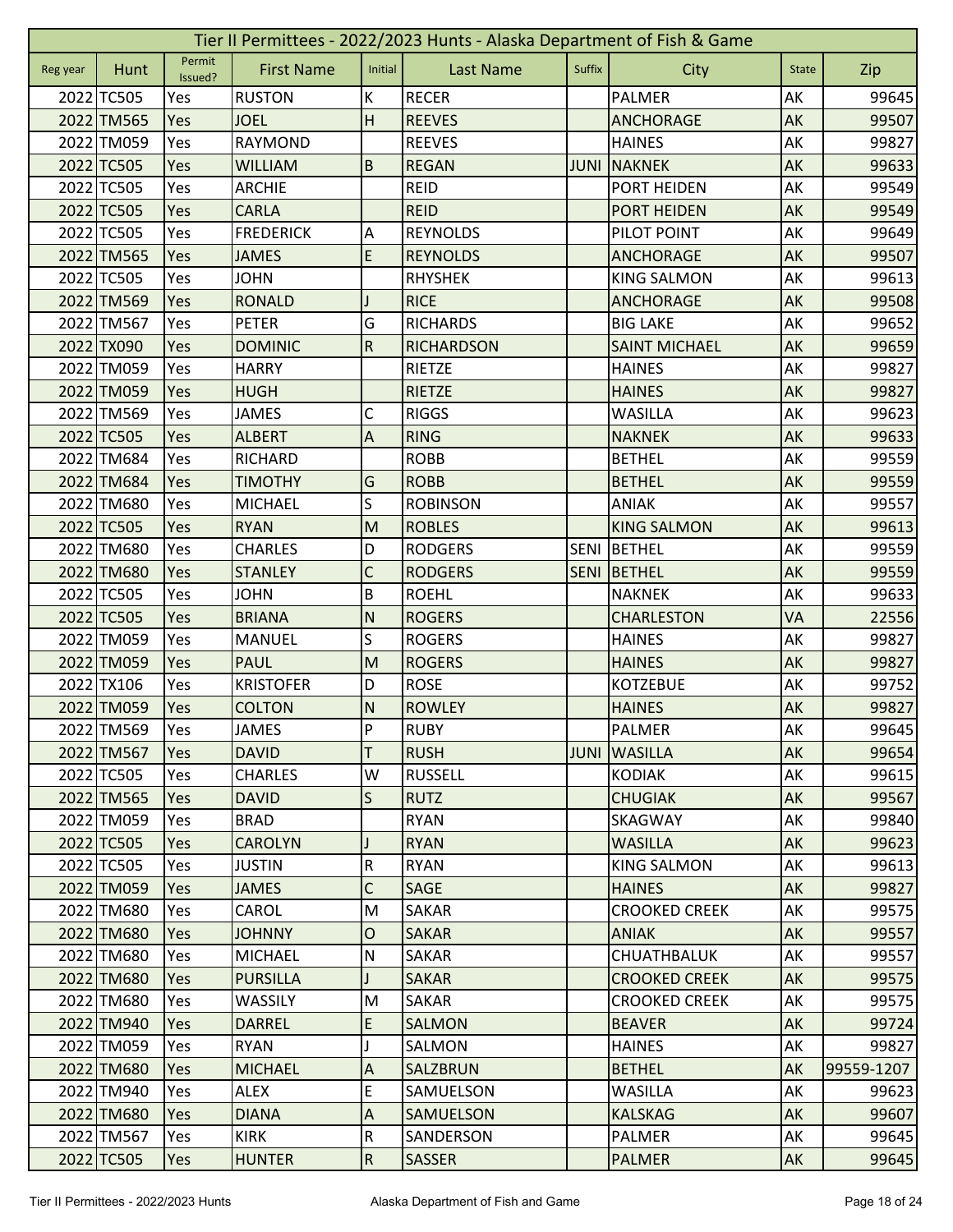|          | Tier II Permittees - 2022/2023 Hunts - Alaska Department of Fish & Game |                   |                   |                |                        |             |                       |              |       |  |  |
|----------|-------------------------------------------------------------------------|-------------------|-------------------|----------------|------------------------|-------------|-----------------------|--------------|-------|--|--|
| Reg year | Hunt                                                                    | Permit<br>Issued? | <b>First Name</b> | Initial        | <b>Last Name</b>       | Suffix      | City                  | <b>State</b> | Zip   |  |  |
|          | 2022 TC505                                                              | Yes               | <b>OLIVER</b>     | O              | <b>SASSER</b>          |             | <b>PALMER</b>         | AK           | 99645 |  |  |
|          | 2022 TC505                                                              | Yes               | <b>THOMAS</b>     | M              | <b>SASSER</b>          |             | <b>PALMER</b>         | AK           | 99645 |  |  |
|          | 2022 TM059                                                              | Yes               | <b>GARY</b>       |                | <b>SAUPE</b>           |             | <b>HAINES</b>         | АK           | 99827 |  |  |
|          | 2022 TM569                                                              | Yes               | <b>KAYDEE</b>     | $\mathsf{C}$   | <b>SCAROLA</b>         |             | <b>ANCHORAGE</b>      | AK           | 99695 |  |  |
|          | 2022 TM569                                                              | Yes               | <b>JOHN</b>       | M              | <b>SCHACHLE</b>        |             | <b>WASILLA</b>        | AK           | 99654 |  |  |
|          | 2022 TM569                                                              | Yes               | <b>KEITH</b>      |                | <b>SCHACHLE</b>        |             | <b>WASILLA</b>        | AK           | 99654 |  |  |
|          | 2022 TM569                                                              | Yes               | <b>TED</b>        | Α              | <b>SCHACHLE</b>        |             | <b>WILLIOW</b>        | AK           | 99688 |  |  |
|          | 2022 TM567                                                              | Yes               | <b>TRENT</b>      | $\overline{A}$ | <b>SCHACHLE</b>        |             | <b>WASILLA</b>        | AK           | 99654 |  |  |
|          | 2022 TM569                                                              | Yes               | <b>WADE</b>       | M              | <b>SCHACHLE</b>        |             | <b>WASILLA</b>        | AK           | 99654 |  |  |
|          | 2022 TM059                                                              | Yes               | <b>GREGORY</b>    |                | <b>SCHLACHTER</b>      |             | <b>HAINES</b>         | AK           | 99827 |  |  |
|          | 2022 TM059                                                              | Yes               | <b>ROGER</b>      |                | <b>SCHNABEL</b>        |             | <b>HAINES</b>         | AK           | 99827 |  |  |
|          | 2022 TM940                                                              | Yes               | <b>MATTHEW</b>    | $\overline{A}$ | <b>SCHNEIDER</b>       |             | <b>BEAVER</b>         | AK           | 99724 |  |  |
|          | 2022 TC505                                                              | Yes               | <b>BILLIE</b>     |                | <b>SCHRAFFENBERGER</b> |             | PORT HEIDEN           | AK           | 99549 |  |  |
|          | 2022 TC505                                                              | Yes               | <b>DEREK</b>      | P              | <b>SCHRAFFENBERGER</b> | <b>JUNI</b> | <b>PORT HEIDEN</b>    | AK           | 99549 |  |  |
|          | 2022 TM940                                                              | Yes               | <b>NOLAN</b>      |                | <b>SCHUBERT</b>        |             | <b>WASILLA</b>        | AK           | 99654 |  |  |
|          | 2022 TM059                                                              | Yes               | <b>DARREN</b>     | D              | <b>SCHWEINEFUS</b>     |             | <b>HAINES</b>         | AK           | 99827 |  |  |
|          | 2022 TM059                                                              | Yes               | <b>HEATH</b>      |                | <b>SCOTT</b>           |             | <b>HAINES</b>         | AK           | 99827 |  |  |
|          | 2022 TX102                                                              | Yes               | <b>ELMER</b>      | K              | <b>SEETOT</b>          | <b>THIR</b> | <b>BREVIG MISSION</b> | AK           | 99785 |  |  |
|          | 2022 TM059                                                              | Yes               | <b>TERRY</b>      | A              | <b>SELE</b>            |             | <b>HAINES</b>         | AK           | 99827 |  |  |
|          | 2022 TM059                                                              | Yes               | <b>IAN</b>        | A              | <b>SEWARD</b>          |             | <b>HAINES</b>         | AK           | 99827 |  |  |
|          | 2022 TM059                                                              | Yes               | <b>DAVID</b>      | M              | <b>SHACKFORD</b>       |             | <b>HAINES</b>         | AK           | 99827 |  |  |
|          | 2022 TC505                                                              | Yes               | <b>ANDY</b>       |                | <b>SHANGIN</b>         | <b>JUNI</b> | PERRYVILLE            | AK           | 99648 |  |  |
|          | 2022 TC505                                                              | Yes               | <b>AUSTIN</b>     | $\mathsf{N}$   | <b>SHANGIN</b>         |             | PERRYVILLE            | АK           | 99648 |  |  |
|          | 2022 TC505                                                              | Yes               | <b>DYLAN</b>      | F              | <b>SHANGIN</b>         |             | <b>CHIGNIK LAKE</b>   | AK           | 99548 |  |  |
|          | 2022 TC505                                                              | Yes               | <b>ETHAN</b>      | ${\sf R}$      | SHANGIN                |             | PERRYVILLE            | AK           | 99648 |  |  |
|          | 2022 TC505                                                              | Yes               | <b>MICHAEL</b>    |                | <b>SHANGIN</b>         |             | PERRYVILLE            | AK           | 99648 |  |  |
|          | 2022 TC505                                                              | Yes               | <b>VINCE</b>      | N              | <b>SHANGIN</b>         | <b>JUNI</b> | <b>PORT HEIDEN</b>    | AK           | 99549 |  |  |
|          | 2022 TM565                                                              | Yes               | <b>LOUIE</b>      | H              | <b>SHAW</b>            |             | <b>JUNI CHUGIAK</b>   | AK           | 99567 |  |  |
|          | 2022 TC505                                                              | Yes               | <b>PETE</b>       | M              | <b>SHEPARD</b>         |             | WASILLA               | AK           | 99654 |  |  |
|          | 2022 TC505                                                              | Yes               | <b>PHILIP</b>     | L              | <b>SHOEMAKER</b>       |             | <b>KING SALMON</b>    | AK           | 99613 |  |  |
|          | 2022 TC505                                                              | Yes               | <b>TIA</b>        |                | <b>SHOEMAKER</b>       |             | <b>KING SALMON</b>    | AK           | 99613 |  |  |
|          | 2022 TM059                                                              | Yes               | <b>KEVIN</b>      | ${\sf R}$      | <b>SHOVE</b>           |             | <b>HAINES</b>         | AK           | 99827 |  |  |
|          | 2022 TM565                                                              | Yes               | MICHAEL           | H              | <b>SHRIEVES</b>        |             | <b>WASILLA</b>        | AK           | 99623 |  |  |
|          | 2022 TC505                                                              | Yes               | <b>JENNIFER</b>   | M              | <b>SHRYOCK</b>         |             | <b>NAKNEK</b>         | AK           | 99633 |  |  |
|          | 2022 TC505                                                              | Yes               | <b>PATRICK</b>    |                | <b>SHRYOCK</b>         | <b>FIRS</b> | <b>NAKNEK</b>         | AK           | 99633 |  |  |
|          | 2022 TM680                                                              | Yes               | <b>ALLEN</b>      | $\mathsf C$    | <b>SIMEON</b>          |             | <b>ANIAK</b>          | <b>AK</b>    | 99557 |  |  |
|          | 2022 TM680                                                              | Yes               | ARNOLD            | P              | <b>SIMEON</b>          | <b>JUNI</b> | <b>CROOKED CREEK</b>  | AK           | 99575 |  |  |
|          | 2022 TM680                                                              | Yes               | <b>BREANNA</b>    | Y              | <b>SIMEON</b>          |             | <b>ANIAK</b>          | AK           | 99557 |  |  |
|          | 2022 TM680                                                              | Yes               | <b>DAVID</b>      |                | <b>SIMEON</b>          | <b>FIRS</b> | ICHUATHBALUK          | AK           | 99557 |  |  |
|          | 2022 TM680                                                              | Yes               | <b>DAVID</b>      |                | <b>SIMEON</b>          |             | <b>SECO BETHEL</b>    | AK           | 99559 |  |  |
|          | 2022 TM680                                                              | Yes               | <b>ELAINE</b>     |                | <b>SIMEON</b>          |             | <b>ANIAK</b>          | AK           | 99557 |  |  |
|          | 2022 TM680                                                              | Yes               | <b>GERALD</b>     | $\overline{A}$ | <b>SIMEON</b>          |             | <b>ANIAK</b>          | AK           | 99557 |  |  |
|          | 2022 TM680                                                              | Yes               | <b>GERALD</b>     | F              | <b>SIMEON</b>          | <b>SENI</b> | <b>ANIAK</b>          | AK           | 99557 |  |  |
|          | 2022 TM680                                                              | <b>Yes</b>        | <b>JASMIN</b>     | D              | <b>SIMEON</b>          |             | <b>ANIAK</b>          | AK           | 99557 |  |  |
|          | 2022 TM680                                                              | Yes               | <b>MORGAN</b>     | $\overline{A}$ | <b>SIMEON</b>          |             | <b>ANIAK</b>          | AK           | 99557 |  |  |
|          | 2022 TM680                                                              | <b>Yes</b>        | <b>RAY</b>        | S              | <b>SIMEON</b>          | <b>SENI</b> | <b>ANIAK</b>          | AK           | 99557 |  |  |
|          | 2022 TM680                                                              | Yes               | <b>STEPHEN</b>    |                | <b>SIMEON</b>          |             | ANIAK                 | AK           | 99557 |  |  |
|          | 2022 TM680                                                              | Yes               | <b>TRACY</b>      | M              | <b>SIMEON</b>          |             | <b>CHUATHBALUK</b>    | AK           | 99557 |  |  |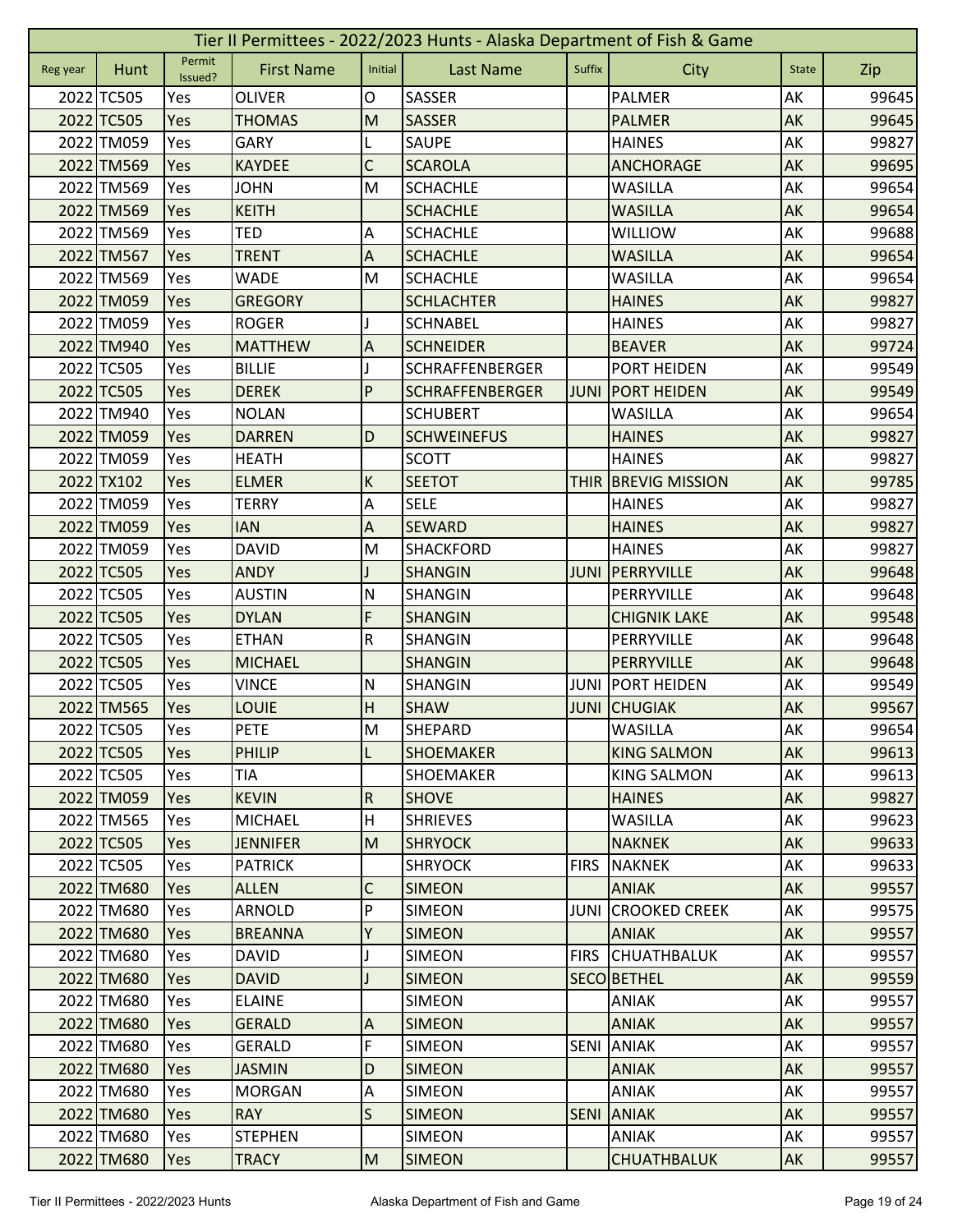|          | Tier II Permittees - 2022/2023 Hunts - Alaska Department of Fish & Game |                   |                   |                           |                      |             |                    |              |       |  |  |  |
|----------|-------------------------------------------------------------------------|-------------------|-------------------|---------------------------|----------------------|-------------|--------------------|--------------|-------|--|--|--|
| Reg year | Hunt                                                                    | Permit<br>Issued? | <b>First Name</b> | Initial                   | <b>Last Name</b>     | Suffix      | City               | <b>State</b> | Zip   |  |  |  |
|          | 2022 TM680                                                              | Yes               | <b>TERESA</b>     | M                         | SIMEON-HUNTER        |             | CHUATHBALUK        | AK           | 99557 |  |  |  |
|          | 2022 TM680                                                              | Yes               | <b>NANCY</b>      | M                         | <b>SIMEON-MORGAN</b> |             | <b>ANIAK</b>       | AK           | 99557 |  |  |  |
|          | 2022 TM940                                                              | Yes               | <b>CRAIG</b>      | ${\sf R}$                 | <b>SIMPSON</b>       |             | PALMER             | AK           | 99645 |  |  |  |
|          | 2022 TM059                                                              | Yes               | <b>ZEPHYR</b>     | $\mathsf C$               | <b>SINCERNY</b>      |             | <b>HAINES</b>      | AK           | 99827 |  |  |  |
|          | 2022 TC505                                                              | Yes               | <b>BYRON</b>      |                           | <b>SINGLEY</b>       |             | <b>NAKNEK</b>      | AK           | 99633 |  |  |  |
|          | 2022 TC505                                                              | Yes               | <b>BYRON</b>      | C                         | <b>SINGLEY</b>       |             | <b>NAKNEK</b>      | AK           | 99633 |  |  |  |
|          | 2022 TC505                                                              | Yes               | LEWIS             | D                         | SINGLEY              |             | <b>NAKNEK</b>      | AK           | 99633 |  |  |  |
|          | 2022 TX104                                                              | Yes               | HELENMARIE        | $\sf B$                   | <b>SINNOK</b>        |             | <b>SHISHMAREF</b>  | AK           | 99772 |  |  |  |
|          | 2022 TC505                                                              | Yes               | <b>BERTHA</b>     | M                         | <b>SKONBERG</b>      |             | PERRYVILLE         | AK           | 99648 |  |  |  |
|          | 2022 TM059                                                              | Yes               | <b>RONALD</b>     | G                         | <b>SLOPER</b>        |             | <b>HAINES</b>      | AK           | 99827 |  |  |  |
|          | 2022 TM059                                                              | Yes               | <b>BRUCE</b>      | Α                         | <b>SMITH</b>         |             | <b>HAINES</b>      | AK           | 99827 |  |  |  |
|          | 2022 TM569                                                              | Yes               | <b>CLARKE</b>     | A                         | <b>SMITH</b>         |             | <b>BELUGA</b>      | AK           | 99695 |  |  |  |
|          | 2022 TM680                                                              | Yes               | <b>CLIFTON</b>    | ${\sf R}$                 | <b>SMITH</b>         |             | AKIAK              | AK           | 99552 |  |  |  |
|          | 2022 TM680                                                              | Yes               | <b>DENNY</b>      | G                         | <b>SMITH</b>         |             | <b>CHUATHBALUK</b> | AK           | 99557 |  |  |  |
|          | 2022 TM059                                                              | Yes               | <b>MARK</b>       | H                         | <b>SMITH</b>         |             | <b>HAINES</b>      | AK           | 99827 |  |  |  |
|          | 2022 TM059                                                              | Yes               | <b>MARTIN</b>     |                           | <b>SMITH</b>         |             | <b>HAINES</b>      | AK           | 99827 |  |  |  |
|          | 2022 TM680                                                              | Yes               | <b>OLGA</b>       |                           | <b>SMITH</b>         | F           | CHUATHBALUK        | AK           | 99557 |  |  |  |
|          | 2022 TM569                                                              | Yes               | <b>SHERYL</b>     | L                         | <b>SMITH</b>         |             | <b>EAGLE RIVER</b> | AK           | 99577 |  |  |  |
|          | 2022 TM565                                                              | Yes               | <b>STEVE</b>      | F                         | <b>SMITH</b>         |             | <b>WASILLA</b>     | AK           | 99687 |  |  |  |
|          | 2022 TX096                                                              | Yes               | <b>STEVEN</b>     | ${\sf R}$                 | <b>SMITH</b>         |             | <b>NOME</b>        | AK           | 99762 |  |  |  |
|          | 2022 TC505                                                              | Yes               | <b>WILLIAM</b>    | S                         | <b>SMITH</b>         |             | <b>KING SALMON</b> | AK           | 99613 |  |  |  |
|          | 2022 TM569                                                              | Yes               | <b>GERALD</b>     | M                         | <b>SNOOZY</b>        |             | <b>PALMER</b>      | AK           | 99645 |  |  |  |
|          | 2022 TM565                                                              | Yes               | <b>MATTHEW</b>    |                           | SOMMER               |             | <b>EAGLE RIVER</b> | AK           | 99577 |  |  |  |
|          | 2022 TM565                                                              | Yes               | <b>JAMES</b>      | T                         | <b>SPAIN</b>         | <b>JUNI</b> | <b>WASILLA</b>     | AK           | 99654 |  |  |  |
|          | 2022 TM940                                                              | Yes               | <b>JOSEPH</b>     | H                         | <b>SPANN</b>         |             | <b>ESTER</b>       | АK           | 99725 |  |  |  |
|          | 2022 TC505                                                              | Yes               | <b>BRAD</b>       |                           | <b>SPARKS</b>        |             | <b>EAGLE RIVER</b> | AK           | 99577 |  |  |  |
|          | 2022 TM567                                                              | Yes               | LEONA             | M                         | SPRINKLE             |             | ANCHORAGE          | AK           | 99504 |  |  |  |
|          | 2022 TM059                                                              | Yes               | <b>CHARLIE</b>    | D                         | <b>SPUD</b>          |             | <b>JUNI HAINES</b> | AK           | 99827 |  |  |  |
|          | 2022 TM059                                                              | Yes               | <b>GINETTE</b>    | ${\sf M}$                 | <b>ST CLAIR</b>      |             | <b>HAINES</b>      | AK           | 99827 |  |  |  |
|          | 2022 TM059                                                              | <b>Yes</b>        | <b>WILLIAM</b>    | L                         | <b>STACY</b>         |             | <b>HAINES</b>      | AK           | 99827 |  |  |  |
|          | 2022 TM569                                                              | Yes               | <b>DONALD</b>     |                           | <b>STANDIFER</b>     | JUNI        | <b>TYONEK</b>      | AK           | 99682 |  |  |  |
|          | 2022 TM059                                                              | Yes               | <b>COLEMAN</b>    |                           | <b>STANFORD</b>      |             | <b>HAINES</b>      | AK           | 99827 |  |  |  |
|          | 2022 TX105                                                              | Yes               | <b>DANIEL</b>     |                           | <b>STANG</b>         |             | <b>NOME</b>        | AK           | 99762 |  |  |  |
|          | 2022 TM567                                                              | Yes               | <b>JOHN</b>       | $\boldsymbol{\mathsf{A}}$ | <b>STARK</b>         |             | <b>BIG LAKE</b>    | AK           | 99652 |  |  |  |
|          | 2022 TM059                                                              | Yes               | <b>RAYMOND</b>    | F                         | <b>STASKA</b>        |             | <b>HAINES</b>      | AK           | 99827 |  |  |  |
|          | 2022 TM059                                                              | <b>Yes</b>        | <b>BRIAN</b>      | $\mathsf E$               | <b>STAURSETH</b>     |             | <b>HAINES</b>      | <b>AK</b>    | 99827 |  |  |  |
|          | 2022 TM680                                                              | Yes               | <b>RALPH</b>      | C                         | <b>STEEVES</b>       | <b>THIR</b> | <b>ANIAK</b>       | AK           | 99557 |  |  |  |
|          | 2022 TM569                                                              | Yes               | <b>DOUGLAS</b>    | ${\sf R}$                 | <b>STEINER</b>       |             | <b>ANCHORAGE</b>   | AK           | 99518 |  |  |  |
|          | 2022 TM940                                                              | Yes               | <b>JOSEPH</b>     | D                         | <b>STEINER</b>       |             | SOLDOTNA           | AK           | 99669 |  |  |  |
|          | 2022 TM569                                                              | Yes               | <b>HERMAN</b>     |                           | <b>STENGA</b>        |             | <b>SOLDOTNA</b>    | AK           | 99669 |  |  |  |
|          | 2022 TM569                                                              | Yes               | <b>JAMES</b>      |                           | <b>STENGA</b>        |             | SOLDOTNA           | AK           | 99669 |  |  |  |
|          | 2022 TM940                                                              | Yes               | <b>BENJAMIN</b>   |                           | <b>STEVENS</b>       |             | <b>FAIRBANKS</b>   | AK           | 99709 |  |  |  |
|          | 2022 TM565                                                              | Yes               | <b>JERALD</b>     |                           | <b>STEVENS</b>       |             | <b>TALKEETNA</b>   | AK           | 99676 |  |  |  |
|          | 2022 TM565                                                              | Yes               | <b>MICHELE</b>    | L                         | <b>STEVENS</b>       |             | <b>TALKEETNA</b>   | AK           | 99676 |  |  |  |
|          | 2022 TM680                                                              | Yes               | <b>HARLAN</b>     |                           | <b>STEWART</b>       | <b>SENI</b> | <b>KALSKAG</b>     | AK           | 99607 |  |  |  |
|          | 2022 TM680                                                              | Yes               | <b>HARLAN</b>     |                           | <b>STEWART</b>       | <b>SENI</b> | KALSKAG            | AK           | 99607 |  |  |  |
|          | 2022 TM680                                                              | Yes               | <b>JACK</b>       | M                         | <b>STEWART</b>       |             | THIR KALSKAG       | AK           | 99607 |  |  |  |
|          | 2022 TC505                                                              | Yes               | <b>BENJAMAN</b>   | E                         | <b>STICHLER</b>      |             | <b>KING SALMON</b> | AK           | 99613 |  |  |  |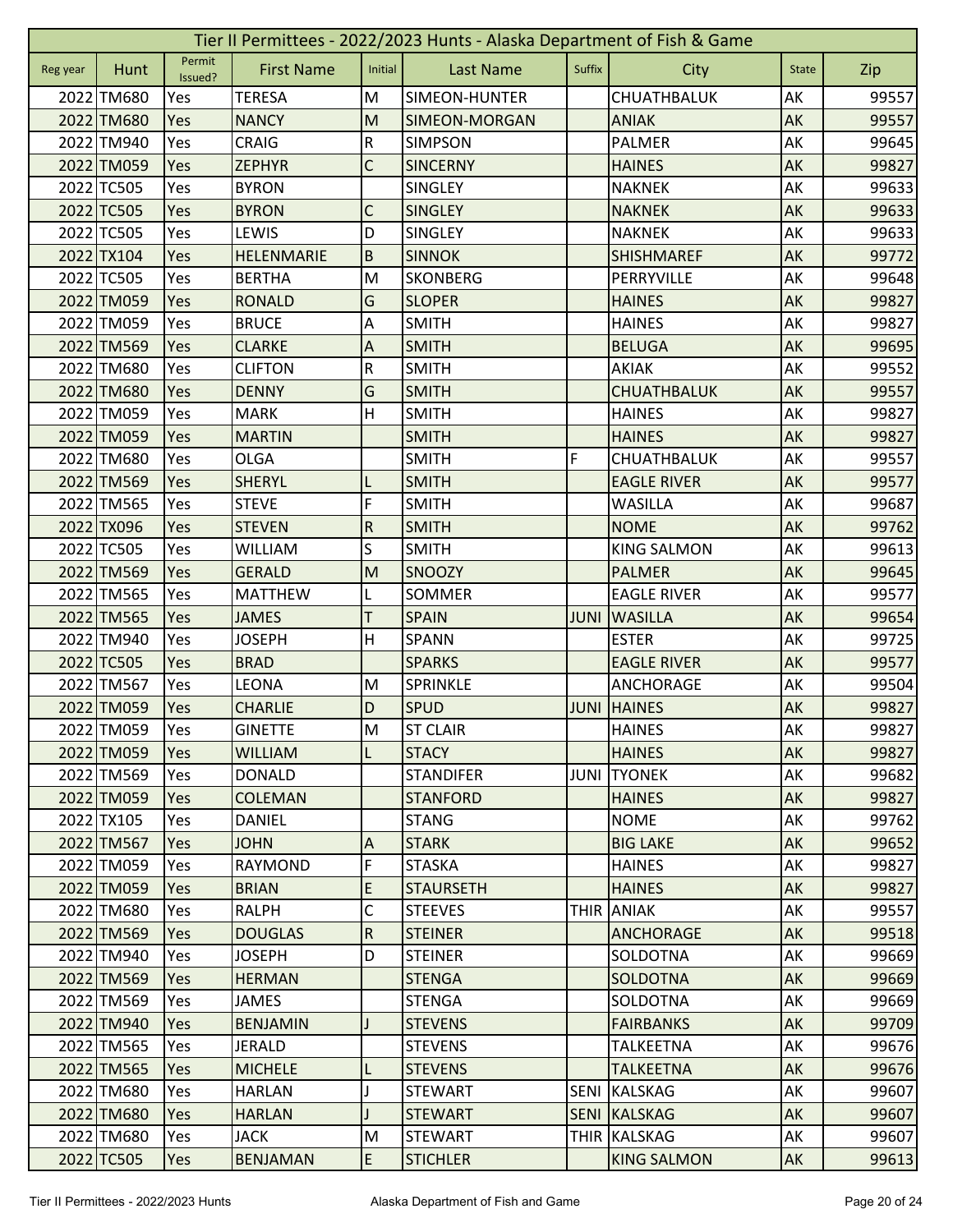|          | Tier II Permittees - 2022/2023 Hunts - Alaska Department of Fish & Game |                   |                   |                |                   |             |                    |              |            |  |  |
|----------|-------------------------------------------------------------------------|-------------------|-------------------|----------------|-------------------|-------------|--------------------|--------------|------------|--|--|
| Reg year | Hunt                                                                    | Permit<br>Issued? | <b>First Name</b> | Initial        | <b>Last Name</b>  | Suffix      | City               | <b>State</b> | Zip        |  |  |
|          | 2022 TC505                                                              | Yes               | <b>TANYA</b>      | L              | <b>STICHLER</b>   |             | <b>KING SALMON</b> | AK           | 99613      |  |  |
|          | 2022 TM059                                                              | Yes               | <b>DANIEL</b>     |                | <b>STICKLER</b>   |             | <b>HAINES</b>      | AK           | 99827      |  |  |
|          | 2022 TM059                                                              | Yes               | <b>DAVID</b>      | W              | <b>STICKLER</b>   |             | <b>HAINES</b>      | AK           | 99827      |  |  |
|          | 2022 TM059                                                              | Yes               | <b>ROBERT</b>     | P              | <b>STICKLER</b>   | <b>JUNI</b> | <b>HAINES</b>      | AK           | 99827      |  |  |
|          | 2022 TM059                                                              | Yes               | <b>WAYNE</b>      |                | <b>STICKLER</b>   |             | <b>HAINES</b>      | AK           | 99827      |  |  |
|          | 2022 TM567                                                              | Yes               | <b>DAVID</b>      | W              | <b>STODDARD</b>   |             | <b>ANCHORAGE</b>   | AK           | 99515      |  |  |
|          | 2022 TM059                                                              | Yes               | <b>KEVIN</b>      | F              | STODDARD          |             | <b>HAINES</b>      | AK           | 99827      |  |  |
|          | 2022 TM567                                                              | Yes               | <b>ROY</b>        | D              | <b>STODDARD</b>   |             | <b>ANCHORAGE</b>   | AK           | 99515      |  |  |
|          | 2022 TM565                                                              | Yes               | <b>CORY</b>       | $\mathsf{N}$   | <b>STONE</b>      |             | <b>WASILLA</b>     | AK           | 99866      |  |  |
|          | 2022 TC505                                                              | Yes               | <b>SCOTT</b>      | E              | <b>STROEDE</b>    |             | <b>KING SALMON</b> | AK           | 99613      |  |  |
|          | 2022 TC505                                                              | Yes               | <b>TAMMI</b>      | Α              | <b>STROEDE</b>    |             | <b>KING SALMON</b> | AK           | 99613      |  |  |
|          | 2022 TM059                                                              | Yes               | <b>DAKOTA</b>     |                | <b>STRONG</b>     |             | <b>HAINES</b>      | AK           | 99827      |  |  |
|          | 2022 TM059                                                              | Yes               | <b>DEANNA</b>     |                | <b>STRONG</b>     |             | <b>HAINES</b>      | AK           | 99827      |  |  |
|          | 2022 TM059                                                              | Yes               | <b>HENRY</b>      | W              | <b>STRONG</b>     |             | <b>HAINES</b>      | AK           | 99827      |  |  |
|          | 2022 TM059                                                              | Yes               | KIMBERLEY         | Α              | <b>STRONG</b>     |             | <b>HAINES</b>      | AK           | 99827      |  |  |
|          | 2022 TM059                                                              | Yes               | <b>RICHARD</b>    |                | <b>STRONG</b>     |             | <b>HAINES</b>      | AK           | 99827      |  |  |
|          | 2022 TM569                                                              | Yes               | <b>DANIEL</b>     |                | <b>SUDANO</b>     |             | <b>WASILLA</b>     | AK           | 99623      |  |  |
|          | 2022 TM567                                                              | Yes               | <b>RICHARD</b>    | L              | <b>SUDANO</b>     |             | <b>CORDOVA</b>     | AK           | 99574      |  |  |
|          | 2022 TM565                                                              | Yes               | <b>JOEY</b>       | L              | <b>SUMMERS</b>    |             | <b>SKWENTNA</b>    | AK           | 99667-9800 |  |  |
|          | 2022 TC505                                                              | Yes               | <b>JORDAN</b>     |                | <b>SUMMERS</b>    |             | <b>ANCHORAGE</b>   | AK           | 99517      |  |  |
|          | 2022 TM059                                                              | Yes               | <b>SCOTT</b>      | S              | <b>SUNDBERG</b>   |             | <b>HAINES</b>      | AK           | 99827      |  |  |
|          | 2022 TM565                                                              | Yes               | <b>GREGORY</b>    | ${\sf R}$      | <b>SVENDSEN</b>   |             | <b>ANCHORAGE</b>   | AK           | 99516      |  |  |
|          | 2022 TM569                                                              | Yes               | <b>ERIC</b>       | D              | SWAN              |             | <b>BIG LAKE</b>    | AK           | 99652      |  |  |
|          | 2022 TM059                                                              | Yes               | <b>LAWRENCE</b>   |                | <b>SWEET</b>      | <b>SENI</b> | <b>HAINES</b>      | AK           | 99827      |  |  |
|          | 2022 TM059                                                              | Yes               | PAUL              | H              | <b>SWIFT</b>      |             | <b>HAINES</b>      | AK           | 99827      |  |  |
|          | 2022 TM059                                                              | Yes               | <b>DYLAN</b>      | $\sf K$        | <b>SWINTON</b>    |             | <b>HAINES</b>      | AK           | 99827      |  |  |
|          | 2022 TM059                                                              | Yes               | <b>RALPH</b>      | W              | <b>SWINTON</b>    |             | <b>HAINES</b>      | AK           | 99827      |  |  |
|          | 2022 TM059                                                              | Yes               | <b>TYLER</b>      |                | <b>SWINTON</b>    |             | <b>HAINES</b>      | AK           | 99827      |  |  |
|          | 2022 TM059                                                              | Yes               | <b>NICHOLAS</b>   | B              | <b>SZATKOWSKI</b> |             | <b>HAINES</b>      | AK           | 99827      |  |  |
|          | 2022 TM059                                                              | Yes               | <b>OLE</b>        |                | <b>TAUG</b>       |             | <b>THIR HAINES</b> | AK           | 99827      |  |  |
|          | 2022 TM059                                                              | Yes               | <b>JEFFREY</b>    |                | <b>TAYLOR</b>     |             | <b>HAINES</b>      | AK           | 99827      |  |  |
|          | 2022 TM567                                                              | Yes               | <b>WENDY</b>      | L              | <b>TAYLOR</b>     |             | <b>WASILLA</b>     | AK           | 99623      |  |  |
|          | 2022 TM059                                                              | Yes               | <b>JOHN</b>       |                | <b>TERENZI</b>    |             | <b>HAINES</b>      | AK           | 99827      |  |  |
|          | 2022 TM567                                                              | Yes               | <b>DANIEL</b>     | ${\sf R}$      | <b>THISTLE</b>    |             | <b>WASILLA</b>     | AK           | 99623      |  |  |
|          | 2022 TM569                                                              | Yes               | <b>JUAN</b>       | M              | <b>THISTLE</b>    |             | ANCHORAGE          | AK           | 99623      |  |  |
|          | 2022 TM569                                                              | Yes               | <b>LEVI</b>       | E              | <b>THISTLE</b>    |             | <b>WASILLA</b>     | AK           | 99629      |  |  |
|          | 2022 TM567                                                              | Yes               | <b>RICHARD</b>    |                | <b>THISTLE</b>    |             | <b>WASILLA</b>     | AK           | 99623      |  |  |
|          | 2022 TM059                                                              | Yes               | <b>GABRIEL</b>    | $\overline{A}$ | <b>THOMAS</b>     |             | <b>HAINES</b>      | AK           | 99827      |  |  |
|          | 2022 TM059                                                              | Yes               | SAGE              |                | <b>THOMAS</b>     |             | <b>HAINES</b>      | AK           | 99827      |  |  |
|          | 2022 TC505                                                              | <b>Yes</b>        | <b>EVERETT</b>    | L              | <b>THOMPSON</b>   |             | <b>NAKNEK</b>      | AK           | 99633      |  |  |
|          | 2022 TM680                                                              | Yes               | <b>JACOB</b>      |                | <b>THOMPSON</b>   |             | <b>BETHEL</b>      | AK           | 99559      |  |  |
|          | 2022 TM565                                                              | Yes               | <b>LOWELL</b>     |                | <b>THOMPSON</b>   |             | <b>PALMER</b>      | AK           | 99645      |  |  |
|          | 2022 TM059                                                              | Yes               | <b>KARL</b>       | С              | <b>THOMSEN</b>    |             | <b>HAINES</b>      | AK           | 99827      |  |  |
|          | 2022 TC505                                                              | <b>Yes</b>        | <b>GEORGE</b>     | G              | <b>TIBBETTS</b>   |             | <b>NAKNEK</b>      | AK           | 99633      |  |  |
|          | 2022 TC505                                                              | Yes               | <b>MARY</b>       |                | <b>TIBBETTS</b>   |             | <b>NAKNEK</b>      | AK           | 99633      |  |  |
|          | 2022 TM059                                                              | Yes               | <b>PIOTER</b>     | W              | <b>TIPIKIN</b>    |             | <b>HAINES</b>      | AK           | 99827      |  |  |
|          | 2022 TC505                                                              | Yes               | <b>WITHERS</b>    | V              | <b>TOLBERT</b>    | <b>JUNI</b> | <b>KING SALMON</b> | AK           | 99613      |  |  |
|          | 2022 TX103                                                              | Yes               | <b>NATHAN</b>     | D              | <b>TOPKOK</b>     |             | <b>TELLER</b>      | <b>AK</b>    | 99778      |  |  |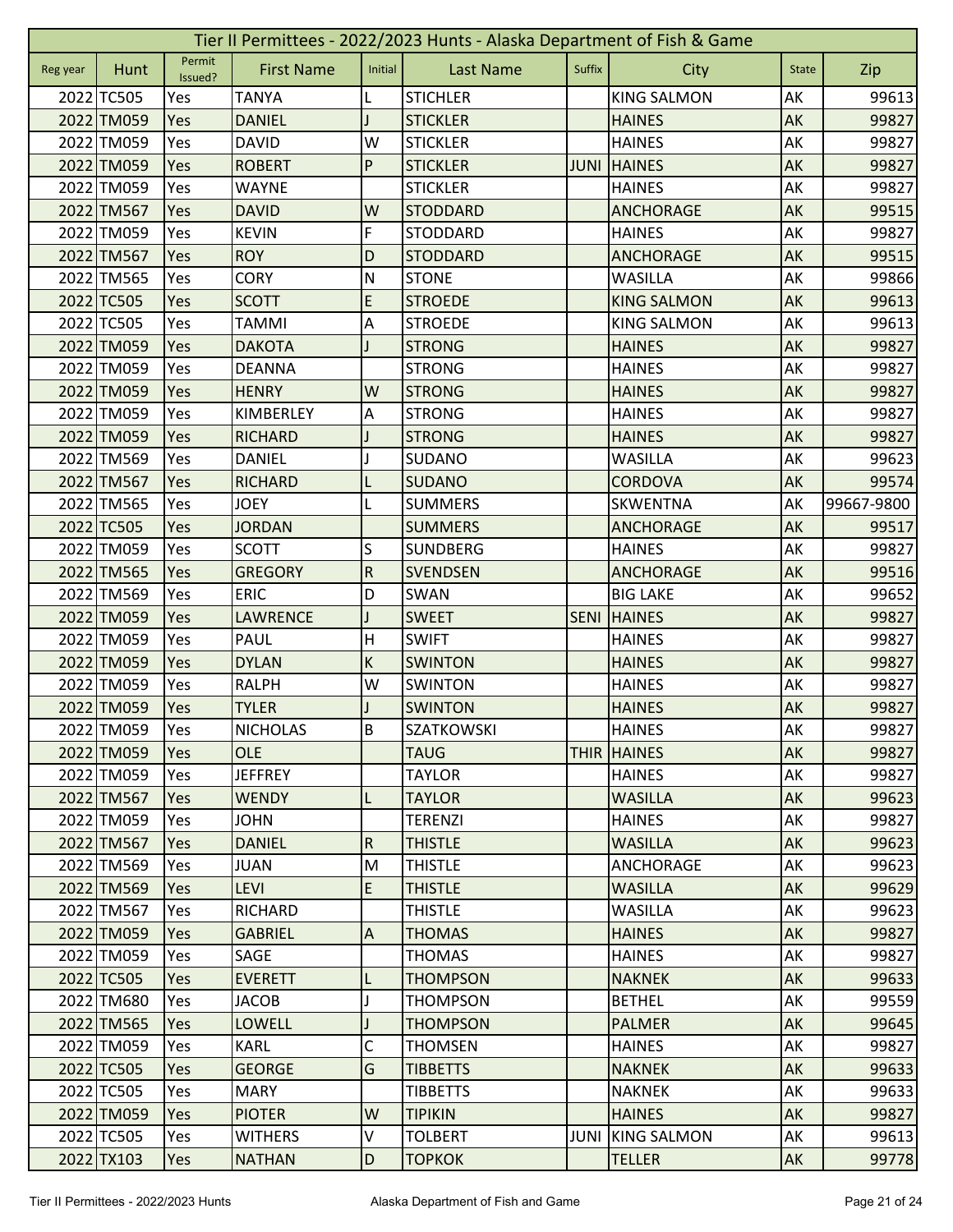|          | Tier II Permittees - 2022/2023 Hunts - Alaska Department of Fish & Game |                   |                    |                           |                  |             |                      |              |       |  |  |  |
|----------|-------------------------------------------------------------------------|-------------------|--------------------|---------------------------|------------------|-------------|----------------------|--------------|-------|--|--|--|
| Reg year | Hunt                                                                    | Permit<br>Issued? | <b>First Name</b>  | Initial                   | <b>Last Name</b> | Suffix      | City                 | <b>State</b> | Zip   |  |  |  |
|          | 2022 TM059                                                              | Yes               | <b>HAYNES</b>      | L                         | <b>TORMEY</b>    |             | <b>SECO HAINES</b>   | AK           | 99827 |  |  |  |
|          | 2022 TM059                                                              | Yes               | <b>VINCENT</b>     |                           | <b>TRAUDT</b>    |             | <b>HAINES</b>        | AK           | 99827 |  |  |  |
|          | 2022 TC505                                                              | Yes               | <b>MELODY</b>      |                           | <b>TREFON</b>    |             | PORT HEIDEN          | AK           | 99549 |  |  |  |
|          | 2022 TM565                                                              | Yes               | <b>TERRENCE</b>    | E                         | <b>TRIBBLE</b>   |             | <b>ANCHORAGE</b>     | AK           | 99507 |  |  |  |
|          | 2022 TM569                                                              | Yes               | <b>JEFFREY</b>     | E                         | <b>TUBBS</b>     |             | <b>KASILOF</b>       | AK           | 99610 |  |  |  |
|          | 2022 TM567                                                              | Yes               | <b>SHAUN</b>       | G                         | <b>TUCKER</b>    |             | <b>ANCHORAGE</b>     | AK           | 99507 |  |  |  |
|          | 2022 TM059                                                              | Yes               | <b>RODGER</b>      | Н                         | <b>TUENGE</b>    |             | <b>HAINES</b>        | AK           | 99827 |  |  |  |
|          | 2022 TM059                                                              | Yes               | <b>CHRISTOPHER</b> | L                         | <b>TURNER</b>    |             | <b>HAINES</b>        | AK           | 99827 |  |  |  |
|          | 2022 TM680                                                              | Yes               | <b>CURTIS</b>      |                           | <b>TURNER</b>    |             | ANIAK                | AK           | 99557 |  |  |  |
|          | 2022 TM059                                                              | Yes               | <b>DONALD</b>      |                           | <b>TURNER</b>    | <b>JUNI</b> | <b>HAINES</b>        | AK           | 99827 |  |  |  |
|          | 2022 TM059                                                              | Yes               | <b>DONALD</b>      | W                         | <b>TURNER</b>    |             | THIR HAINES          | AK           | 99827 |  |  |  |
|          | 2022 TM680                                                              | Yes               | <b>FREDERICK</b>   | G                         | <b>TURNER</b>    |             | <b>KALSKAG</b>       | AK           | 99607 |  |  |  |
|          | 2022 TM059                                                              | Yes               | <b>SHELINA</b>     | M                         | <b>TURNER</b>    |             | <b>ANCHORAGE</b>     | AK           | 99504 |  |  |  |
|          | 2022 TM680                                                              | Yes               | <b>RONALD</b>      | N                         | <b>UNDERWOOD</b> |             | <b>ANIAK</b>         | AK           | 99557 |  |  |  |
|          | 2022 TC505                                                              | Yes               | <b>NELS</b>        | G                         | URE              |             | <b>NAKNEK</b>        | AK           | 99633 |  |  |  |
|          | 2022 TX102                                                              | Yes               | <b>THOMAS</b>      | H                         | <b>VADEN</b>     |             | <b>NOME</b>          | AK           | 99762 |  |  |  |
|          | 2022 TM680                                                              | Yes               | <b>JOSEPH</b>      |                           | VALCARCE         |             | <b>BETHEL</b>        | AK           | 99559 |  |  |  |
|          | 2022 TM059                                                              | Yes               | <b>ELIZABETH</b>   | G                         | <b>VAN BURGH</b> |             | <b>HAINES</b>        | AK           | 99827 |  |  |  |
|          | 2022 TM059                                                              | Yes               | ALEXANDER          | S                         | <b>VAN WYHE</b>  |             | <b>HAINES</b>        | AK           | 99827 |  |  |  |
|          | 2022 TM680                                                              | Yes               | <b>RONNIE</b>      |                           | VANDERPOOL       |             | <b>ANIAK</b>         | AK           | 99557 |  |  |  |
|          | 2022 TM940                                                              | Yes               | <b>RANDY</b>       | E                         | VANDYKE          |             | <b>FT.YUKON</b>      | AK           | 99740 |  |  |  |
|          | 2022 TX105                                                              | Yes               | <b>GYULA</b>       |                           | VARGA            |             | <b>GOLIVIN</b>       | AK           | 99762 |  |  |  |
|          | 2022 TM680                                                              | Yes               | <b>RUTH</b>        | E                         | VASKA            |             | ANIAK                | AK           | 99557 |  |  |  |
|          | 2022 TC505                                                              | Yes               | <b>TIM</b>         | S                         | <b>VEAL</b>      |             | <b>KENAI</b>         | AK           | 99611 |  |  |  |
|          | 2022 TM569                                                              | Yes               | TIM                | S                         | <b>VEAL</b>      |             | <b>KENAI</b>         | AK           | 99611 |  |  |  |
|          | 2022 TM569                                                              | Yes               | <b>DANIEL</b>      | ${\sf R}$                 | <b>VERKUILEN</b> |             | <b>KENAI</b>         | AK           | 99611 |  |  |  |
|          | 2022 TM059                                                              | Yes               | <b>SCOTT</b>       | M                         | <b>VISSCHER</b>  |             | <b>HAINES</b>        | AK           | 99827 |  |  |  |
|          | 2022 TX096                                                              | Yes               | <b>JOHN</b>        | $\mathsf C$               | <b>WADE</b>      |             | <b>NOME</b>          | AK           | 99762 |  |  |  |
|          | 2022 TM059                                                              | Yes               | MICHAEL            |                           | <b>WALD</b>      |             | <b>HAINES</b>        | <b>AK</b>    | 99827 |  |  |  |
|          | 2022 TM565                                                              | Yes               | <b>ROBERT</b>      | L                         | <b>WALDEN</b>    |             | <b>WASILLA</b>       | AK           | 99654 |  |  |  |
|          | 2022 TM059                                                              | Yes               | <b>KENNETH</b>     | E                         | WALDO            |             | <b>HAINES</b>        | AK           | 99827 |  |  |  |
|          | 2022 TM059                                                              | Yes               | <b>JENNIFER</b>    | F                         | <b>WALSH</b>     |             | <b>HAINES</b>        | AK           | 99827 |  |  |  |
|          | 2022 TM059                                                              | Yes               | <b>JEANINE</b>     | M                         | WARD             |             | <b>HAINES</b>        | AK           | 99827 |  |  |  |
|          | 2022 TM680                                                              | Yes               | <b>JON</b>         | M                         | <b>WARD</b>      |             | <b>ANIAK</b>         | AK           | 99557 |  |  |  |
|          | 2022 TM059                                                              | Yes               | <b>TIMOTHY</b>     | B                         | <b>WARD</b>      |             | <b>HAINES</b>        | AK           | 99827 |  |  |  |
|          | 2022 TM680                                                              | Yes               | <b>AGGIE</b>       | $\boldsymbol{\mathsf{A}}$ | <b>WASKEY</b>    |             | <b>CROOKED CREEK</b> | AK           | 99575 |  |  |  |
|          | 2022 TM680                                                              | Yes               | <b>MALFA</b>       | M                         | <b>WASKEY</b>    |             | <b>CROOKED CREEK</b> | AK           | 99575 |  |  |  |
|          | 2022 TC505                                                              | Yes               | <b>JAXON</b>       |                           | <b>WASSILLIE</b> |             | <b>NAKNEK</b>        | AK           | 99633 |  |  |  |
|          | 2022 TC505                                                              | Yes               | <b>KAITLYN</b>     | G                         | WASSILLIE        |             | <b>NAKNEK</b>        | AK           | 99633 |  |  |  |
|          | 2022 TM059                                                              | Yes               | <b>JOANNE</b>      | N                         | <b>WATERMAN</b>  |             | <b>HAINES</b>        | AK           | 99827 |  |  |  |
|          | 2022 TM680                                                              | Yes               | <b>RAYMOND</b>     |                           | WATSON           |             | <b>BETHEL</b>        | AK           | 99559 |  |  |  |
|          | 2022 TC505                                                              | Yes               | <b>HARMONY</b>     |                           | <b>WAYNER</b>    |             | <b>ANCHORAGE</b>     | AK           | 99511 |  |  |  |
|          | 2022 TC505                                                              | Yes               | <b>PAUL</b>        | S                         | WAYNER           |             | ANCHORAGE            | AK           | 99511 |  |  |  |
|          | 2022 TC505                                                              | Yes               | <b>RHONDA</b>      | $\boldsymbol{\mathsf{A}}$ | <b>WAYNER</b>    |             | <b>ANCHORAGE</b>     | AK           | 99511 |  |  |  |
|          | 2022 TC505                                                              | Yes               | <b>WILLIAM</b>     | W                         | <b>WEATHERBY</b> |             | <b>KING SALMON</b>   | AK           | 99613 |  |  |  |
|          | 2022 TM569                                                              | Yes               | <b>ROBERT</b>      | $\sf B$                   | <b>WEBB</b>      |             | <b>PALMER</b>        | AK           | 99645 |  |  |  |
|          | 2022 TM940                                                              | Yes               | <b>JEFFREY</b>     |                           | <b>WEBSTER</b>   |             | <b>STERLING</b>      | AK           | 99672 |  |  |  |
|          | 2022 TM940                                                              |                   |                    |                           |                  |             |                      |              |       |  |  |  |
|          |                                                                         | Yes               | <b>SHANE</b>       | J                         | <b>WEBSTER</b>   |             | SOLDOTNA             | AK           | 99669 |  |  |  |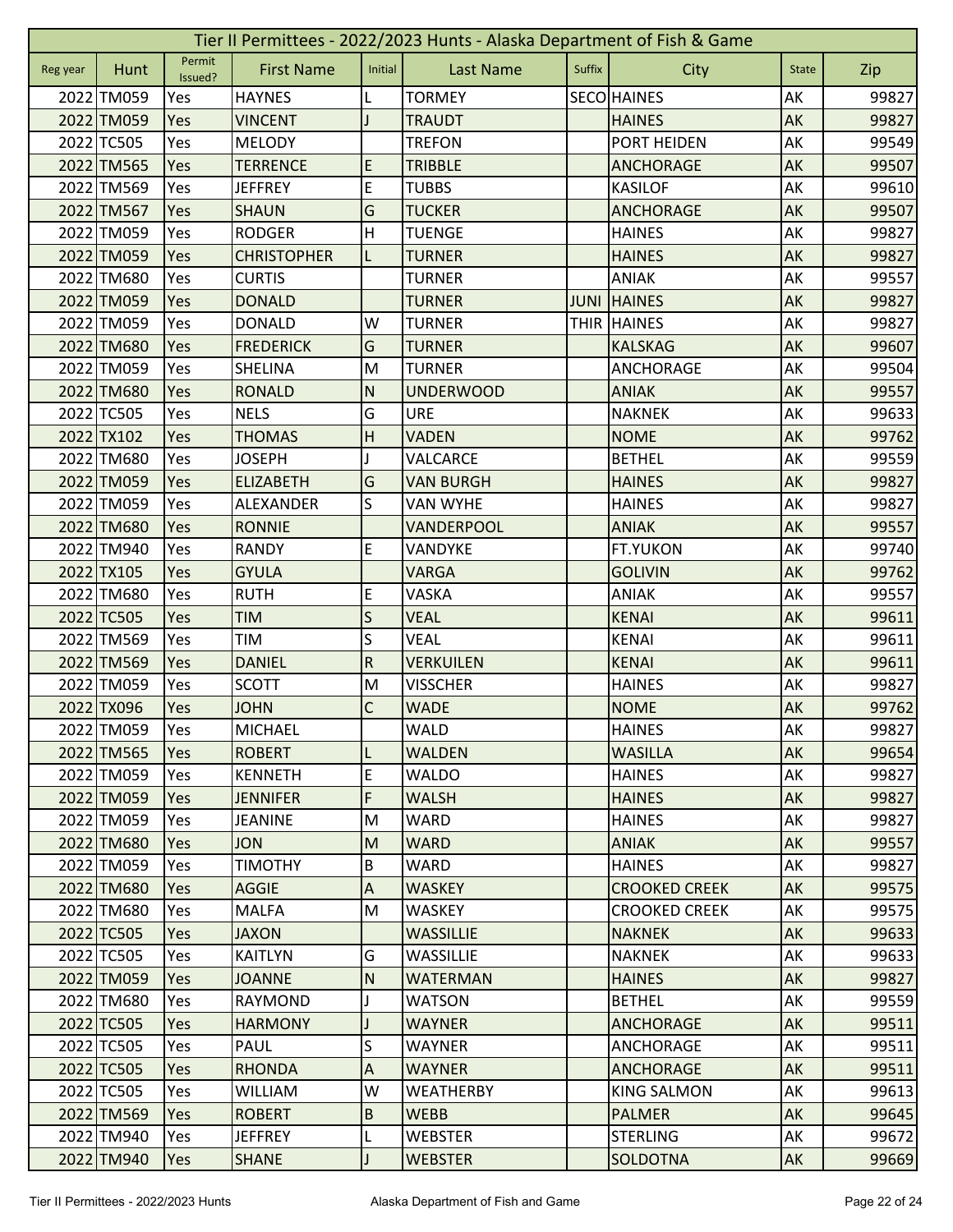|          | Tier II Permittees - 2022/2023 Hunts - Alaska Department of Fish & Game |                   |                    |                           |                    |             |                      |              |            |  |  |  |
|----------|-------------------------------------------------------------------------|-------------------|--------------------|---------------------------|--------------------|-------------|----------------------|--------------|------------|--|--|--|
| Reg year | Hunt                                                                    | Permit<br>Issued? | <b>First Name</b>  | Initial                   | <b>Last Name</b>   | Suffix      | City                 | <b>State</b> | Zip        |  |  |  |
|          | 2022 TM569                                                              | Yes               | <b>PATRICK</b>     | N                         | <b>WEEKS</b>       |             | <b>ANCHORAGE</b>     | AK           | 99516      |  |  |  |
|          | 2022 TM059                                                              | Yes               | <b>NISHAN</b>      |                           | <b>WEERASINGHE</b> |             | <b>HAINES</b>        | AK           | 99827      |  |  |  |
|          | 2022 TX096                                                              | Yes               | <b>JAMES</b>       | D                         | <b>WEST</b>        |             | THIR NOME            | AK           | 99762      |  |  |  |
|          | 2022 TM569                                                              | Yes               | <b>JOSEPH</b>      | L                         | <b>WHALEN</b>      |             | <b>CHUGIAK</b>       | AK           | 99567      |  |  |  |
|          | 2022 TM059                                                              | Yes               | <b>BRADLEY</b>     | D                         | <b>WHEELER</b>     |             | <b>HAINES</b>        | AK           | 99827      |  |  |  |
|          | 2022 TM680                                                              | Yes               | <b>LUDWIG</b>      | ${\sf N}$                 | <b>WHITE</b>       |             | <b>LOWER KALSKAG</b> | AK           | 99626      |  |  |  |
|          | 2022 TX107                                                              | Yes               | ALEXANDER          | V                         | <b>WHITING</b>     |             | <b>KOTZEBUE</b>      | AK           | 99752      |  |  |  |
|          | 2022 TM940                                                              | Yes               | <b>CLINTON</b>     | V                         | <b>WIEHL</b>       | <b>SENI</b> | <b>BEAVER</b>        | AK           | 99724      |  |  |  |
|          | 2022 TM565                                                              | Yes               | <b>ELEANOR</b>     |                           | <b>WILDE</b>       |             | <b>WASILLA</b>       | AK           | 99687      |  |  |  |
|          | 2022 TM565                                                              | Yes               | <b>JAMES</b>       | S                         | <b>WILES</b>       |             | <b>SEWARD</b>        | AK           | 99664      |  |  |  |
|          | 2022 TM567                                                              | Yes               | <b>DAVID</b>       | B                         | <b>WILKS</b>       |             | <b>ANCHORAGE</b>     | AK           | 99508      |  |  |  |
|          | 2022 TM569                                                              | Yes               | <b>MELISSA</b>     | A                         | <b>WILLIAMS</b>    |             | <b>PALMER</b>        | AK           | 99645      |  |  |  |
|          | 2022 TM680                                                              | Yes               | <b>MICHAEL</b>     | P                         | <b>WILLIAMS</b>    | <b>JUNI</b> | <b>AKIAK</b>         | AK           | 99552      |  |  |  |
|          | 2022 TM680                                                              | Yes               | <b>MICHAEL</b>     | P                         | <b>WILLIAMS</b>    | <b>SENI</b> | <b>AKIAK</b>         | AK           | 99552      |  |  |  |
|          | 2022 TM567                                                              | Yes               | <b>MICHAEL</b>     | W                         | <b>WILLIAMS</b>    |             | ANCHORAGE            | AK           | 99503      |  |  |  |
|          | 2022 TM059                                                              | Yes               | <b>THOMAS</b>      | B                         | <b>WILLIAMS</b>    |             | <b>JUNI HAINES</b>   | AK           | 99827      |  |  |  |
|          | 2022 TM680                                                              | Yes               | <b>ALBERT</b>      | $\boldsymbol{\mathsf{A}}$ | <b>WILLIS</b>      | <b>JUNI</b> | <b>CROOKED CREEK</b> | AK           | 99575      |  |  |  |
|          | 2022 TM680                                                              | Yes               | <b>WILBUR</b>      | E                         | <b>WILLIS</b>      |             | <b>CROOKED CREEK</b> | AK           | 99575      |  |  |  |
|          | 2022 TC505                                                              | Yes               | <b>CHESTER</b>     | T                         | <b>WILSON</b>      | <b>JUNI</b> | <b>NAKNEK</b>        | AK           | 99633      |  |  |  |
|          | 2022 TC505                                                              | Yes               | <b>FLOYD</b>       |                           | <b>WILSON</b>      |             | <b>KING SALMON</b>   | AK           | 99613      |  |  |  |
|          | 2022 TC505                                                              | Yes               | <b>GEORGE</b>      | ٧                         | <b>WILSON</b>      | JUNI        | <b>NAKNEK</b>        | AK           | 99633      |  |  |  |
|          | 2022 TC505                                                              | Yes               | <b>GEORGE</b>      | V                         | <b>WILSON</b>      | <b>SENI</b> | <b>NAKNEK</b>        | AK           | 99633      |  |  |  |
|          | 2022 TC505                                                              | Yes               | <b>JACOB</b>       | C                         | <b>WILSON</b>      |             | <b>NAKNEK</b>        | AK           | 99633      |  |  |  |
|          | 2022 TM059                                                              | Yes               | <b>JAMES</b>       | A                         | <b>WILSON</b>      |             | <b>HAINES</b>        | AK           | 99827      |  |  |  |
|          | 2022 TM567                                                              | Yes               | LOU                | Α                         | <b>WILSON</b>      |             | <b>WILLOW</b>        | AK           | 99688      |  |  |  |
|          | 2022 TC505                                                              | Yes               | <b>RICHARD</b>     |                           | <b>WILSON</b>      |             | <b>NAKNEK</b>        | AK           | 99633      |  |  |  |
|          | 2022 TC505                                                              | Yes               | SHARON             | S                         | <b>WILSON</b>      |             | <b>NAKNEK</b>        | AK           | 99633      |  |  |  |
|          | 2022 TC505                                                              | Yes               | <b>TATIANA</b>     | ${\sf R}$                 | <b>WILSON</b>      |             | <b>KING SALMON</b>   | AK           | 99613      |  |  |  |
|          | 2022 TM567                                                              | Yes               | <b>ROBERT</b>      | IA.                       | <b>WITT</b>        |             | JUNI ANCHORAGE       | AK           | 99516      |  |  |  |
|          | 2022 TM569                                                              | <b>Yes</b>        | <b>WAYNE</b>       | T                         | <b>WOLD</b>        |             | <b>WASILLA</b>       | AK           | 99654      |  |  |  |
|          | 2022 TM680                                                              | Yes               | <b>RICHARD</b>     | A                         | <b>WOLF</b>        | <b>JUNI</b> | <b>CHUATHBALUK</b>   | AK           | 99557      |  |  |  |
|          | 2022 TM680                                                              | Yes               | <b>RICHARD</b>     | $\Lambda$                 | <b>WOLF</b>        | <b>SENI</b> | <b>ANIAK</b>         | AK           | 99557      |  |  |  |
|          | 2022 TM059                                                              | Yes               | <b>ELIZABETH</b>   |                           | <b>WOLFE</b>       |             | <b>HAINES</b>        | AK           | 99827      |  |  |  |
|          | 2022 TM565                                                              | Yes               | <b>ROBERT</b>      | L                         | WOOLSEY JR.        | <b>JUNI</b> | <b>PALMER</b>        | AK           | 99645      |  |  |  |
|          | 2022 TC505                                                              | Yes               | <b>VICTOR</b>      |                           | YAGIE              |             | PERRYVILLE           | AK           | 99648      |  |  |  |
|          | 2022 TM680                                                              | Yes               | <b>AMANDA</b>      | $\boldsymbol{\mathsf{A}}$ | <b>YAKO</b>        |             | <b>CROOKED CREEK</b> | AK           | 99575      |  |  |  |
|          | 2022 TM680                                                              | Yes               | <b>PATRICIA</b>    | К                         | YASKA              |             | <b>CHUATHBALUK</b>   | AK           | 99557      |  |  |  |
|          | 2022 TM059                                                              | Yes               | <b>NORMAN</b>      | $\mathsf{C}$              | <b>YODER</b>       |             | <b>HAINES</b>        | AK           | 99827      |  |  |  |
|          | 2022 TC505                                                              | Yes               | <b>CHRISTOPHER</b> | K                         | YOUNG              |             | <b>NAKNEK</b>        | AK           | 99633      |  |  |  |
|          | 2022 TM565                                                              | Yes               | <b>TRACY</b>       |                           | <b>YUNDT</b>       |             | <b>WASILLA</b>       | AK           | 99687      |  |  |  |
|          | 2022 TM059                                                              | Yes               | <b>JOSHUA</b>      | W                         | ZAHNOW             |             | <b>HAINES</b>        | AK           | 99827      |  |  |  |
|          | 2022 TM680                                                              | Yes               | <b>BERNICE</b>     | M                         | <b>ZAUKAR</b>      |             | <b>CROOKED CREEK</b> | AK           | 99575      |  |  |  |
|          | 2022 TM680                                                              | Yes               | <b>TIMOTHY</b>     | E                         | <b>ZAUKAR</b>      |             | <b>CROOKED CREEK</b> | AK           | 99575      |  |  |  |
|          | 2022 TM059                                                              | <b>Yes</b>        | <b>MARK</b>        | $\boldsymbol{\mathsf{A}}$ | <b>ZEIGER</b>      |             | <b>HAINES</b>        | AK           | 99827-1316 |  |  |  |
|          | 2022 TM059                                                              | Yes               | <b>NICOLE</b>      |                           | <b>ZEISER</b>      |             | <b>HAINES</b>        | AK           | 99827      |  |  |  |
|          | 2022 TM569                                                              | Yes               | <b>KEENAN</b>      | B                         | <b>ZERKEL</b>      |             | ANCHORAGE            | AK           | 99516      |  |  |  |
|          | 2022 TC505                                                              | Yes               | CARL               | E.                        | ZIMIN              |             | <b>NAKNEK</b>        | AK           | 99633      |  |  |  |
|          | 2022 TC505                                                              | Yes               | <b>CARVEL</b>      |                           | <b>ZIMIN</b>       | <b>JUNI</b> | <b>SOUTH NAKNEK</b>  | AK           | 99670      |  |  |  |